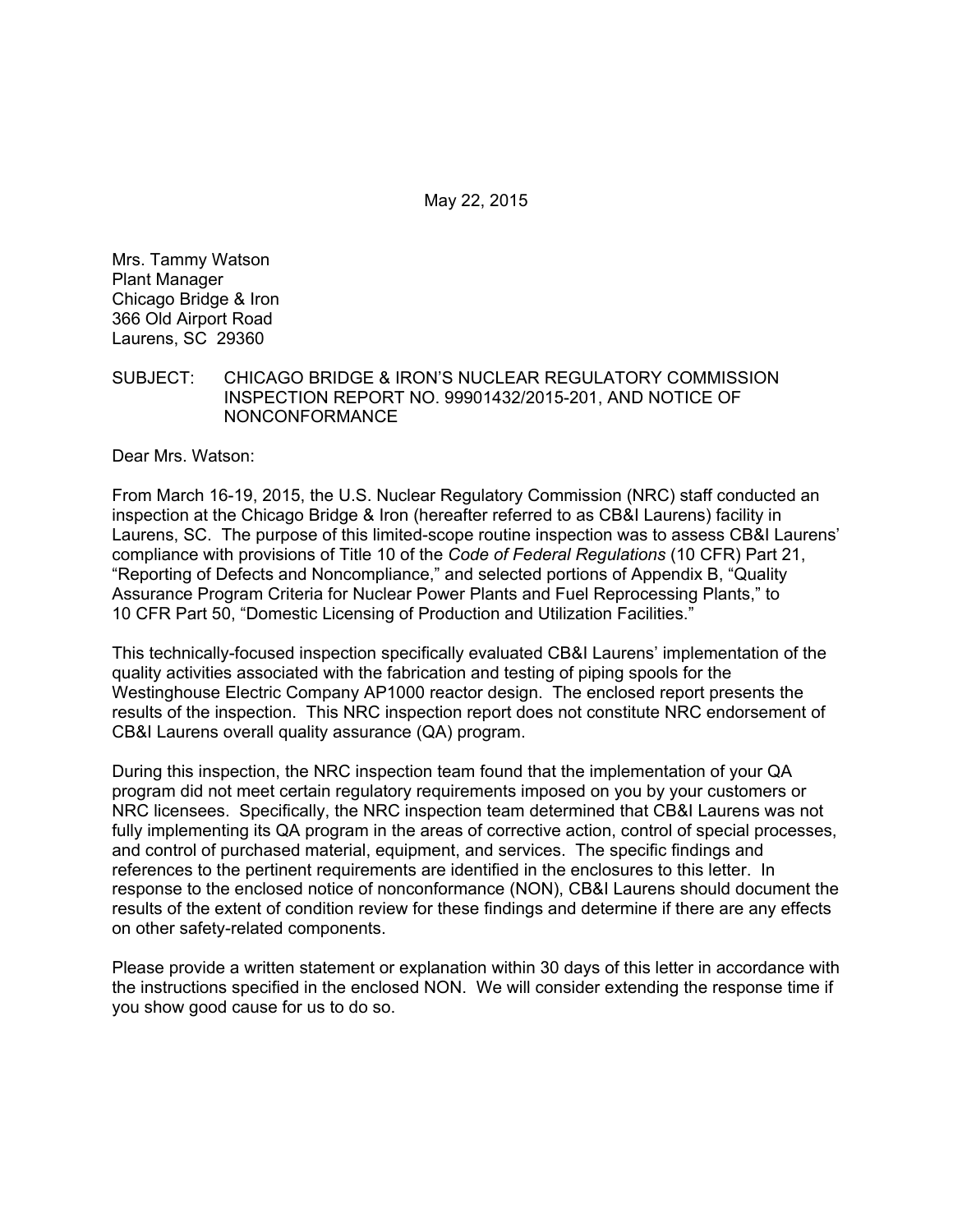#### T. Watson **Contract Contract Contract Contract Contract Contract Contract Contract Contract Contract Contract Contract Contract Contract Contract Contract Contract Contract Contract Contract Contract Contract Contract Cont**

In accordance with 10 CFR 2.390, "Public Inspections, Exemptions, Requests for Withholding," of the NRC's "Rules of Practice," the NRC will make available electronically for public inspection a copy of this letter, its enclosure, and your response through the NRC Public Document Room or from the NRC's Agencywide Documents Access and Management System, which is accessible at http://www.nrc.gov/reading-rm/adams.html. To the extent possible, your response (and if applicable), should not include any personal privacy, proprietary, or Safeguards Information so that it can be made available to the public without redaction. If personal privacy or proprietary information is necessary to provide an acceptable response, please provide a bracketed copy of your response that identifies the information that should be protected and a redacted copy of your response that deletes such information. If you request that such material be withheld from public disclosure, you must specifically identify the portions of your response that you seek to have withheld and provide in detail the bases for your claim (e.g., explain why the disclosure of information would create an unwarranted invasion of personal privacy or provide the information required by 10 CFR 2.390(b) to support a request for withholding confidential commercial or financial information). If Safeguards Information is necessary to provide an acceptable response, please provide the level of protection described in 10 CFR 73.21, "Protection of Safeguards Information: Performance Requirements."

Sincerely,

*/RA/* (RMcIntyre for)

Edward H. Roach, Chief Mechanical Vendor Branch Division of Construction Inspection and Operational Programs Office of New Reactors

Docket No.: 99901432

Enclosures:

- 1. Notice of Nonconformance
- 2. Inspection Report No. 99901432/2015-201 and Attachment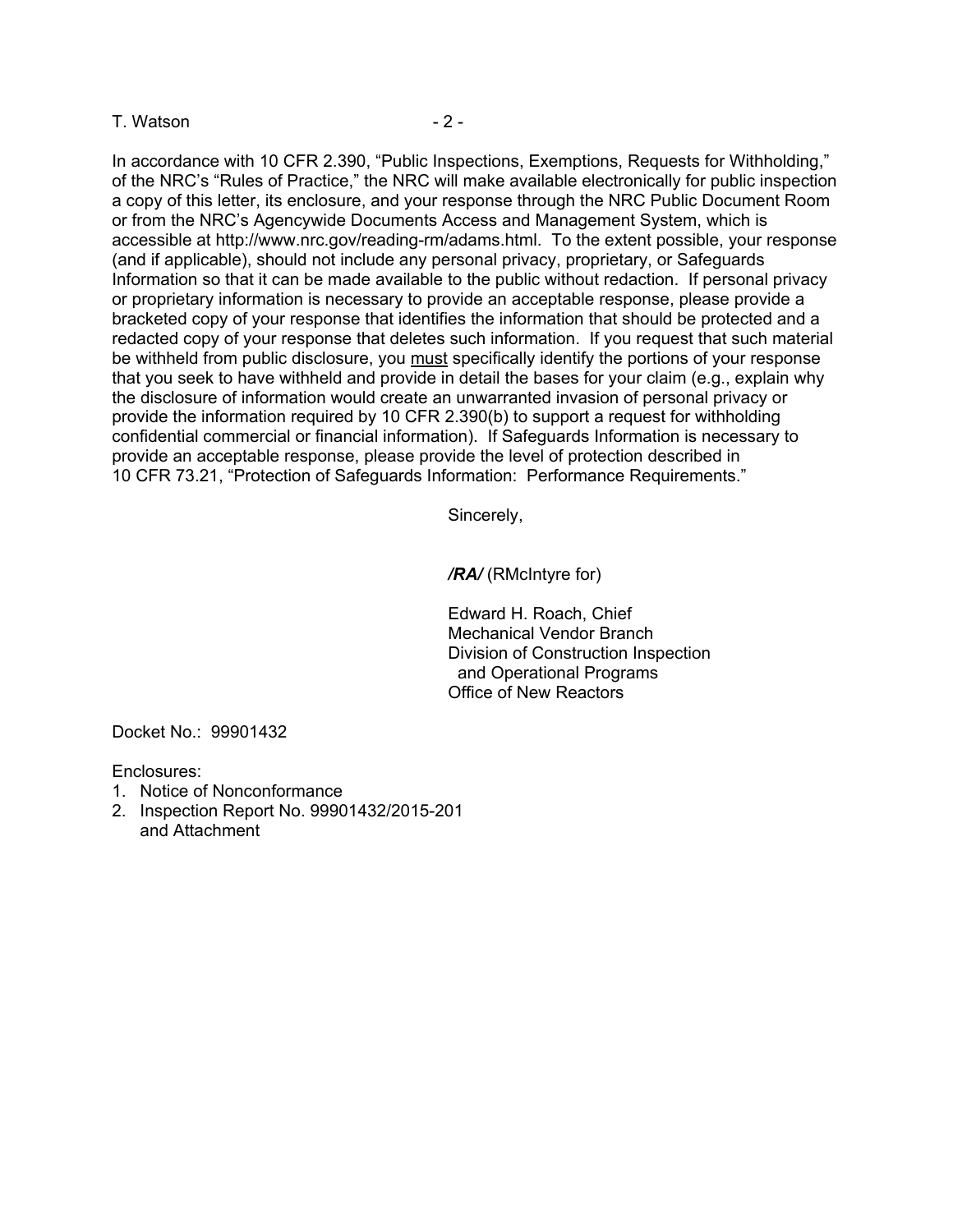#### T. Watson **Contract 2** - 2 -

In accordance with 10 CFR 2.390, "Public Inspections, Exemptions, Requests for Withholding," of the NRC's "Rules of Practice," the NRC will make available electronically for public inspection a copy of this letter, its enclosure, and your response through the NRC Public Document Room or from the NRC's Agencywide Documents Access and Management System, which is accessible at http://www.nrc.gov/reading-rm/adams.html. To the extent possible, your response (and if applicable), should not include any personal privacy, proprietary, or Safeguards Information so that it can be made available to the public without redaction. If personal privacy or proprietary information is necessary to provide an acceptable response, please provide a bracketed copy of your response that identifies the information that should be protected and a redacted copy of your response that deletes such information. If you request that such material be withheld from public disclosure, you must specifically identify the portions of your response that you seek to have withheld and provide in detail the bases for your claim (e.g., explain why the disclosure of information would create an unwarranted invasion of personal privacy or provide the information required by 10 CFR 2.390(b) to support a request for withholding confidential commercial or financial information). If Safeguards Information is necessary to provide an acceptable response, please provide the level of protection described in 10 CFR 73.21, "Protection of Safeguards Information: Performance Requirements."

Sincerely,

*/RA/* (RMcIntyre for)

Edward H. Roach, Chief Mechanical Vendor Branch Division of Construction Inspection and Operational Programs Office of New Reactors

Docket No.: 99901432

Enclosures:

- 1. Notice of Nonconformance
- 2. Inspection Report No. 99901432/2015-201 and Attachment

DISTRIBUTION:

See next page

#### **ADAMS Accession No.: ML15132A240**

| <b>OFFICE</b> | NRO/DCIP/MVIB     | NRO/DCIP/MVIB | NRO/DCIP/EVIB   | NRO/DCIP/QVIB |
|---------------|-------------------|---------------|-----------------|---------------|
| <b>NAME</b>   | YDiaz-Castillo    | RPatel        | <b>JJimenez</b> | FTalbot       |
| <b>DATE</b>   | 05/13/2015        | 05/14/2015    | 05/13/2015      | 05/13/2015    |
| <b>OFFICE</b> | NRO/DE/MCB        | NRO/DCIP      | NRO/DCIP/MVIB   |               |
| <b>NAME</b>   | <b>JHoncharik</b> | TFrve         | ERoach          |               |
| <b>DATE</b>   | 05/13/2015        | 05/13/2015    | 05/22/2015      |               |

**OFFICIAL RECORD COPY**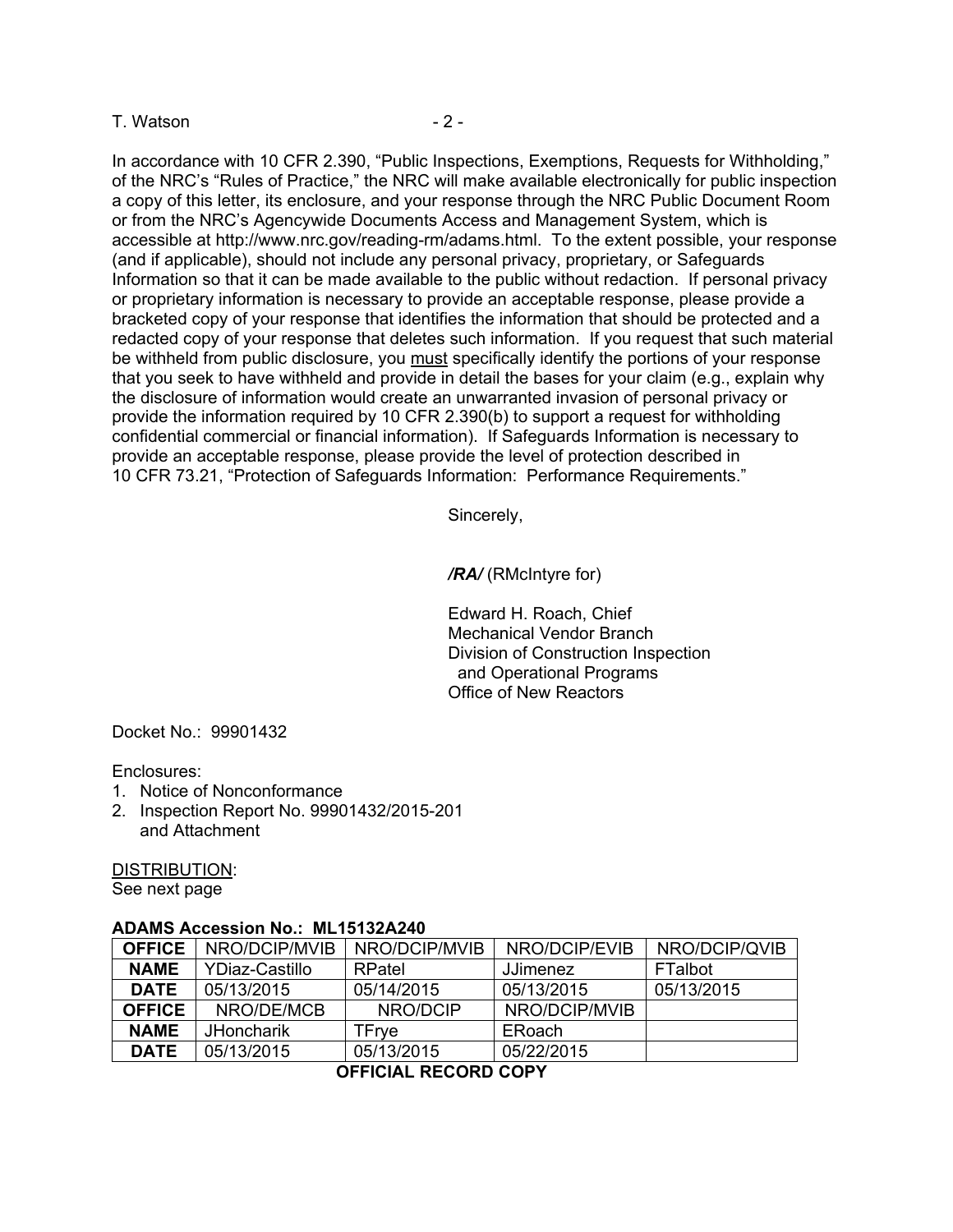Letter to Tammy Watson from Edward Roach dated May 22, 2015

SUBJECT: CHICAGO BRIDGE & IRON'S NUCLEAR REGULATORY COMMISSION INSPECTION REPORT NO. 99901432/2015-201, AND NOTICE OF NONCONFORMANCE

DISTRIBUTION: MMitchell KKavanagh ASakadales RRasmussen brian.gibson2@cbi.com sven.akerman@cbi.com tammy.watson@cbi.com NRO\_DCIP\_Distribution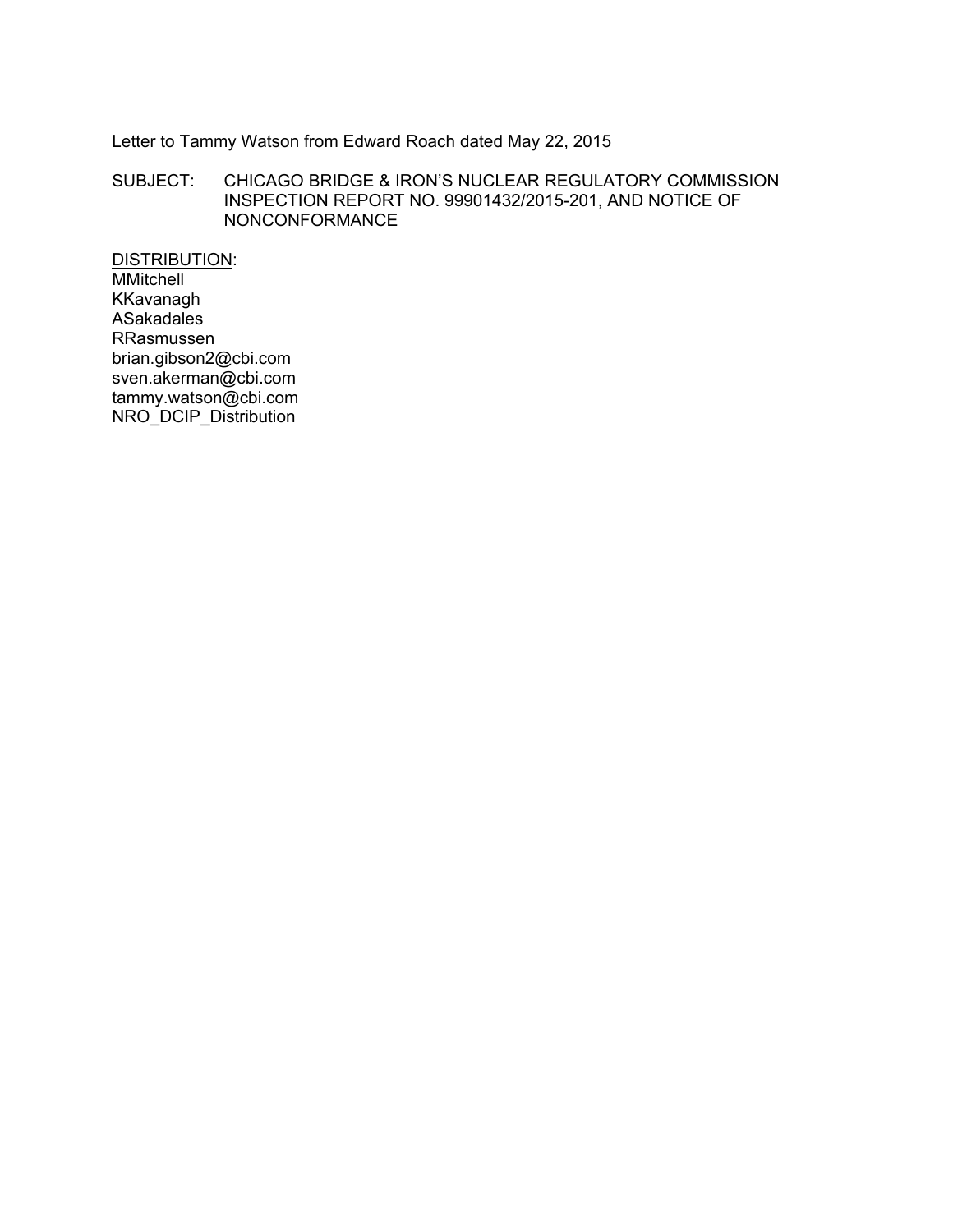#### **NOTICE OF NONCONFORMANCE**

Chicago Bridge & Iron **Docket No. 99901432** 366 Old Airport Road Report No. 2015-201 Laurens, SC 29360

Based on the results of a U.S. Nuclear Regulatory Commission (NRC) inspection conducted at the Chicago Bridge & Iron (hereafter referred to as CB&I Laurens) facility in Laurens, SC, from March 16, 2015 through March 19, 2015, it appears that CB&I Laurens did not conduct certain activities in accordance with NRC requirements that were contractually imposed upon CB&I Laurens by its customers or NRC licensees:

A. Criterion XVI, "Corrective Action," of Appendix B, "Quality Assurance Criteria for Nuclear Power Plants and Fuel Reprocessing Plants," to Title 10 of the *Code of Federal Regulations* (10 CFR) Part 50, "Domestic Licensing of Production and Utilization Facilities," states that "Measures shall be established to assure that conditions adverse to quality, such as failures, malfunctions, deficiencies, deviations, defective material and equipment, and nonconformances are promptly identified and corrected. In the case of significant conditions adverse to quality, the measures shall assure that the cause of the condition is determined and corrective action taken to preclude repetition. The identification of the significant condition adverse to quality, the cause of the condition, and the corrective action taken shall be documented and reported to appropriate levels of management."

Paragraph 16.2.5 of Section 16, "Corrective Action," of CB&I Laurens Quality Assurance Manual, Revision 21, dated November 15, 2014, states, in part, that "The Department Manager responsible for the corrective/preventive action shall evaluate the significance of the problem affecting quality..." Paragraph 16.2.8, states, in part, that "Preventive action shall be included as part of the corrective/preventive action to a degree appropriate to the magnitude of potential future problems." In addition, paragraph 16.2.9 states, in part, that "The Department Manager responsible for recommending the corrective/preventive action shall return the C/PAR, with their recommendations and a completion date to the Quality Manager promptly for further review and processing." Furthermore, paragraph 16.2.10 states, in part, that "The person(s) responsible for completing the corrective/preventive action shall return the completed C/PAR to the Quality Manager."

Contrary to the above, as of March 19, 2015, CB&I Laurens failed to establish adequate measures to assure: (1) conditions adverse to quality are promptly identified and corrected; (2) the cause of the condition is determined and corrective action taken to preclude repetition for significant conditions adverse to quality; and (3) adequate documentation of the identification of the significant condition adverse to quality, the cause of the condition, and the corrective action taken. Specifically, for the sample of Corrective/Preventive Action Requests (C/PARs) reviewed by the NRC inspection team,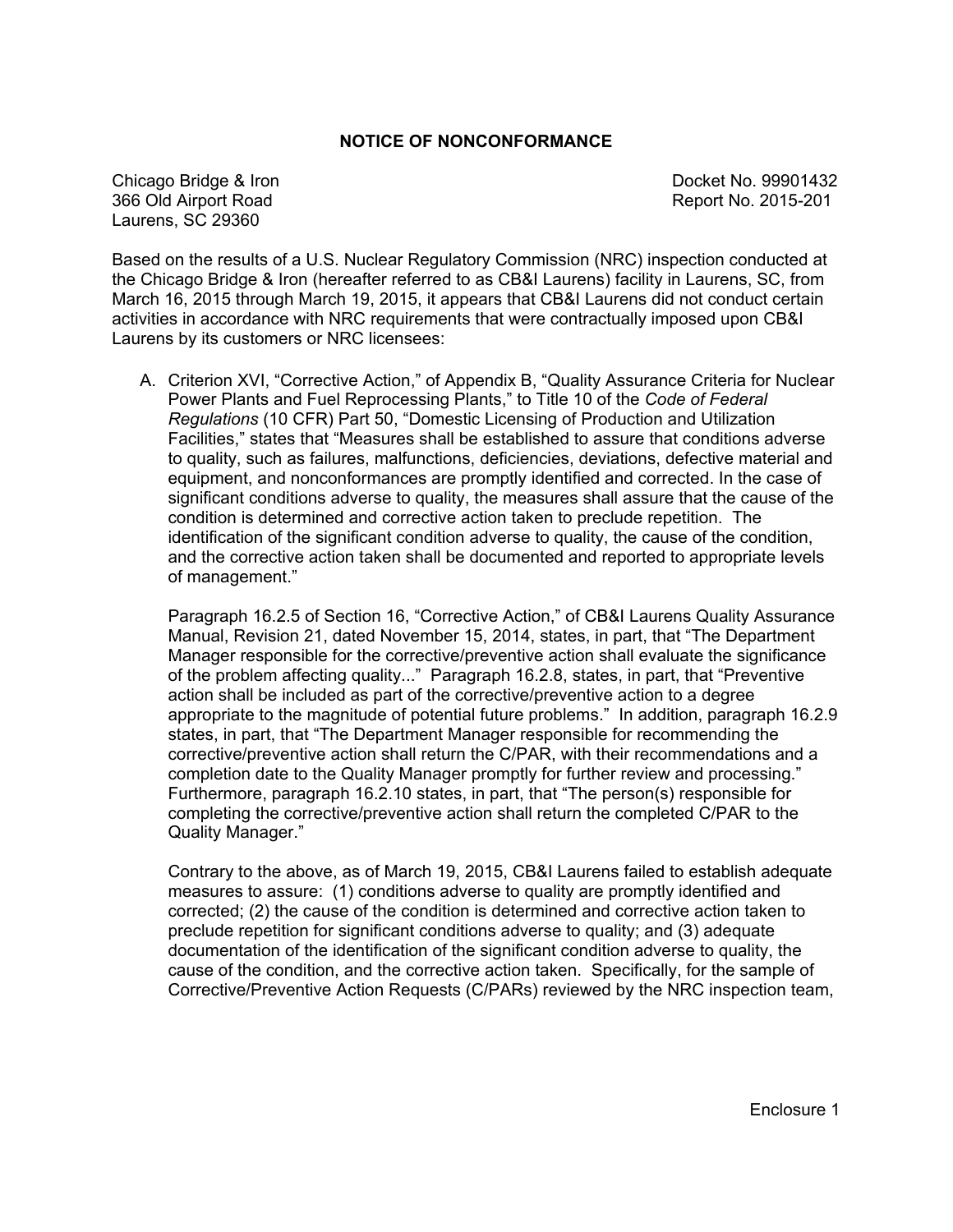CB&I Laurens did not: (1) identify and correct significant conditions adverse to quality in a timely manner; and (2) provide objective evidence that the actions associated with the C/PAR were adequately implemented and completed. For example:

- 1. Corrective actions taken in response to NRC finding NON 99901432/2013-201-03 regarding the inadequate commercial-grade dedication of seamless pipes were not adequate. In its letter, CB&I committed to send samples of the materials to an approved testing laboratory as part of the commercial-grade dedication process. The NRC inspection team identified that CB&I Laurens chose to utilize a commercial supplier, Welding Testing Laboratory, for the chemical and physical testing of the seamless pipes to verify the critical characteristics to ensure that the seamless pipes would perform their intended safety function, but did not adequately dedicate the testing services provided by Welding Testing Laboratory.
- 2. Corrective actions taken in response to NRC finding NON 99901432/2013-201-04 regarding the failure to conduct commercial-grade surveys or source surveillance have not been implemented. CB&I Laurens committed to (1) perform a documented annual and semiannual evaluation of commercial suppliers providing items for commercial-grade dedication and (2) perform a documented review of the suppliers' Non Conformance Report (NCR) log to identify any developing trends that could be adverse to quality and initiate corrective action and to complete the corrective actions by January 14, 2014. The NRC inspection team determined that CB&I Laurens has not performed the documented annual and semiannual evaluation of commercial suppliers or the documented review of the supplier's NCR log to identify any adverse trends.
- 3. CB&I Laurens failed to ensure that C/PAR No. 408, dated April 21, 2014 contained objective evidence of the corrective actions taken and that it was completed in a timely manner. C/PAR No. 408 was generated as a result of CB&I Laurens receiving pipes from Tioga Pipe that had an outside diameter above 3 percent of the acceptable tolerance. As part of the corrective actions, CB&I Laurens opened NCRs No. S2/V1219, S3/V1083, S3/V1103, and V41147. The NRC inspection team identified that these NCRs did not contain objective evidence of the engineering evaluation performed to disposition the use-as-is and close the C/PAR.
- 4. CB&I Laurens failed to ensure that C/PAR No. 419, dated May 27, 2014; C/PAR No. 499, dated January 9, 2015; C/PAR No. 508, dated January 29, 2015; and C/PAR No. 517, dated February 20, 2015; contained objective evidence of the corrective actions taken, and that they were completed in a timely manner. CB&I Laurens could not present any objective evidence of the corrective actions associated with these C/PARs and whether the actions were completed. The only documentation available for these C/PARs was the completed initial form that initiated the C/PAR.

This issue has been identified as Nonconformance 99901432/2015-201-01.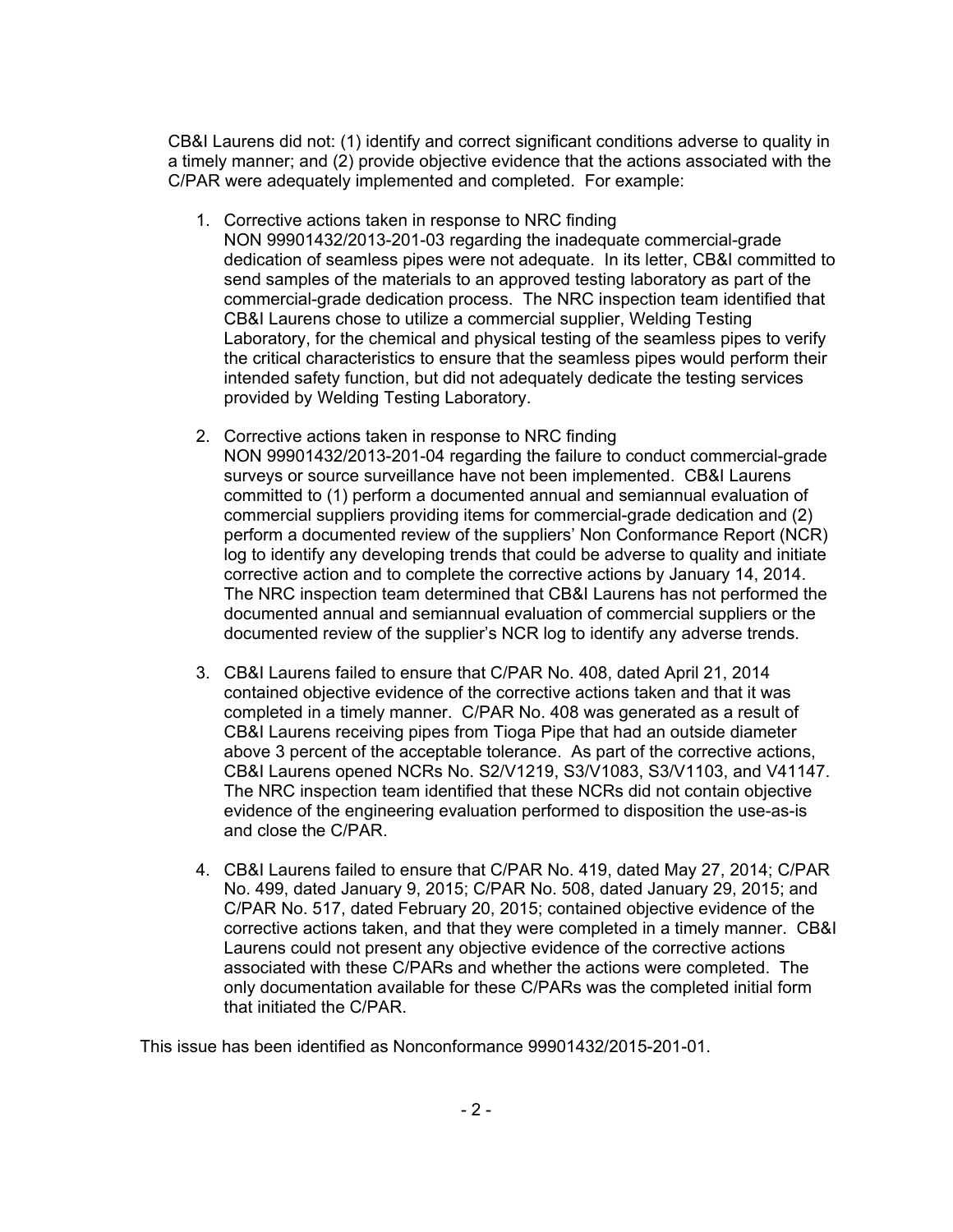B. Criterion IX, "Control of Special Processes," of Appendix B to 10 CFR Part 50, states that "Measures shall be established to assure that special processes, including welding, heat treating, and nondestructive testing, are controlled and accomplished by qualified personnel using qualified procedures in accordance with applicable codes, standards, specifications, criteria, and other special requirements."

Sections 8.6 and 8.7 of CB&I Procedure SP-VT-1, "Visual Examination Procedure," Revision 4, AP1000 Addendum 2, dated March 12, 2012, states, in part, that "The surface of welds shall be sufficiently free from coarse ripples, grooves, overlaps abrupt ridges and valleys…The surface smoothness shall be such that no depression of greater than 1/32-inch per inch exists." The above sections in SP-VT-1 are based on the same requirements in Westinghouse Electric Company (WEC) Specification APP-GW-P0-008, "AP1000 Specification for Field Fabricated Piping and Installation, ASME III, Code Classes 1,2, and 3 and ASME B31.1," Revision 6.

Welding Procedure Specification (WPS) N4/803, Revision 1, dated May 26, 2014, states, in part, that "Welds shall be made with the minimum preheat and maximum interpass temperatures stated in WPS N4/803." WPS N1/803, Revision 0, June 4, 2012, states, in part, that "Welds shall be made with the minimum preheat and maximum interpass temperatures stated in WPS N1/803." Both WPS N1/803 and N4/803 are currently used for welding name plates on safety-related piping spools.

Contrary to the above, as of March 19, 2015, CB&I Laurens failed to perform visual testing inspection in accordance with applicable codes, specifications and criteria, and failed to use welding procedures in accordance with the applicable code requirements. Specifically,

1. CB&I Laurens visually inspected and accepted welds (weld numbers 2, 3, 5, 6, 25, 26 and 27) on pipe spool 8927-40-010-00031, serial number VS2-RNS-PLW-014-1A, (10-inch, Class 2 piping for the Normal Residual Heat Removal (RNS) system for V.C. Summer Unit 2) which did not meet the visual inspection criteria of procedure SP-VT-1 and WEC Specification APP-GW-P0-008. The NRC inspection team found that the pipe spool had abrupt ridges and valleys, and depressions of greater than 1/32-inch that did not meet the pre-service and in-service inspection surface condition requirements of Sections 8.6 and 8.7 of CB&I Procedure SP-VT-1 and WEC Specification APP-GW-P0-008. If the surface area is not conducive to the pre-service and in-service inspection examinations (ultrasonic (UT) examination), the UT probe will not have direct contact with the material and induce lift-off which will not detect defects such as cracking.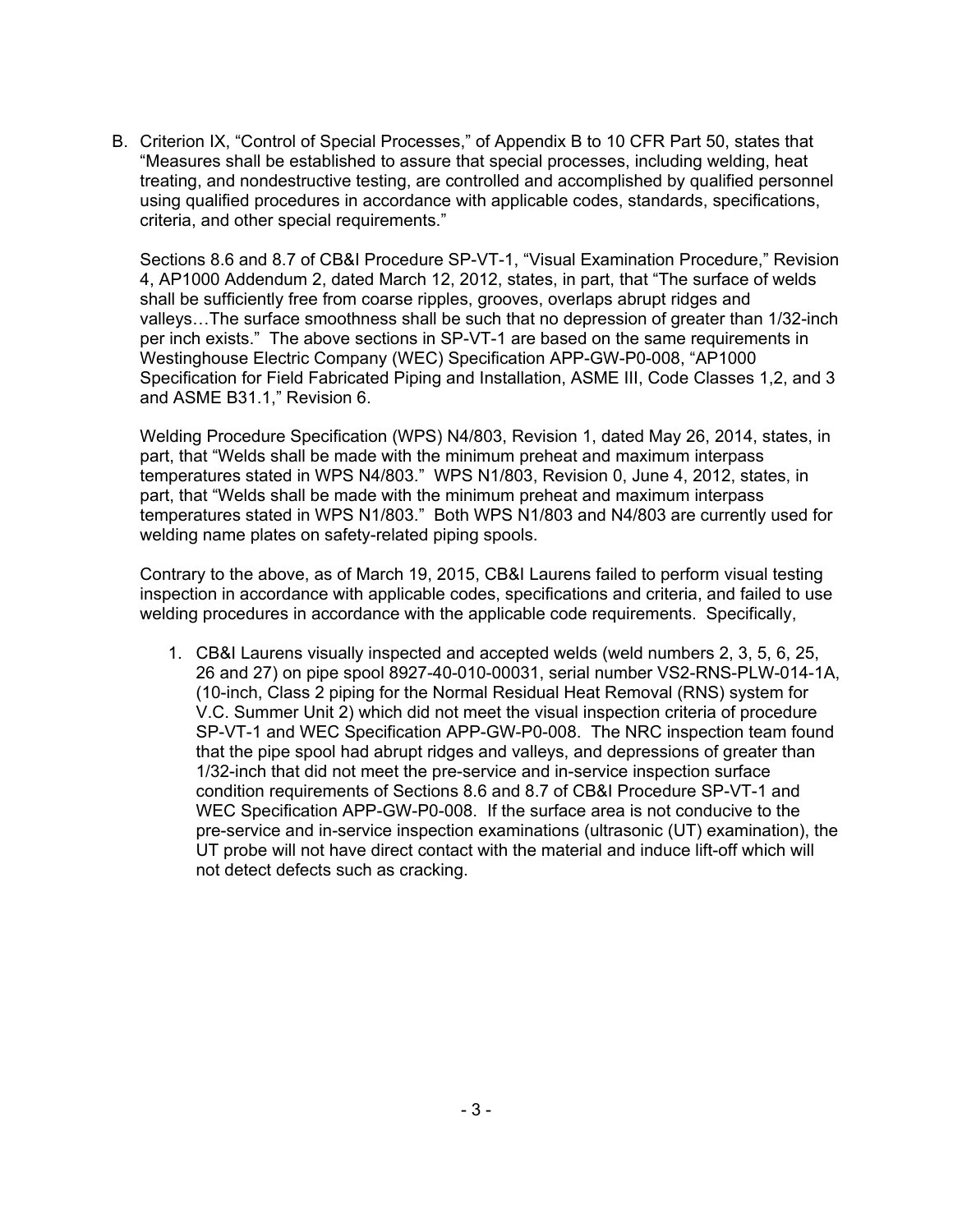2. When a WPS specifies preheat and interpass temperatures for welding two different materials, the limiting temperatures (as supported by the procedure qualification reports) should be used, which would be the maximum (higher) preheat temperature and the minimum (lower) interpass temperature of the two different materials. However, contrary to this, WPSs N1/803 and N4/803 specifies that when welding two different materials with different preheat and interpass temperatures, the minimum preheat and maximum interpass temperature of the applicable procedure shall be used. For example, WPS N1/803 specifies that for a 1 inch thick weld, the minimum preheat for P-1 material is 200°F, while the minimum preheat for P-8 material is 50°F, and therefore the WPS is requiring that the 50°F preheat be used, even though the limiting preheat temperature of 200°F should be specified in the WPS, as supported by the applicable PQRs. Welding of name plates using the incorrect preheat and interpass temperatures could lead to changes in the mechanical properties of the base material.

This issue has been identified as Nonconformance 99901432/2015-201-02.

C. Criterion VII, "Control of Purchased Material, Equipment, and Services," of Appendix B to 10 CFR Part 50, states, in part, that "Measures shall be established to assure that purchased material, equipment, and services, whether purchased directly or through contractors and subcontractors, conform to the procurement documents. These measures shall include provisions, as appropriate, for source evaluation and selection, objective evidence of quality furnished by the contractor or subcontractor, inspection at the contractor or subcontractor source, and examination of products upon delivery."

Contrary to the above, as of March 19, 2015, CB&I Laurens failed to establish adequate measures for source evaluation and selection of contractors and subcontractors. Specifically, CB&I Laurens did not adequately qualify several suppliers by the conduct of an audit. CB&I Laurens used its Audit Checklist for Nuclear Material Organizations as the basis for qualifying Palmetto Plating Company, Wyman Gordon Pipe and Fittings, Pinson Valley Heat Treating, and Welding Testing Laboratory even though these are commercial suppliers without an Appendix B to 10 CFR Part 50 and 10 CFR Part 21 programs. CB&I Laurens used Palmetto Plating Company for the procurement of safety-related pickle and passivation of stainless steel bends, Wyman Gordon Pipe and Fittings for the procurement of safety-related piping, Pinson Valley Heat Treating for the procurement of heat treating services for safety-related piping, and Welding Testing Laboratory for destructive testing to determine the acceptability of procedure qualification records as required by Section III, "Rules for Construction of Nuclear Facility Components," and Section IX, "Welding and Brazing Qualifications of the American Society of Mechanical Engineers Boiler & Pressure Vessel Code.

This issue has been identified as Nonconformance 99901432/2015-201-03.

Please provide a written statement or explanation to the U.S. Nuclear Regulatory Commission, ATTN: Document Control Desk, Washington, DC 20555-0001, with a copy to the Chief, Construction Mechanical Vendor Branch, Division of Construction Inspection and Operational Programs, Office of New Reactors, within 30 days of the date of the letter transmitting this Notice of Nonconformance. This reply should be clearly marked as a "Reply to a Notice of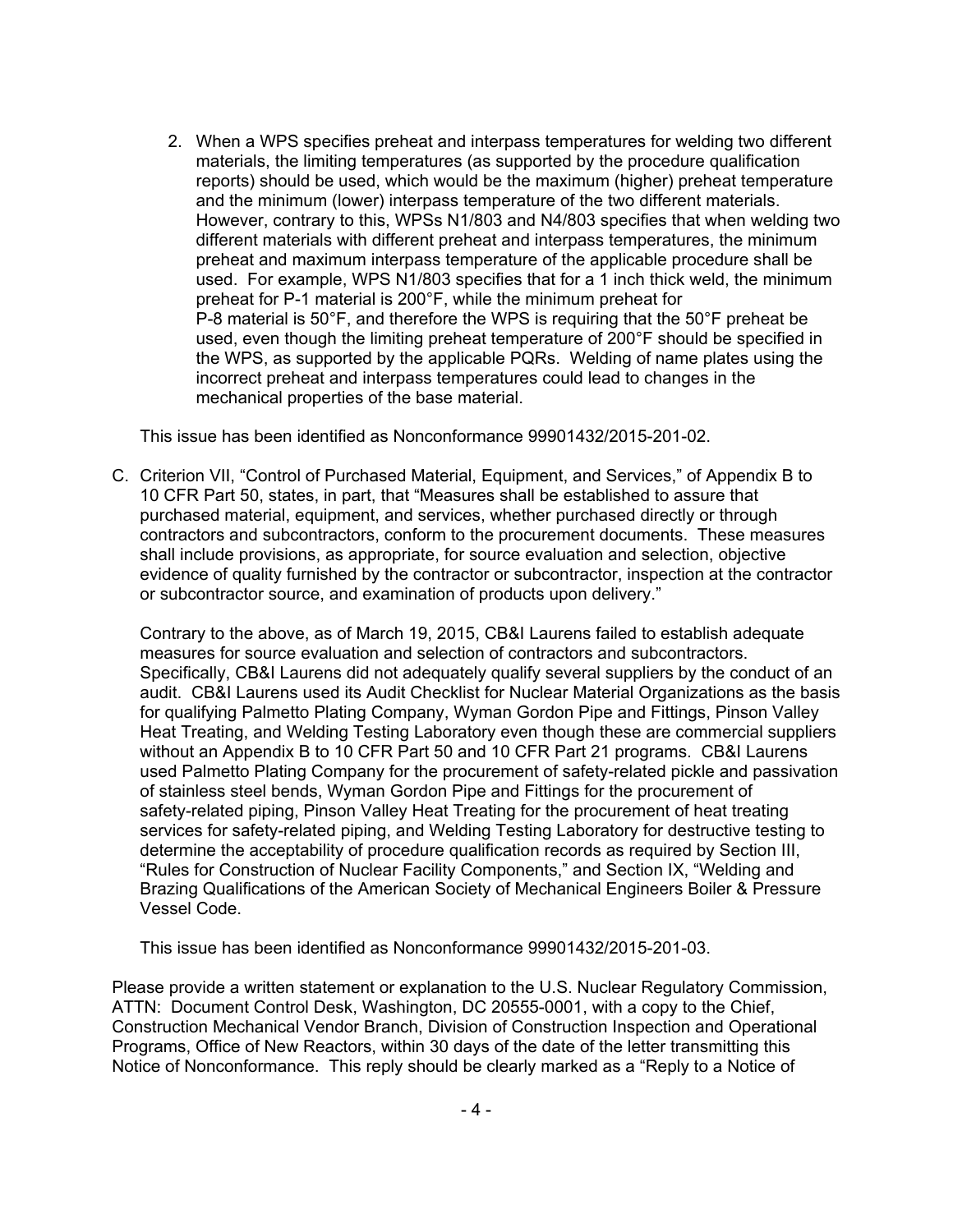Nonconformance" and should include for each noncompliance: (1) the reason for the noncompliance or, if contested, the basis for disputing the noncompliance; (2) the corrective steps that have been and the results achieved; (3) the corrective steps that will be to avoid further noncompliance; and (4) the date when the corrective action will be completed. Where good cause is shown, the NRC will consider extending the response time.

Because your response will be made available electronically for public inspection in the NRC Public Document Room or from the NRC's Agencywide Documents Access and Management System, which is accessible from the NRC Web site at

http://www.nrc.gov/reading-rm/adams.html, to the extent possible, it should not include any personal privacy, proprietary, or Safeguards Information (SGI) so that the NRC can make it available to the public without redaction. If personal privacy or proprietary information is necessary to provide an acceptable response, then please provide a bracketed copy of your response that identifies the information that should be protected and a redacted copy of your response that deletes such information. If you request that such material be withheld, you must specifically identify the portions of your response that you seek to have withheld and provide in detail the bases for your claim of withholding (e.g., explain why the disclosure of information would create an unwarranted invasion of personal privacy or provide the information required by 10 CFR 2.390(b) to support a request for withholding confidential commercial or financial information). If Safeguards Information is necessary to provide an acceptable response, please provide the level of protection described in 10 CFR 73.21, "Protection of Safeguards Information: Performance Requirements."

Dated this 22nd day of May 2015.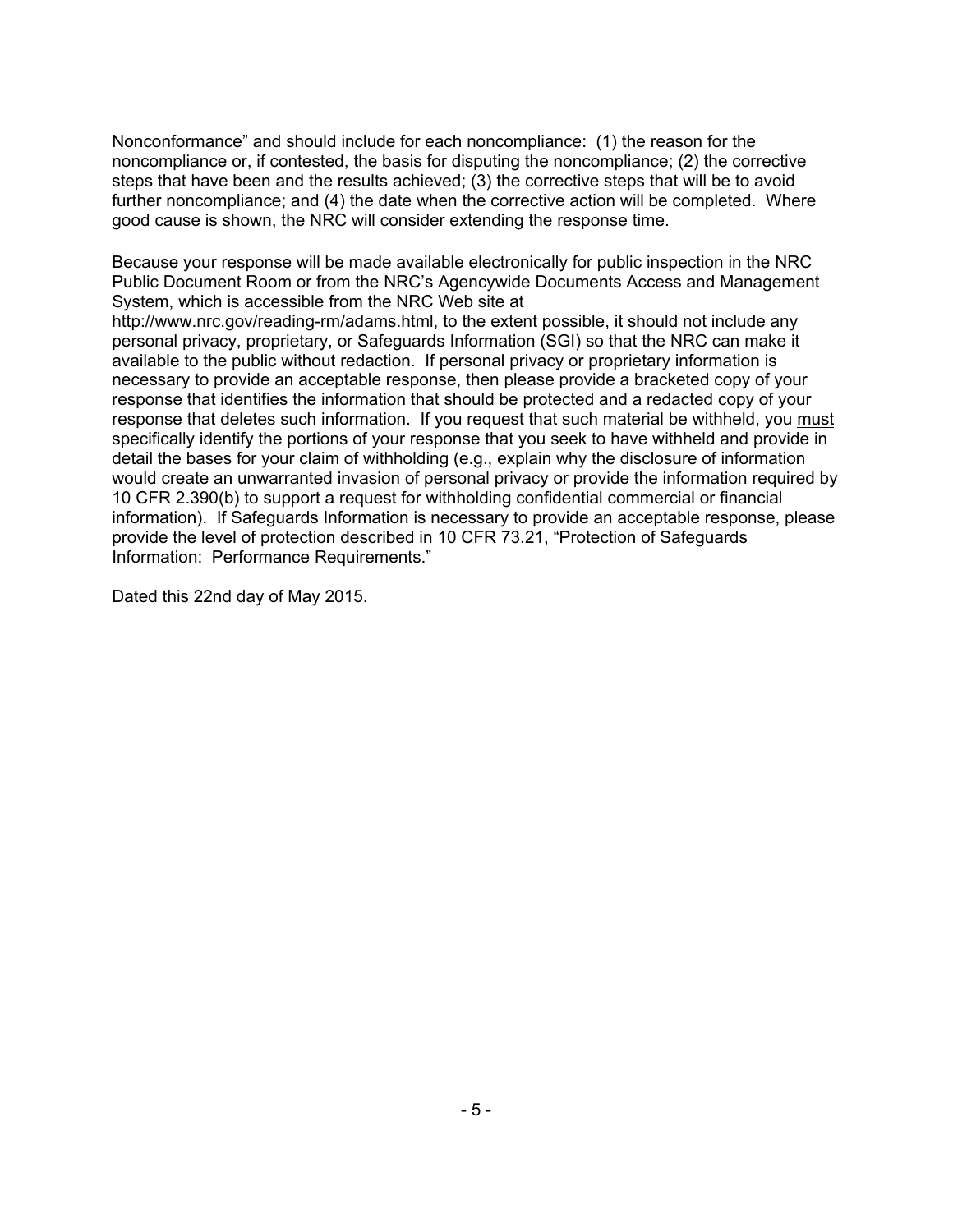#### **U.S. NUCLEAR REGULATORY COMMISSION OFFICE OF NEW REACTORS DIVISION OF CONSTRUCTION INSPECTION AND OPERATIONAL PROGRAMS VENDOR INSPECTION REPORT**

| Docket No.:                       | 99901432                                                                                                                                                                                                                                                                                                                                                                                                                                                                                                                                                                                                                                                  |                                                                                |  |  |
|-----------------------------------|-----------------------------------------------------------------------------------------------------------------------------------------------------------------------------------------------------------------------------------------------------------------------------------------------------------------------------------------------------------------------------------------------------------------------------------------------------------------------------------------------------------------------------------------------------------------------------------------------------------------------------------------------------------|--------------------------------------------------------------------------------|--|--|
| Report No.:                       | 99901432/2015-201                                                                                                                                                                                                                                                                                                                                                                                                                                                                                                                                                                                                                                         |                                                                                |  |  |
| Vendor:                           | Chicago Bridge & Iron<br>366 Old Airport Road<br>Laurens, SC 29360                                                                                                                                                                                                                                                                                                                                                                                                                                                                                                                                                                                        |                                                                                |  |  |
| <b>Vendor Contact:</b>            | Mr. Sven G. Akerman<br><b>Acting Quality Assurance Manager</b><br>E-mail: sven.akerman@cbi.com                                                                                                                                                                                                                                                                                                                                                                                                                                                                                                                                                            |                                                                                |  |  |
| <b>Nuclear Industry Activity:</b> | Chicago Bridge & Iron (hereafter referred to as CB&I Laurens),<br>located in Laurens, SC, has been providing pipe bending and<br>piping fabrication services for over 25 years. CB&I Laurens'<br>scope of supply includes fabrication and assembly of pressure<br>piping, American Society of Mechanical Engineers (ASME) Boiler<br>& Pressure Vessel (B&PV) Code Class 1, 2 & 3 fabrication of<br>supports, and ASME B&PV Class 1, 2 & 3 shop assemblies.<br>CB&I's services include pipe bending, piping fitting and assembly<br>of safety-related piping, and piping modules for the Westinghouse<br>Electric Company AP1000 new reactor construction. |                                                                                |  |  |
| <b>Inspection Dates:</b>          | March 16-19, 2015                                                                                                                                                                                                                                                                                                                                                                                                                                                                                                                                                                                                                                         |                                                                                |  |  |
| Inspectors:                       | Yamir Diaz-Castillo<br>Raju Patel<br>Jose Jimenez<br><b>Frank Talbot</b><br>John Honcharik                                                                                                                                                                                                                                                                                                                                                                                                                                                                                                                                                                | NRO/DCIP/MVIB<br>NRO/DCIP/MVIB<br>NRO/DCIP/EVIB<br>NRO/DCIP/QVIB<br>NRO/DE/MCB |  |  |
| Approved by:                      | Edward H. Roach, Chief<br><b>Mechanical Vendor Branch</b><br>Division of Construction Inspection<br>and Operational Programs<br><b>Office of New Reactors</b>                                                                                                                                                                                                                                                                                                                                                                                                                                                                                             |                                                                                |  |  |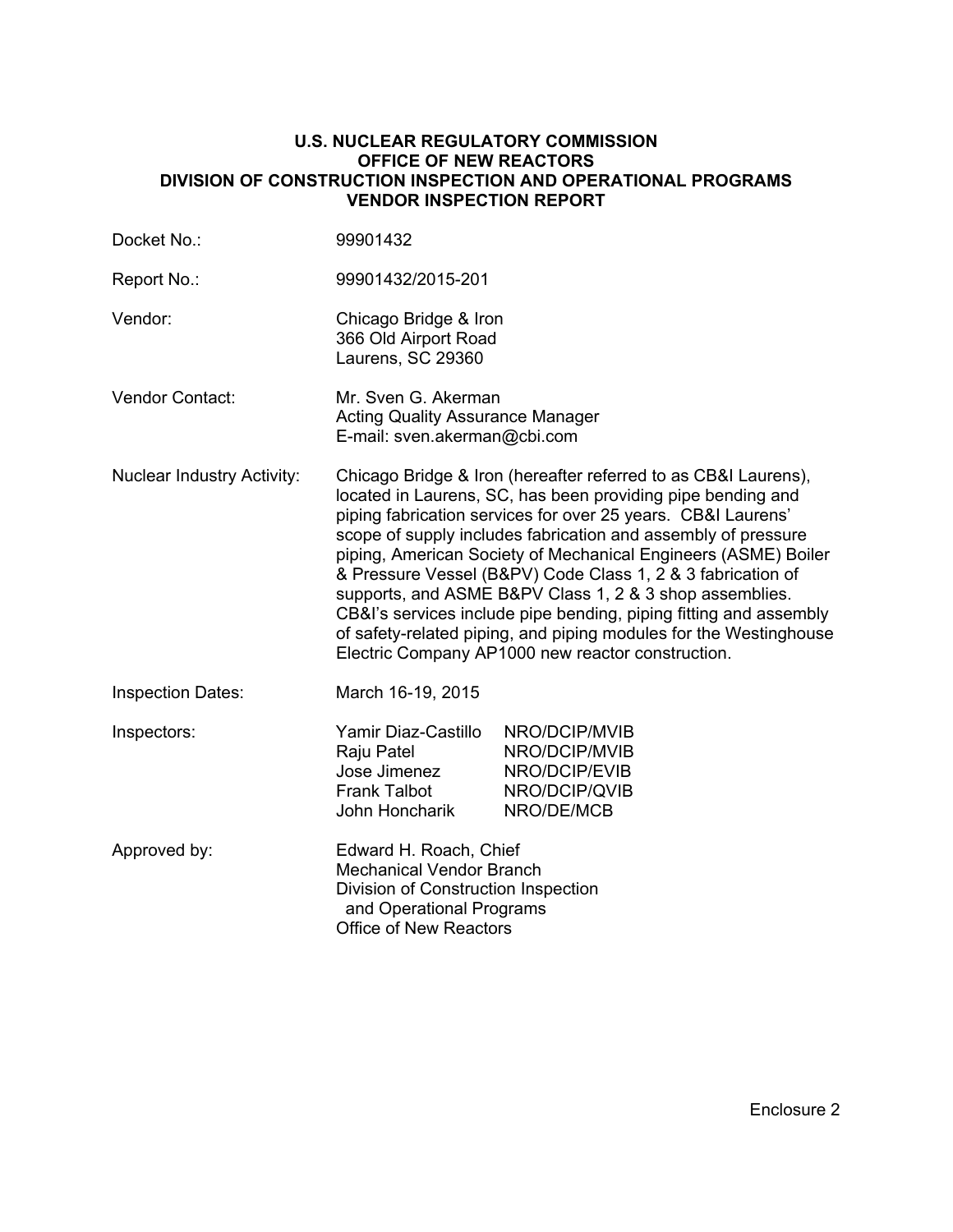# **EXECUTIVE SUMMARY**

#### Chicago Bridge & Iron 99901432/2015-201

The U.S. Nuclear Regulatory Commission (NRC) staff conducted a vendor inspection at the Chicago Bridge & Iron (hereafter referred to as CB&I Laurens) facility to verify that it had implemented an adequate quality assurance (QA) program that complies with the requirements of Appendix B, "Quality Assurance Criteria for Nuclear Power Plants and Fuel Reprocessing Plants," to Title 10 of the *Code of Federal Regulations* (10 CFR) Part 50, "Domestic Licensing of Production and Utilization Facilities." In addition, the NRC inspection also verified that CB&I Laurens implemented a program under 10 CFR Part 21, "Reporting of Defects and Noncompliance," that met the NRC's regulatory requirements. The NRC inspection team conducted the inspection from March 16-19, 2015. This was the second NRC inspection at the CB&I Laurens facility.

This technically-focused inspection specifically evaluated CB&I Laurens' implementation of quality activities associated with the fabrication and testing activities of piping and piping modules for the Westinghouse Electric Company (WEC) AP1000 reactor design. On March 17, 2015, the NRC inspection team was notified by CB&I Laurens that a stop work was ordered on all safety-related components at the facility due to a programmatic breakdown on the implementation of CB&I Laurens' QA program. As such, the NRC inspection was unable to observe all planned areas of inspection.

Specific activities observed by the NRC inspection team before the stop work was issued included:

- Liquid penetrant examination of pipe spool 890300-42-00711, drawing number SV3-RCS-PLW-030, weld numbers 2, 3, 4 and 5, for Virgil C. Summer Unit 3, Reactor Coolant System, ASME Code Section III, Code Class 1 piping
- Activities associated with the storage of welding rods, issuance of welding rods, and return of unused welding rods

In addition to observing these activities, the NRC inspection team verified that measuring and test equipment (M&TE) was properly identified, marked, calibrated, and used within its calibrated range. The NRC inspection team also walked down CB&I Lauren's assembly floor and verified that nonconforming components were properly identified, marked, and segregated when practical, to ensure that they were not reintroduced into the manufacturing processes.

These regulations served as the bases for the NRC inspection:

- Appendix B to 10 CFR Part 50
- 10 CFR Part 21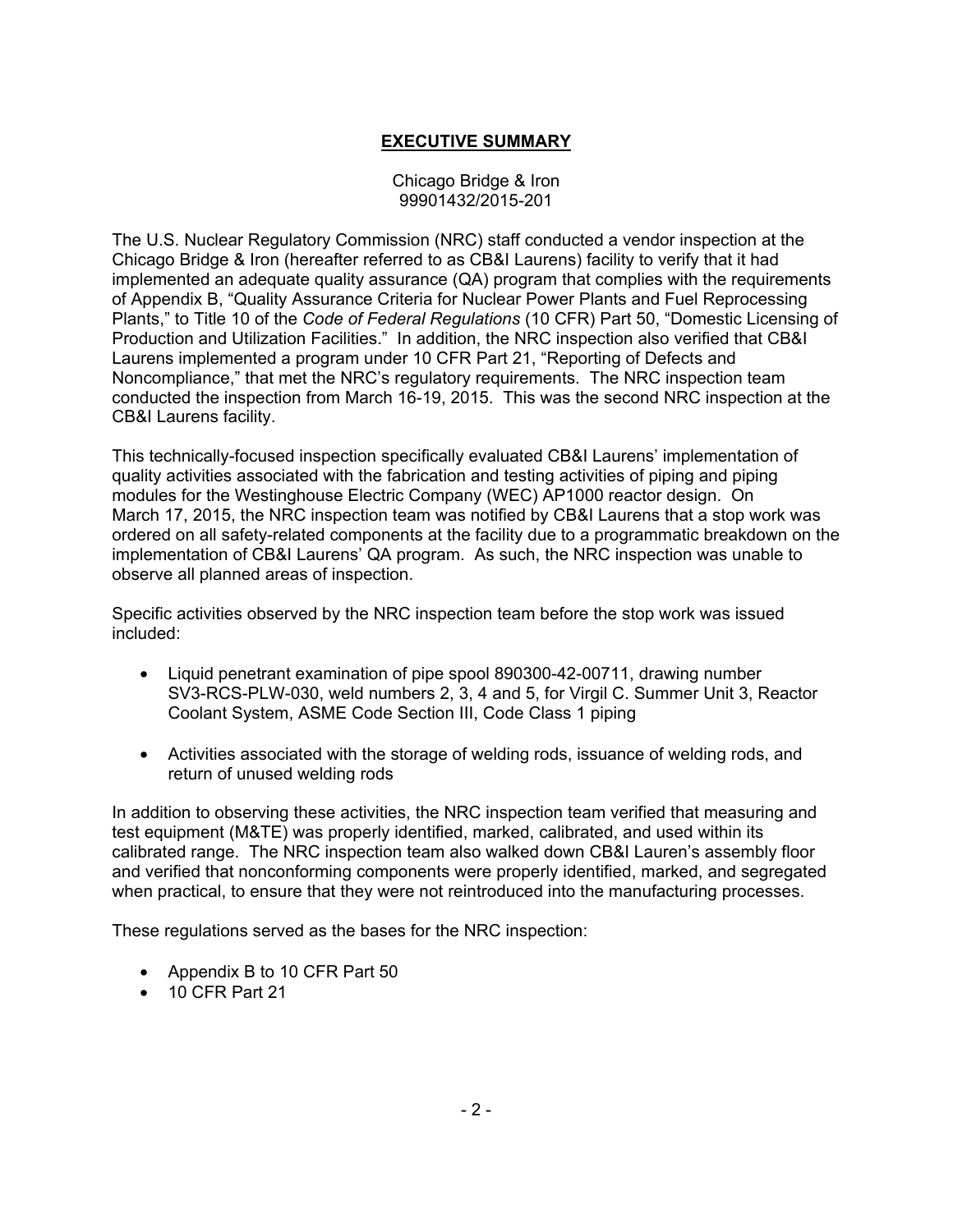During the course of this inspection, the NRC inspection team implemented Inspection Procedure (IP) 43002, "Routine Inspections of Nuclear Vendors," dated April 25, 2011, and IP36100, "Inspection of 10 CFR Part 21 and Programs for Reporting Defects and Noncompliance," dated February 13, 2012.

With the exception of the nonconformances described below, the NRC inspection team concluded that CB&I Laurens' QA policies and procedures comply with the applicable requirements of Appendix B to 10 CFR Part 50 and 10 CFR Part 21, and that CB&I Laurens' personnel are implementing these policies and procedures effectively. The results of this inspection are summarized below.

## Corrective Action

The NRC inspection team issued Nonconformance 99901432/2015-201-01 in association with CB&I Laurens' failure to implement the regulatory requirements of Criterion XVI, "Corrective Action," of Appendix B to 10 CFR Part 50. Nonconformance 99901432/2015-201-01 cites CB&I Laurens' for failing to establish adequate measures to assure: (1) conditions adverse to quality are promptly identified and corrected; (2) the cause of the condition is determined and corrective action taken to preclude repetition for significant conditions adverse to quality; and (3) the documentation of the identification of the significant condition adverse to quality, the cause of the condition, and the corrective action taken. Specifically, for the sample of C/PARs reviewed by the NRC inspection team, CB&I Laurens did not: (1) identify and correct significant conditions adverse to quality in a timely manner; and (2) provide objective evidence that the actions associated with the C/PAR were adequately implemented and completed.

# Manufacturing Control

The NRC inspection team issued Nonconformance 99901432/2015-201-02 in association with CB&I Laurens' failure to implement the regulatory requirements of Criterion IX, "Control of Special Processes," of Appendix B to 10 CFR Part 50. Nonconformance 99901432/2015-201- 02 cites CB&I Laurens for failing to perform visual testing inspection in accordance with applicable codes, specifications and criteria, and failed to use welding procedures in accordance with the applicable code requirements. Specifically, CB&I Laurens visually inspected and accepted welds (weld numbers 2, 3, 5, 6, 25, 26 and 27) on pipe spool 8927-40-010-00031, Serial number VS2-RNS-PLW-014-1A, (10 inch, Class 2 piping for the Normal Residual Heat Removal system for V. C. Summer Unit 2) which did not meet the visual inspection criteria of procedure SP-VT-1, "Visual Examination Procedure," Revision 5, dated July 28, 2011, and WEC Specification APP-GW-P0-008, "AP1000 Specification for Field Fabricated Piping and Installation, ASME III, Code Classes 1, 2, and 3 and B31.1," Revision 6, dated June 12, 2014. The NRC inspection team found that the pipe spool had abrupt ridges and valleys, and depressions of greater than 1/32-inch that did not meet the pre-service and in-service inspection surface condition requirements of Sections 8.6 and 8.7 of CB&I Procedure SP-VT-1 and WEC Specification APP-GW-P0-008. In addition, when a welding procedure specification (WPS) specifies preheat and interpass temperatures for welding two different materials, the limiting temperatures (as supported by the procedure qualification reports) should be used, which would be the maximum (higher) preheat temperature and the minimum (lower) interpass temperature of the two different materials. However, contrary to this, WPSs N1/803 and N4/803 specify that when welding two different materials with different preheat and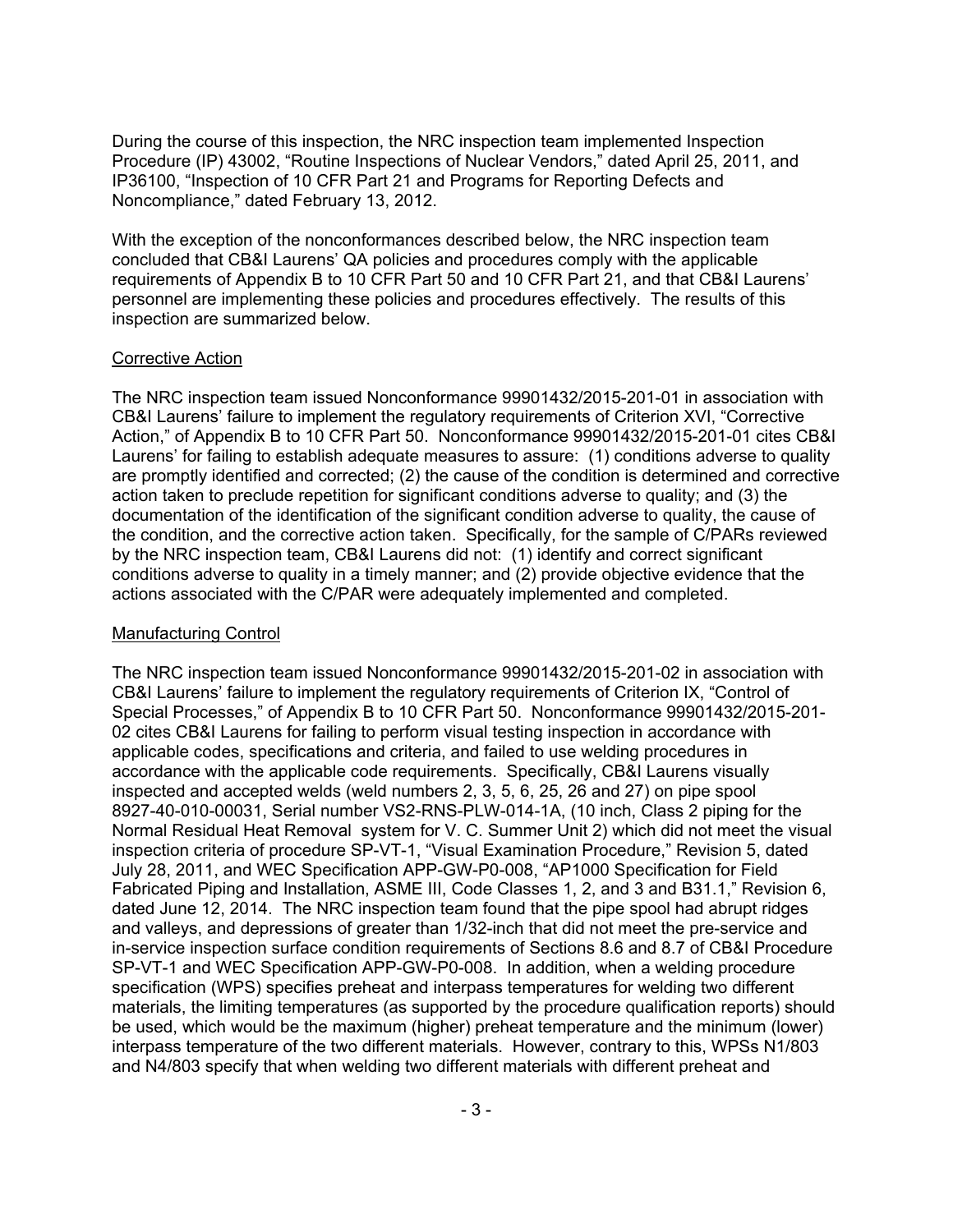interpass temperatures, the minimum preheat and maximum interpass temperature of the applicable procedure shall be used. Both WPS N1/803 and N4/803 are currently used for welding name plates on safety-related piping spools.

#### Oversight of Contracted Activities

The NRC inspection team issued Nonconformance 99901432/2015-201-03 in association with CB&I Laurens' failure to implement the regulatory requirements of Criterion VII, "Control of Purchased Material, Equipment, and Services," of Appendix B to 10 CFR Part 50. Nonconformance 99901432/2015-201-03 cites CB&I Laurens for failing to establish adequate measures for source evaluation and selection of contractors and subcontractors. Specifically, CB&I Laurens did not adequately qualify Palmetto Plating Company, Wyman Gordon Pipe and Fittings, Pinson Valley Heat Treating and Welding Testing Laboratory by the conduct of an audit. CB&I Laurens used its Audit Checklist for Nuclear Material Organizations as the basis for qualifying Palmetto Plating Company, Wyman Gordon Pipe and Fittings, Pinson Valley Heat Treating, and Welding Testing Laboratory even though these are commercial suppliers without an Appendix B to 10 CFR Part 50 and 10 CFR Part 21 programs.

#### Other Inspection Areas

The NRC inspection team determined that CB&I Laurens is implementing its programs for design control, procurement document control, nonconforming material, parts, or components, test control, M&TE, and internal audits in accordance with the applicable regulatory requirements of Appendix B to 10 CFR Part 50. Based on the limited sample of documents reviewed and activities observed, the NRC inspection team also determined that CB&I Laurens is implementing its policies and procedures associated with these programs. No findings of significance were identified.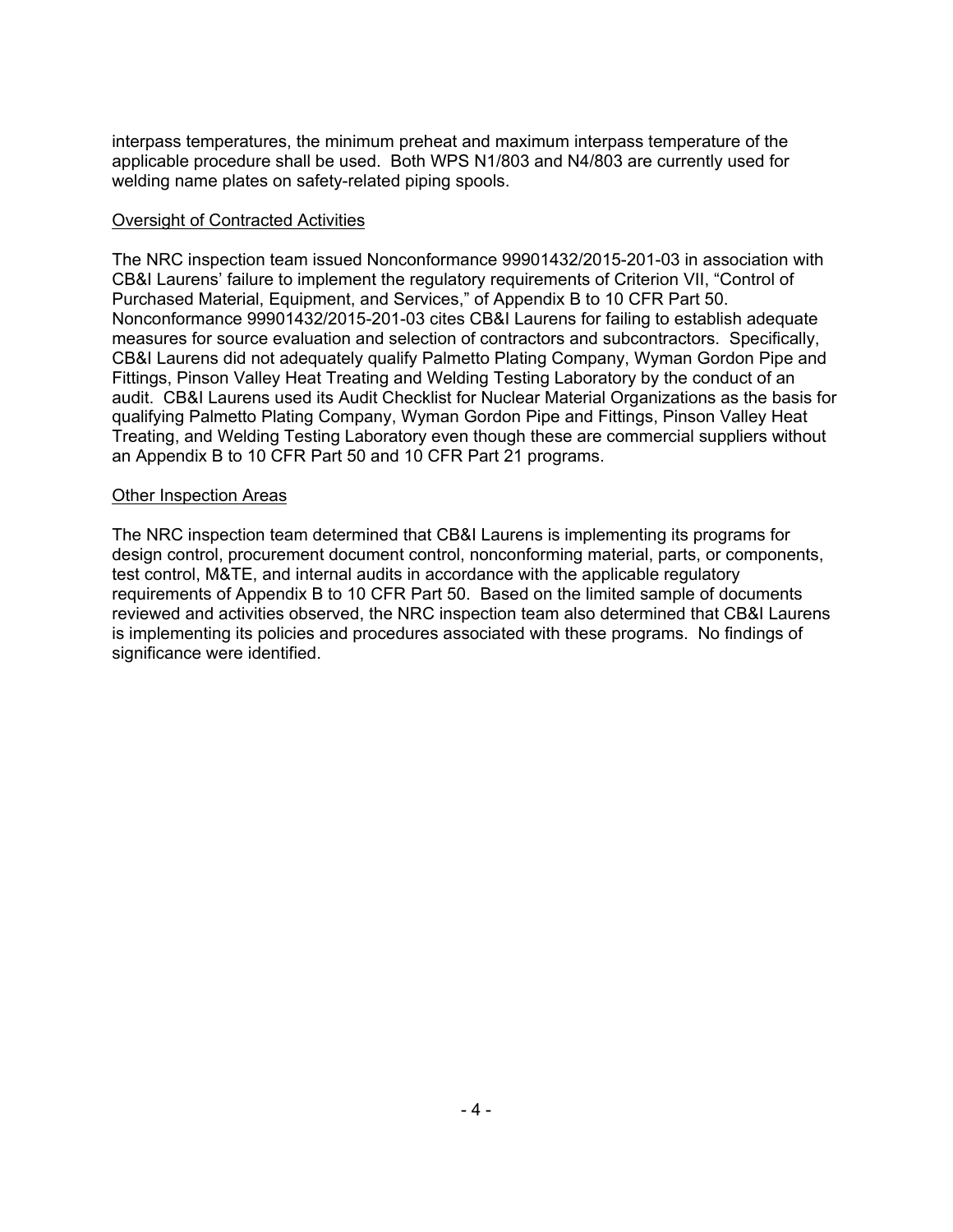## **REPORT DETAILS**

#### 1. Corrective Action

#### a. Inspection Scope

The NRC inspection team reviewed CB&I Laurens' policies and implementing procedures that govern the corrective action program (CAP) to verify compliance with the requirements of Criterion XVI, "Corrective Action," of Appendix B to 10 CFR Part 50.

The NRC inspection team reviewed a sample of Corrective/Preventive Action Requests (C/PARs) to verify the adequacy of CB&I Laurens' implementation and control of its CAP. In addition, the NRC inspection team verified that CB&I Laurens' corrective action process provides a connection to the 10 CFR Part 21 program.

The NRC inspection team also observed a management meeting where C/PARs are discussed to determine if CB&I Laurens' staff demonstrated sufficient knowledge of the CAP and whether the meeting provided an adequate review of the C/PARs, including proposed categorization (significant condition adverse to quality, condition adverse to quality, or other as applicable) and appropriate screening for 10 CFR Part 21 applicability.

The NRC inspection team also reviewed CB&I Laurens' proposed corrective actions as stated in their October 31, 2013 (Agency Document and Management System (ADAMS) Accession No. ML13310A551) and December 18, 2013 (ADAMS Accession No. ML14002A401) letters in response to the NRC's findings documented in inspection report No. 99901432/2013-201, dated October 2, 2013 (ADAMS Accession No. ML13263A411), and to a request for additional information dated November 25, 2013 (ADAMS Accession No. ML13326A982).

The NRC inspection team discussed the CAP with CB&I Laurens' management and technical staff. The attachment to this inspection report lists the documents reviewed by the NRC inspection team.

#### b. Observations and Findings

## b.1 Corrective Action Associated with Violation 99901432/2013-201-01

Following an August 2013 inspection, the NRC issued Violation 99901432/2013-201-01 for CB&I Laurens' failure to submit to the Commission an interim report for the evaluation of shipped safety-related pipe sleeves without the verification of the chemical and physical properties.

In its response to the NRC dated October 31, 2013, CB&I Laurens stated that it had initiated C/PAR No. 355 to determine and document the causes and corrective actions for this condition. In addition, the response stated that procedure BFS-QC-10CFR21, "Procedure for Compliance with 10CFR21," Revision 4, dated October 29, 2014, was revised to incorporate more detailed instructions for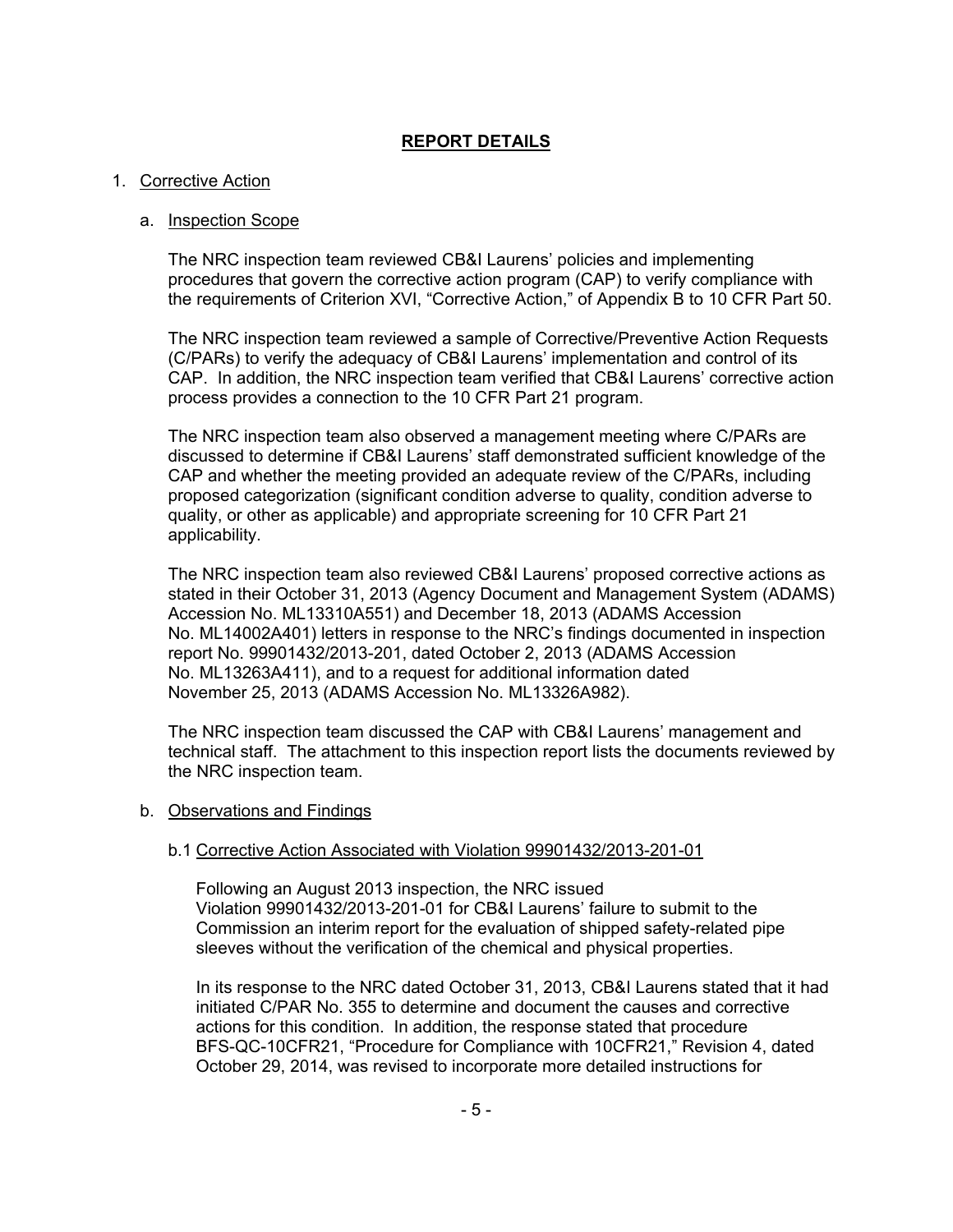identifying, evaluating, tracking, and reporting potentially reportable 10 CFR Part 21 deviations or failures to comply that may constitute a substantial safety hazard. Furthermore, the response stated that training in the implementation of the revised procedure BFS-QC-10CFR21 will be provided for all current and new CB&I Laurens employees.

The NRC inspection team reviewed the documentation that provided the objective evidence for the completion of the corrective actions. The NRC inspection team confirmed that CB&I Laurens revised BFS-QC-10CFR21 and provided training to current employees as well as new employees on the revisions to BFS-QC-10CFR21. The NRC inspection team determined that CB&I Laurens' corrective actions were adequate to address the identified finding. Based on its review, the NRC inspection team closed Violation 99901432/2013-201-01.

#### b.2 Corrective Action Associated with Nonconformance 99901432/2013-201-02

The NRC also issued Nonconformance 99901432/2013-201-02 for CB&I Laurens' failure to maintain weld heat input limits while welding pipe spool 890300-40-00647, serial number SV3-RNS-PLW-015-3, weld number 10 for Vogtle Electric Generating Plant Unit 3.

In its response to the NRC dated October 31, 2014, CB&I Laurens stated that it had initiated C/PAR No. 355 to determine and document the causes and corrective actions for this condition. In addition, the response stated that the welding procedure specification (WPS) was revised to indicate the appropriate weld heat limit input and that training will be provided to the welders qualified to weld stainless steel materials and their supervisors for identifying when the requirement for heat input control applies and how to control the heat input within the limits provided in the applicable WPS.

The NRC inspection team reviewed the documentation that provided the objective evidence for the completion of the corrective actions. The NRC inspection team confirmed that CB&I Laurens' revised the applicable welding procedure, AP1000-803, Revision 3, dated August 20, 2013, and provided training for welders on the use of weld heat input charts specified in the applicable welding procedures. The NRC inspection team also verified that the requirement for heat input control was only for Type 304 and 316 stainless steel materials with a carbon content greater than 0.030 percent in accordance with Regulatory Guide 1.44, "Control of the Processing and Use of Stainless Steel," Revision 0, dated May 1973. The NRC inspection team determined that CB&I Laurens' corrective actions were adequate to address the identified finding. Based on its review, the NRC inspection team closed Nonconformance 99901432/2013-201-02.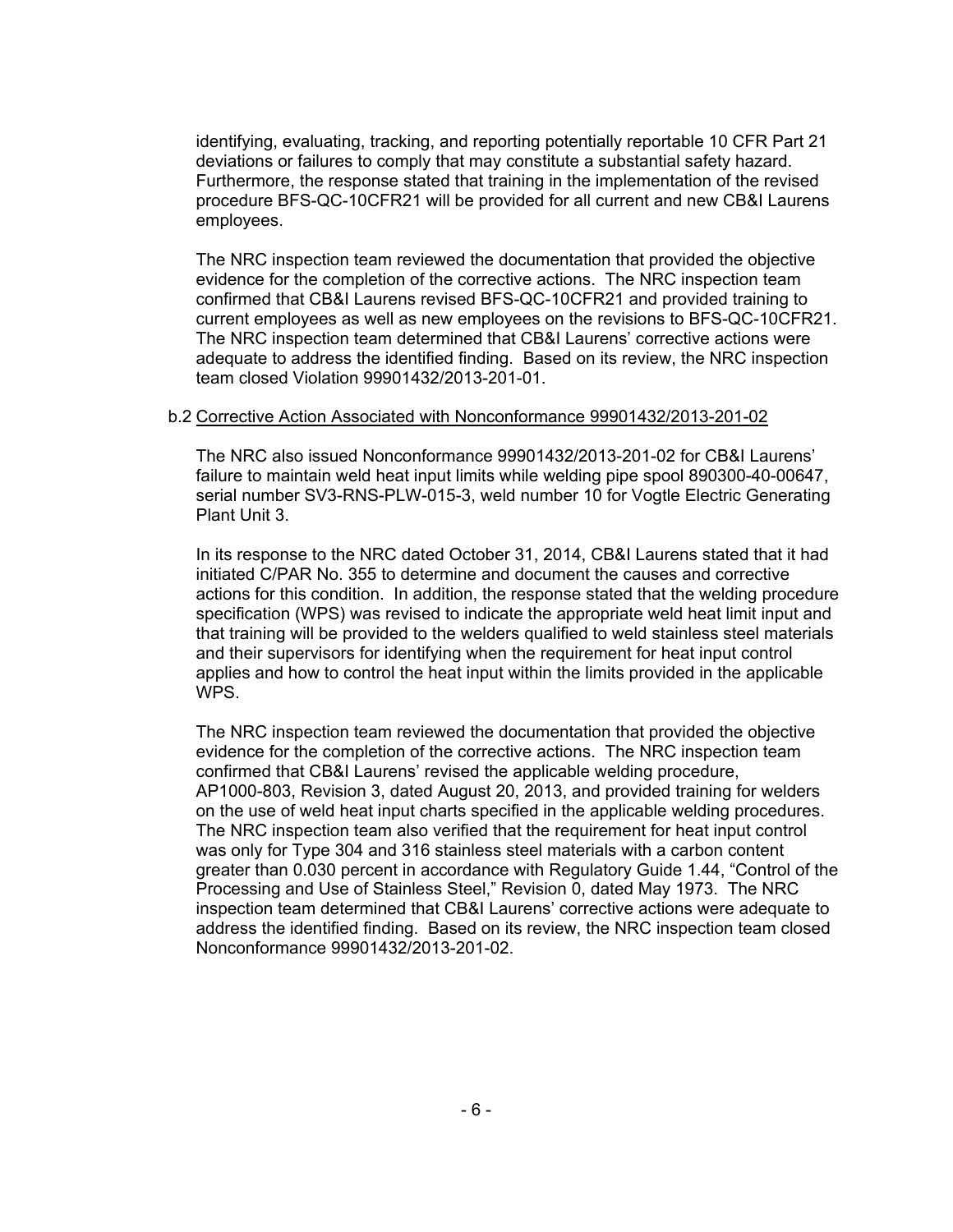### b.3 Corrective Action Associated with Nonconformance 99901432/2013-201-03

The NRC also issued Nonconformance 99901432/2013-201-03 for CB&I Laurens' failure to perform an engineering evaluation and consider qualitative factors (e.g., supplier performance, historical quality controls, complexity of item, and safety significance of the item) for the selection of the sampling plan's sample size used for dedicating commercial-grade seamless pipes to provide reasonable assurance that when used as basic components they will perform their intended safety function.

In its response to the NRC dated October 31, 2013, CB&I Laurens stated that it had initiated C/PAR No. 344 to determine and document the causes and corrective actions for this condition. The response also stated that that a commercial-grade survey of the primary supplier had been completed with no findings or observations. In addition, the response stated that the commercial-grade dedication procedure BFS-AP1000-CGD-1, "Commercial Grade Dedication Procedure for AP1000 Projects," Revision No. 5, dated January 31, 2014, and commercial-grade dedication plan had been revised to include additional controls and to also include the sampling plans consistent with industry guidance for commercial-grade dedication, Electric Power Research Institute 017218-R1, "Guideline for Sampling in the Commercial-Grade Item Acceptance Process," dated January 1999. Furthermore, the response stated that samples of the materials will be sent to an approved testing laboratory for further testing, if required, and that training in the implementation of the revised procedure and commercial-grade dedication plan would be provided to all current and new CB&I Laurens employees assigned to activities related to commercial-grade dedication.

The NRC inspection team reviewed the documentation that provided the objective evidence for the completion of the corrective actions. The NRC inspection team confirmed that CB&I Laurens' had performed a commercial-grade survey of the primary supplier, revised procedure BFS-AP1000-CGD-1, and provided training to current employees as well as new employees on the revisions to BFS-AP1000-CGD-1. However, during the review of the chemical and physical test reports that provided the objective evidence for the completion of the corrective action, the NRC inspection team noted that CB&I Laurens chose to utilize a commercial supplier, Welding Testing Laboratory, for the chemical and physical testing of the seamless pipes to verify the critical characteristics to ensure that the seamless pipes would perform their intended safety function, but did not adequately dedicate the testing services provided by Welding Testing Laboratory. The NRC inspection team determined that CB&I Laurens' corrective actions were inadequate to address the identified finding. The NRC inspection team identified this issue as an example of Nonconformance 99901432/2015-201-01 for CB&I Laurens' failure to assure that conditions adverse to quality are promptly identified and corrected.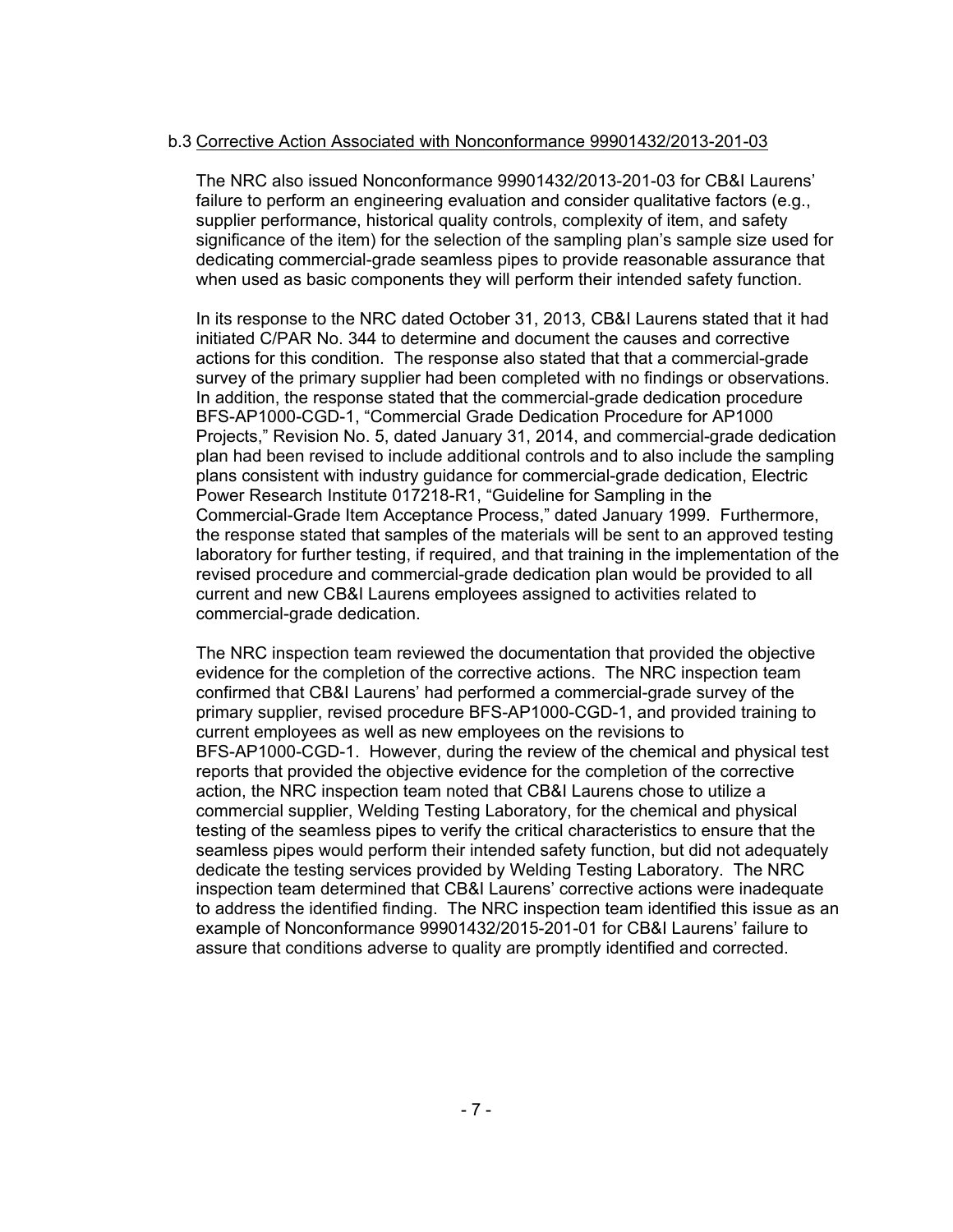#### b.4 Corrective Action Associated with Nonconformance 99901432/2013-201-04

The NRC also issued Nonconformance 99901432/2013-201-04 for CB&I Laurens' failure to (1) perform triennial audits and adequate annual evaluations of its safety-related suppliers; (2) conduct a commercial-grade survey or source surveillance to verify that DuBose National Energy's quality program included the requisite processes, such as material traceability and lot/batch controls, for the control of critical characteristics necessary to provide reasonable assurance that commercial-grade materials to be used as basic components will perform their intended safety function, and (3) verify that the test controls used in the testing of the demineralized water for the hydrostatic testing and final cleaning of safety-related pipe sub-assemblies were adequately controlled.

In its response to the NRC dated October 31, 2013, CB&I Laurens stated that it had initiated C/PAR Nos. 346, 351, 352, and 353 to determine and document the causes and corrective actions for this condition. In addition, the response also stated that the Quality Assurance (QA) manual had been revised to include a requirement for triennial audits, annual evaluations, and triennial commercial-grade surveys; and that training on the revisions to the QA manual would be provided to personnel affects by revisions. Furthermore, the response stated that a commercial-grade survey of DuBose National Energy's quality program was completed on September 24, 2013; and that a commercial-grade survey of ALS Environmental's quality program had been scheduled.

The NRC inspection team reviewed the documentation that provided the objective evidence for the completion of the corrective actions. The NRC inspection team confirmed that CB&I Laurens had performed a commercial-grade survey of DuBose National Energy and ALS Environmental quality programs, revised the QA manual, and provided training on the revisions to the QA manual to affected employees.

With regards to CB&I Laurens' statement that it would revise the QA manual to perform triennial commercial-grade surveys, the NRC inspection team issued a request for additional information dated November 25, 2013. In its response dated December 18, 2013, CB&I Laurens stated that it would establish written procedures to conduct surveys of commercial suppliers at a sufficient frequency to ensure that the process controls applicable to the critical characteristics of the item procured continue to be effectively implemented. The procedures will include consideration of the complexity of the item, frequency of procurement, receipt inspection, item performance history, and knowledge of changes in the vendor's controls, with a limit such the frequency of survey would not exceed three years. In addition, the response stated that commercial suppliers will be subject to a documented annual evaluation and semi-annually evaluation. Furthermore, the response stated that CB&I Laurens' QA manager would complete a documented review of the vendor's Non Conformance Report (NCR) log to identify any suppliers developing trends that could be adverse to quality and initiate corrective action. CB&I Laurens stated that it would complete the corrective actions above by January 31, 2014.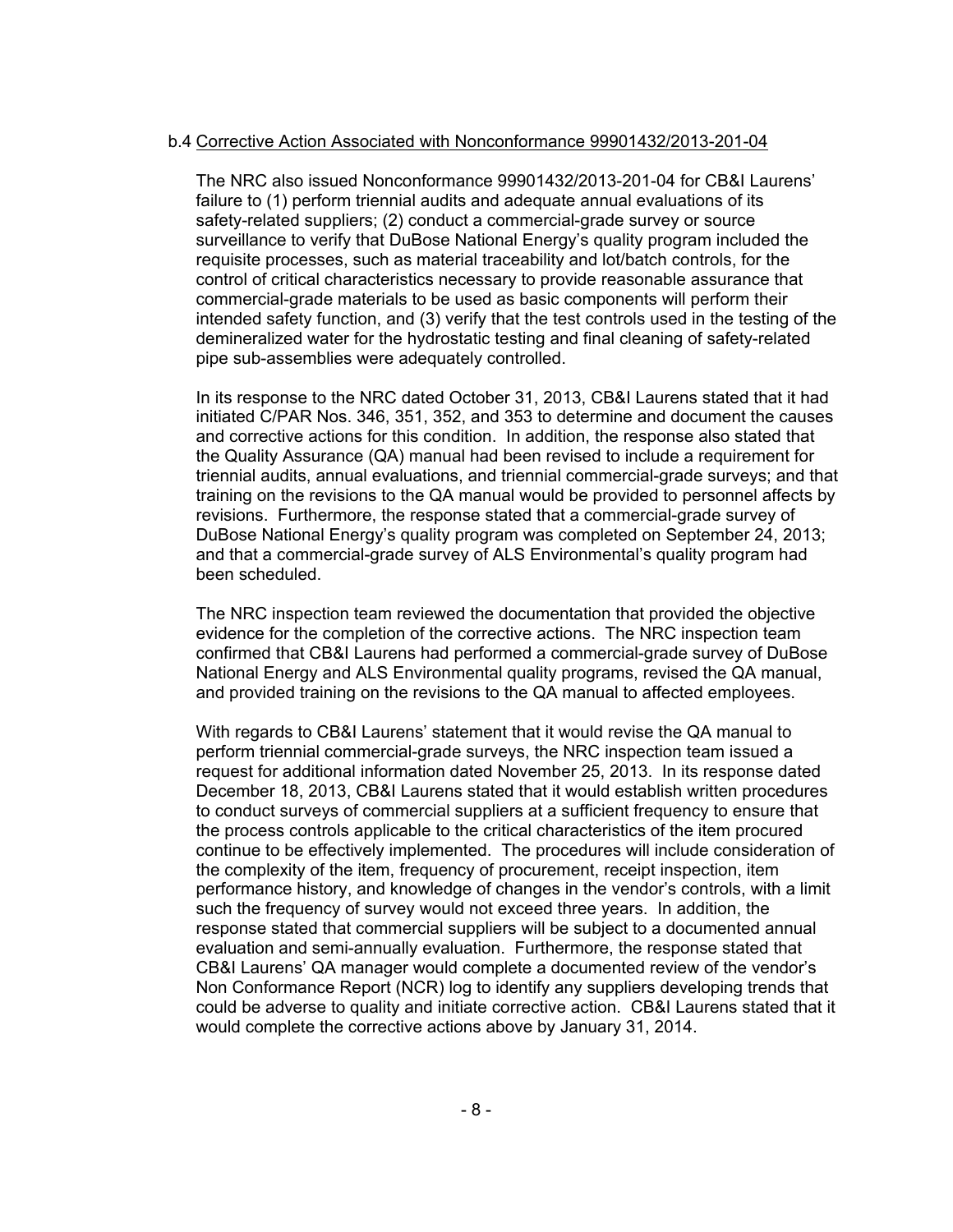During the review of the documentation that provided the objective evidence for the completion of the corrective action, the NRC inspection team determined that CB&I Laurens had not performed the documented annual and semiannual evaluation of commercial suppliers or the documented review of the supplier's NCR log to identify any adverse trends. The NRC inspection team identified this issue as another example of Nonconformance 99901432/2015-201-01 for CB&I Laurens' failure to assure that conditions adverse to quality are promptly identified and corrected.

#### b.5 Implementation of CB&I Laurens' Corrective Action Program

During a review of a sample of C/PARs, the NRC inspection team noted that various C/PARs were not completed in accordance with CB&I Laurens' QA manual. For example, C/PAR 408, dated April 21, 2014; was generated as a result of CB&I Laurens' receiving pipes from Tioga Pipe that had an outside diameter above 3 percent of the acceptable tolerance. As part of the corrective actions, CB&I Laurens opened NCRs Nos. S2/V1219, S3/V1083, S3/V1103, and V41147. The NRC inspection team noted that C/PAR No. 408 did not contained objective evidence of the corrective actions taken, and that it was not completed in a timely manner. The NRC inspection team also noted that the NCRs opened in response to C/PAR 408 did not contain objective evidence of the engineering evaluation performed to disposition the use-as-is and close the C/PAR. The NRC inspection team identified this issue as another example of Nonconformance 99901432/2015-201-01 for CB&I Laurens' failure to assure that conditions adverse to quality are promptly identified and corrected; and provide

objective evidence that the actions associated with the C/PAR were adequately implemented and completed.

In addition, the NRC inspection team noted that C/PAR No. 419, C/PAR No. 499, C/PAR No. 508, and C/PAR No. 517 did not contained objective evidence of the corrective actions taken, and that they were completed in a timely manner. Upon questioning by the NRC inspection team, CB&I Laurens could not present any objective evidence of the corrective actions associated with these C/PARs and whether the actions were completed. The only documentation available for these C/PARs was the completed initial form that initiated the C/PAR. The NRC inspection team identified this issue as another example of

Nonconformance 99901432/2015-201-01 for CB&I Laurens' failure to provide objective evidence that the actions associated with the C/PAR were adequately implemented and completed.

c. Conclusion

The NRC inspection team issued Nonconformance 99901432/2015-201-01 in association with CB&I Laurens' failure to implement the regulatory requirements of Criterion XVI of Appendix B to 10 CFR Part 50.

Nonconformance 99901432/2015-201-01 cites CB&I Laurens' for failing to establish adequate measures to assure: (1) conditions adverse to quality are promptly identified and corrected; (2) the cause of the condition is determined and corrective action taken to preclude repetition for significant conditions adverse to quality; and (3) the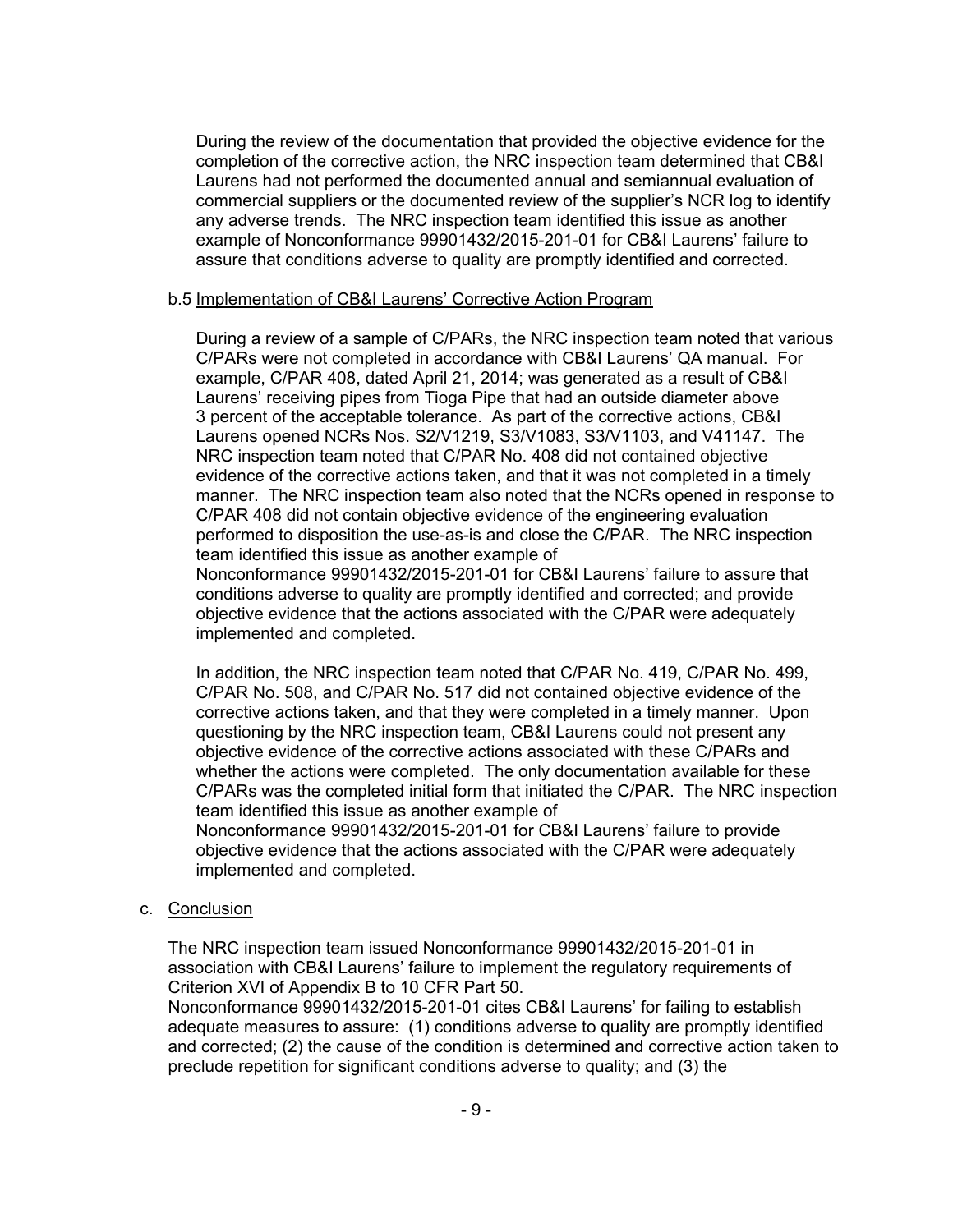documentation of the identification of the significant condition adverse to quality, the cause of the condition, and the corrective action taken. Specifically, for the sample of C/PARs reviewed by the NRC inspection team, CB&I Laurens did not: (1) identify and correct significant conditions adverse to quality in a timely manner; and (2) provide objective evidence that the actions associated with the C/PAR were adequately implemented and completed.

## 2. Manufacturing Control

## a. Inspection Scope

The NRC inspection team reviewed CB&I Laurens' policies and implementing procedures that govern the control of special processes to verify compliance with the regulatory requirements of Criterion IX, "Control of Special Processes," of Appendix B to 10 CFR Part 50 and with the requirements in Subsection NCA, "General Requirements for Division 1 and Division 2," Subsection NB, "Class 1 Components," Subsection NC, "Class 2 Components," and Subsection ND, "Class 3 Components," of Section III, "Rules for Construction of Nuclear Facility Components," Section V, "Nondestructive Examination," and Section IX, "Welding and Brazing Qualification," of the American Society of Mechanical Engineers (ASME) Boiler and Pressure Vessel (B&PV) Code, 1998 Edition, 2000 Addenda.

The NRC inspection team also reviewed a sample of welding and nondestructive examination (NDE) documents. The NRC inspection team observed a liquid penetrant examination of pipe spool 890300-42-00711, drawing number SV3-RCS-PLW-030, weld numbers 2, 3, 4 and 5, for Virgil C. Summer Unit 3, Reactor Coolant System, ASME Code Section III, Code Class 1 piping. In addition, the NRC inspection team reviewed the process associated with the storage of welding rods, issuance of welding rods, and return of unused welding rods. The NRC inspection team verified that the control, issuance, and return of unused welding rods was performed in accordance with CB&I Laurens's procedure number BFS-NWC-1, "Nuclear Welding Material Control," Revision 1, dated August 28, 2010.

The NRC inspection team discussed the special processes program with CB&I Laurens' management and technical staff. The attachment to this inspection report lists the documents reviewed by the NRC inspection team.

# b. Observation and Findings

During a walkdown of the CB&I Laurens facility, the NRC inspection team noted that CB&I Laurens visually inspected and accepted welds (weld numbers 2, 3, 5, 6, 25, 26 and 27) on pipe spool 8927-40-010-00031, Serial number VS2-RNS-PLW-014-1A, (10-inch, Class 2 piping for the Normal Residual Heat Removal (RNS) system for V. C. Summer Unit 2) which did not meet the visual inspection criteria of procedure SP-VT-1, "Visual Examination Procedure," Revision 5, dated July 28, 2011, and WEC Specification APP-GW-P0-008, "AP1000 Specification for Field Fabricated Piping and Installation, ASME III, Code Classes 1, 2, and 3 and B31.1," Revision 6, dated June 12, 2014. The NRC inspection team found that the pipe spool had abrupt ridges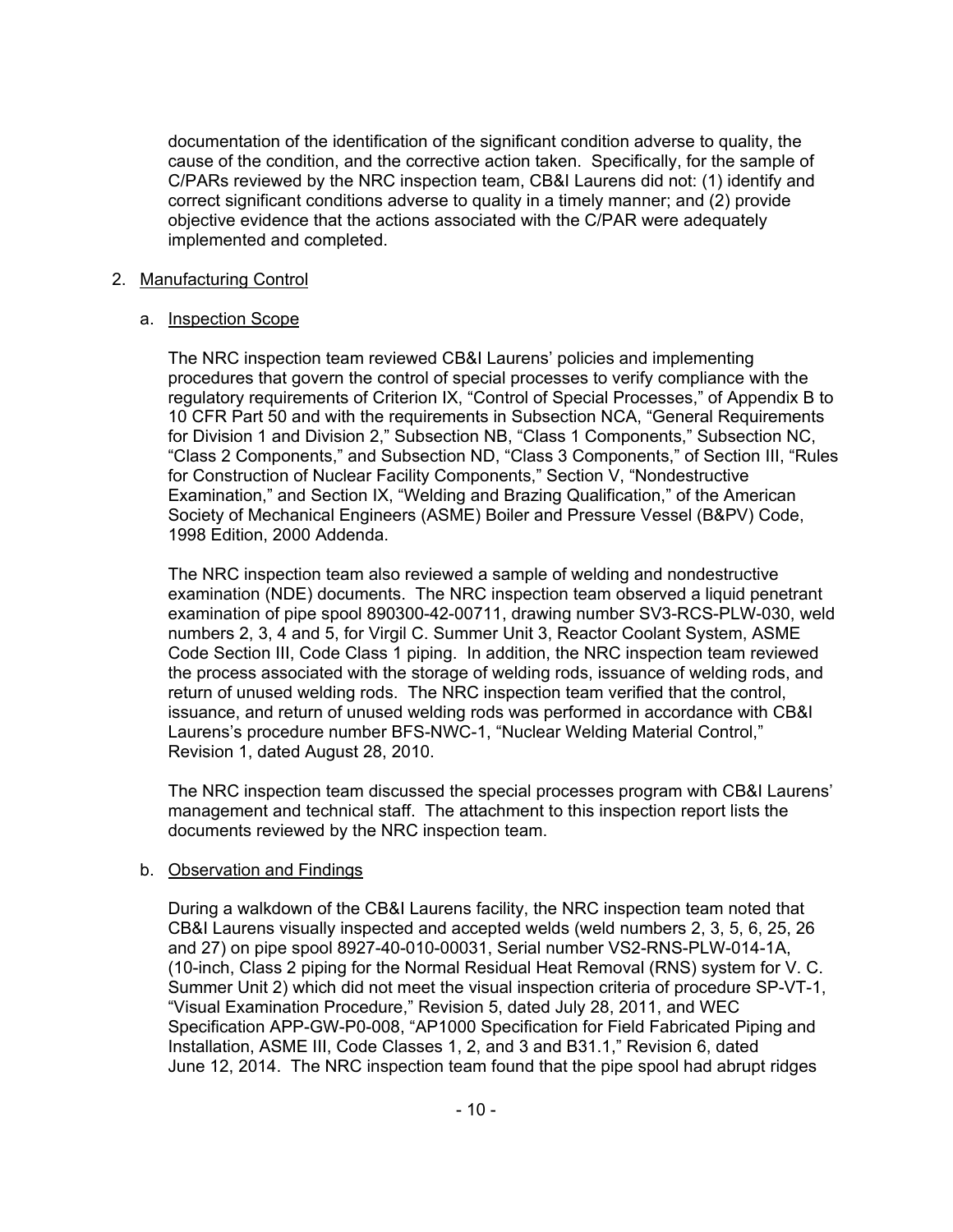and valleys, and depressions of greater than 1/32-inch that did not meet the pre-service and in-service inspection surface condition requirements of Sections 8.6 and 8.7 of CB&I Procedure SP-VT-1 and WEC Specification APP-GW-P0-008. If the surface area is not conducive to the pre-service and in-service inspection examinations (ultrasonic (UT) examination), the UT probe will not maintain direct contact with the material and induce lift-off which will prevent detection defects such as cracking. The NRC inspection team identified this issue as an example of Nonconformance 99901432/2015-201-02 for CB&I Laurens' failure to perform visual testing inspection in accordance with applicable codes, specifications and criteria. CB&I Laurens initiated NCR S2/1489 to address this issue.

When a welding procedure specification (WPS) specifies preheat and interpass temperatures for welding two different materials, the limiting temperatures (as supported by the procedure qualification reports (PQRs)) should be used, which would be the maximum (higher) preheat temperature and the minimum (lower) interpass temperature of the two different materials. However, contrary to this, WPSs N1/803 and N4/803 specify that when welding two different materials with different preheat and interpass temperatures, the minimum preheat and maximum interpass temperature of the applicable procedure shall be used. For example, WPS N1/803 specifies that for a 1-inch thick weld, the minimum preheat for P-1 material is 200°F, while the minimum preheat for P-8 material is 50°F, and therefore the WPS is requiring that the 50°F preheat be used, even though the limiting preheat temperature of 200°F should be specified in the WPS, as supported by the applicable PQRs. Welding of name plates using the incorrect preheat and interpass temperatures could lead to changes in the mechanical properties of the base material. Name plates are used to provide information on the type of pipe such as the pipe material, class, etc. The NRC inspection team identified this issue as another example of Nonconformance 99901432/2015-201-02 for CB&I Laurens' failure to use welding procedures in accordance with the applicable code requirements. CB&I Laurens initiated C/PAR No. 568 to address this issue.

#### c. Conclusion

The NRC inspection team issued Nonconformance 99901432/2015-201-02 in association with CB&I Laurens' failure to implement the regulatory requirements of Criterion IX of Appendix B to 10 CFR Part 50. Nonconformance 99901432/2015-201-02 cites CB&I Laurens for failing to perform visual testing inspection in accordance with applicable codes, specifications and criteria, and failed to use welding procedures in accordance with the applicable code requirements. Specifically, CB&I Laurens visually inspected and accepted welds on pipe spool 8927-40-010-00031, Serial number VS2-RNS-PLW-014-1A, which did not meet the visual inspection criteria of procedure SP-VT-1 and WEC Specification APP-GW-P0-008. The NRC inspection team found that the pipe spool had abrupt ridges and valleys, and depressions of greater than 1/32-inch that did not meet the pre-service and in-service inspection surface condition requirements of Sections 8.6 and 8.7 of CB&I Procedure SP-VT-1 and WEC Specification APP-GW-P0-008In addition, when a WPS specifies preheat and interpass temperatures for welding two different materials, the limiting temperatures (as supported by the PQRs) should be used, which would be the maximum (higher) preheat temperature and the minimum (lower) interpass temperature of the two different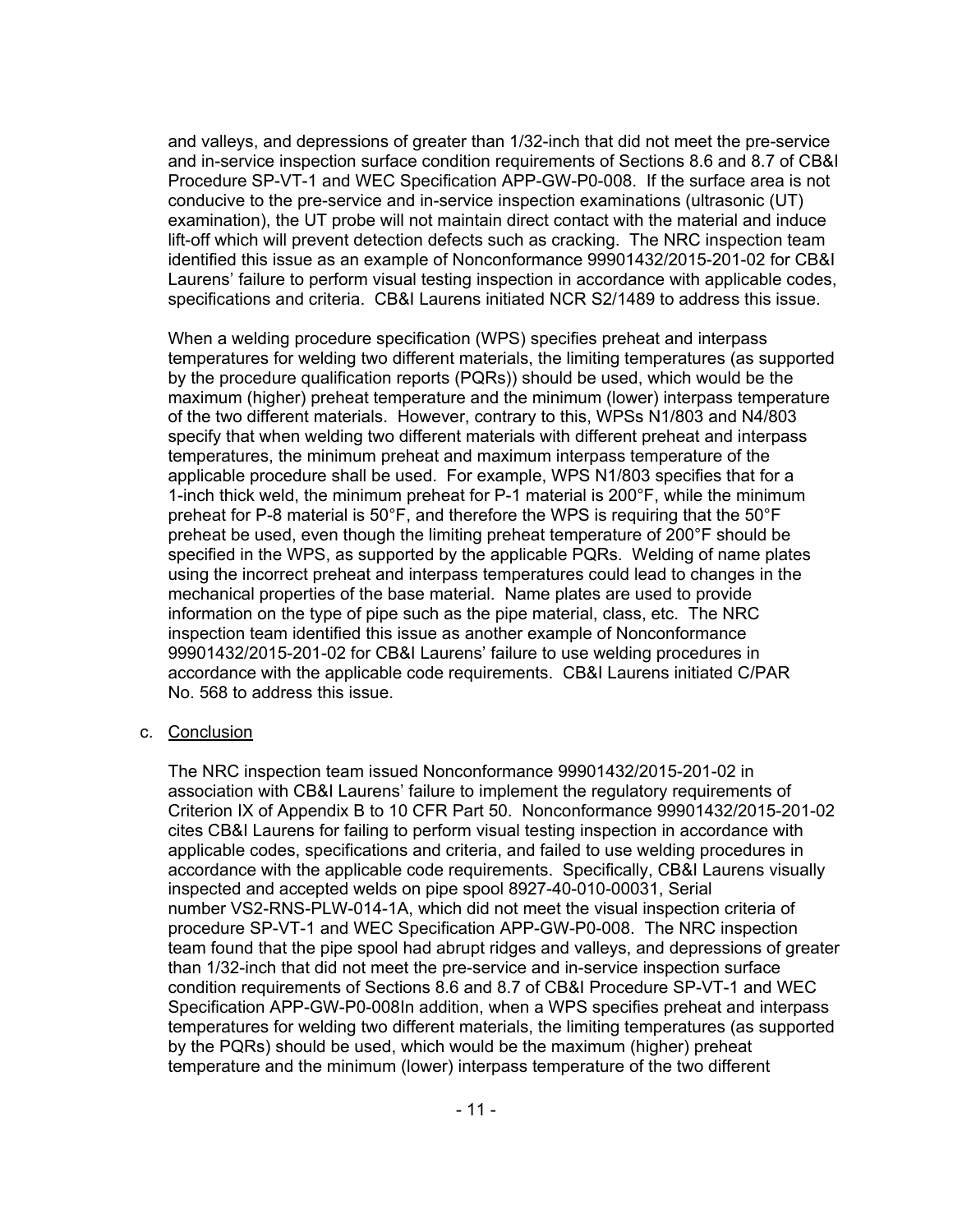materials. However, contrary to this, WPSs N1/803 and N4/803 specify that when welding two different materials with different preheat and interpass temperatures, the minimum preheat and maximum interpass temperature of the applicable procedure shall be used. Both WPS N1/803 and N4/803 are currently used for welding name plates on safety-related piping spools.

#### 3. Oversight of Contracted Activities and Internal Audits

#### a. Inspection Scope

The NRC inspection team reviewed CB&I Laurens' policies and implementing procedures that govern the implementation of its oversight of contracted activities and internal audits program to verify compliance with the requirements of Criterion IV, "Procurement Document Control," Criterion VII, "Control of Purchased Material, Equipment, and Services," and Criterion XVIII, "Audits," of Appendix B to 10 CFR Part 50.

The NRC inspection team reviewed a sample of purchase orders (POs), external and internal audits, and receipt inspection records to evaluate compliance with CB&I Laurens's program and technical requirements. In addition, the NRC inspection team reviewed the disposition of audit findings to resolve for adequacy and timeliness.

The NRC inspection team reviewed a sample of training and qualification records of CB&I Laurens's lead auditors, auditors and inspection personnel and confirmed that auditing and inspection personnel had completed all the required training and had maintained qualification and certification in accordance with CB&I Laurens's policies and procedures.

The NRC inspection team discussed the oversight of contracted activities and internal audits program with CB&I Laurens' management and technical staff. The attachment to this inspection report lists the documents reviewed by the NRC inspection team.

## b. Observations and Findings

During the review of a sample of external audits, the NRC inspection team noted that for Palmetto Plating Company, Wyman Gordon Pipe and Fittings, Pinson Valley Heat Treating and Welding Testing Laboratory, CB&I Laurens used its Audit Checklist for Nuclear Material Organizations as the basis for qualifying these suppliers; even though these are commercial suppliers without an Appendix B to 10 CFR Part 50 and 10 CFR Part 21 programs. CB&I Laurens used Palmetto Plating Company for the procurement of safety-related pickle and passivation of stainless steel bends, Wyman Gordon Pipe and Fittings for the procurement of safety-related piping, Pinson Valley Heat Treating for the procurement of heat treating services for safety-related piping, and Welding Testing Laboratory for destructive testing to determine the acceptability of procedure qualification records as required by Section III and Section IX of the ASME B&P Code. The NRC inspection team identified this issue as an example of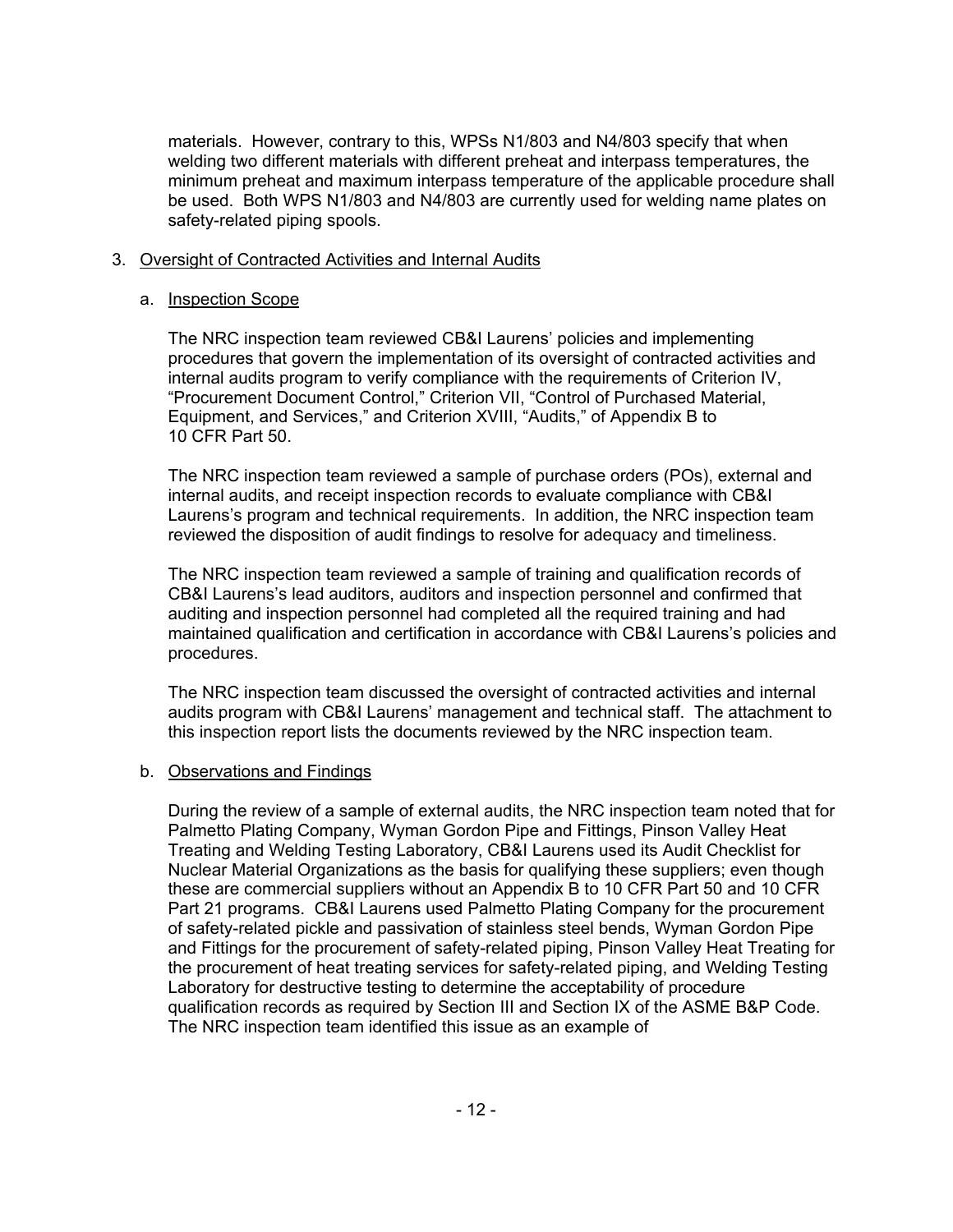Nonconformance 99901432/2015-201-03 for CB&I Laurens' failure to adequately qualify Palmetto Plating Company, Wyman Gordon Pipe and Fittings, Pinson Valley Heat Treating and Welding Testing Laboratory by the conduct of an audit. CB&I Laurens initiated C/PAR No. 565 to address this issue.

## c. Conclusion

The NRC inspection team issued Nonconformance 99901432/2015-201-03 in association with CB&I Laurens' failure to implement the regulatory requirements of Criterion VII, of Appendix B to 10 CFR Part 50. Nonconformance 99901432/2015-201-03 cites CB&I Laurens for failing to establish adequate measures for source evaluation and selection of contractors and

subcontractors. Specifically, CB&I Laurens did not adequately qualify Palmetto Plating Company, Wyman Gordon Pipe and Fittings, Pinson Valley Heat Treating and Welding Testing Laboratory by the conduct of an audit. CB&I Laurens used its Audit Checklist for Nuclear Material Organizations as the basis for qualifying Palmetto Plating Company, Wyman Gordon Pipe and Fittings, Pinson Valley Heat Treating, and Welding Testing Laboratory even though these are commercial suppliers without an Appendix B to 10 CFR Part 50 and 10 CFR Part 21 programs.

#### 4. 10 CFR Part 21 Program

#### a. Inspection Scope

The NRC inspection team reviewed CB&I Laurens' policies and implementing procedures that govern CB&I Laurens' 10 CFR Part 21, "Reporting of Defects and Noncompliance," program to verify compliance with the regulatory requirements. In addition, the NRC inspection team evaluated the 10 CFR Part 21 postings and a sample of CB&I Laurens' POs for compliance with the requirements of 10 CFR 21.21, "Notification of Failure to Comply or Existence of a Defect and its Evaluation," and 10 CFR 21.31, "Procurement Documents." The NRC inspection team also verified that CB&I Laurens' nonconformance and corrective action procedures provide a link to the 10 CFR Part 21 program.

The NRC inspection team discussed the 10 CFR Part 21 program with CB&I Laurens' management and technical staff. The attachment to this inspection report lists the documents reviewed by the NRC inspection team.

## b. Observations and Findings

No findings of significance were identified.

## c. Conclusion

The NRC inspection team concluded that CB&I Laurens is implementing its 10 CFR Part 21 program in accordance with the regulatory requirements of 10 CFR Part 21. Based on the limited sample of documents reviewed, the NRC inspection team also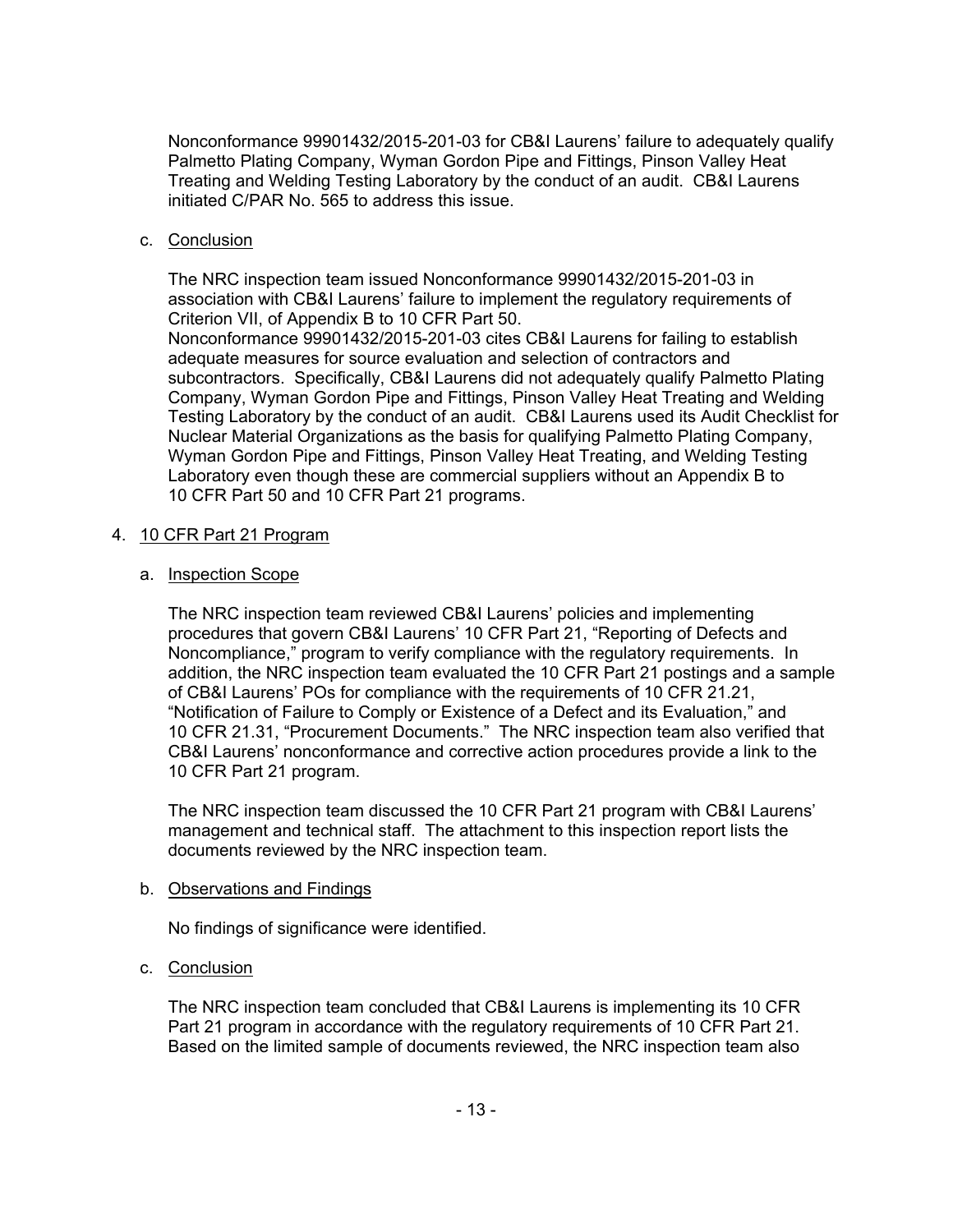determined that CB&I Laurens is implementing its policies and procedures associated with the 10 CFR Part 21 program. No findings of significance were identified.

#### 5. Design Control

#### a. Inspection Scope

The NRC inspection team reviewed CB&I Laurens' policies and implementing procedures that govern the design-control program to verify their compliance with the regulatory requirements of Criterion III, "Design Control," of Appendix B to 10 CFR Part 50.

The NRC inspection team reviewed procedures, work packages, shop drawings, and as-built pipe sub-assemblies to determine whether the design control process was performed in a planned, controlled, and orderly manner. The NRC inspection team also reviewed the process for implementing design changes initiated by WEC through an Engineering & Design Coordination Report (E&DCR).

The NRC inspection team confirmed that CB&I Laurens is using the latest approved design drawings for fabrication, that the appropriate quality standards were specified and included in design documents, that sufficient coordination between WEC and CB&I Laurens was taking place for the design and fabrication of the pipe sub-assemblies, and that any design changes were being effectively controlled and approved.

The NRC inspection team selected a sample of four E&DCRs for pipe sub-assemblies, documented on purchase order change from CB&I Power, to determine whether the design changes were subject to design control measures commensurate with those applied to the original design. The NRC inspection team confirmed that the design changes were adequately translated into CB&I Laurens' job instructions, shop sketches, and travelers. The NRC inspection team verified that the materials of construction utilized conform to the material specification identified and translated from WEC Transmittal Data List (TDL). The NRC inspection team also verified that shop sketches previously issued for fabrication that required change, were retrieved and marked "void copy," and replaced with a revised version with the shop traveler updated.

The NRC inspection team also reviewed the WEC reference drawings, and TDL transferred from CB&I Power to CB&I Laurens and compared them with the CB&I Laurens detailed shop sketches, job instructions and travelers used for fabrication to determine whether the structural dimensions, weld types, weld sizes, and materials matched those originally specified for AP1000 Section III piping sub-assemblies for the construction of the AP1000 Passive Core Cooling System, Passive Containment Cooling System, Normal Residual Heat Removal System, Spent-Fuel Pool Cooling System, and Sanitation Drainage System.

The NRC inspection team discussed the design control program with CB&I Laurens' management and technical staff. The attachment to this inspection report lists the documents reviewed by the NRC inspection team.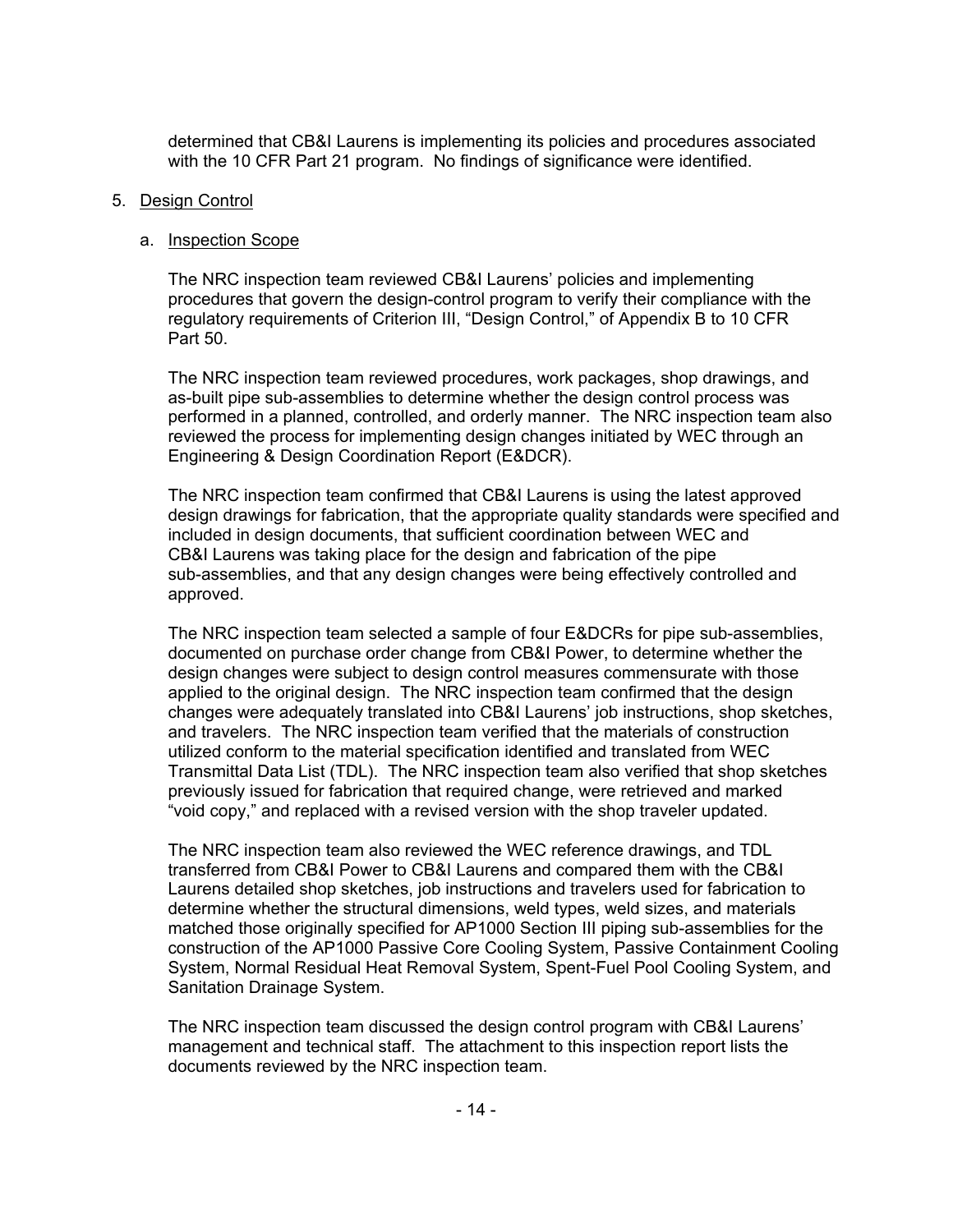## b. Observations and Findings

No findings of significance were identified.

## c. Conclusion

The NRC inspection team concluded that CB&I Laurens is implementing its design control program in accordance with the regulatory requirements of Criterion III of Appendix B to 10 CFR Part 50. Based on the limited sample of documents reviewed, the NRC inspection team also determined that CB&I Laurens' is implementing its policies and procedures associated with the design control and program. No findings of significance were identified.

## 6. Nonconforming Materials, Parts, or Components

## a. Inspection Scope

The NRC inspection team reviewed CB&I Laurens' policies and implementing procedures that govern the control of nonconformances to verify compliance with the requirements of Criterion XV, "Nonconforming Materials, Parts, or Components," of Appendix B to 10 CFR Part 50.

For the sample of NCRs reviewed, the NRC inspection team verified that CB&I Laurens implemented an adequate program to assess and control nonconforming items, including appropriate identification, documentation, segregation, evaluation, and disposition of these items. This process properly applies the principles of acceptable repair, rework, hold, scrap, or use-as-is, and it provides for the necessary technical justifications to be adequately supported and properly documented. The NRC inspection team also toured the shop floor to verify that there are designated areas to segregate and control the various classes of nonconforming materials. In addition, the NRC inspection team also verified that CB&I Laurens' nonconformance process provides a link to the 10 CFR Part 21 program.

The NRC inspection team discussed the nonconformance program with CB&I Laurens' management and technical staff. The attachment to this inspection report lists the documents reviewed by the NRC inspection team.

## b. Observations and Findings

No findings of significance were identified.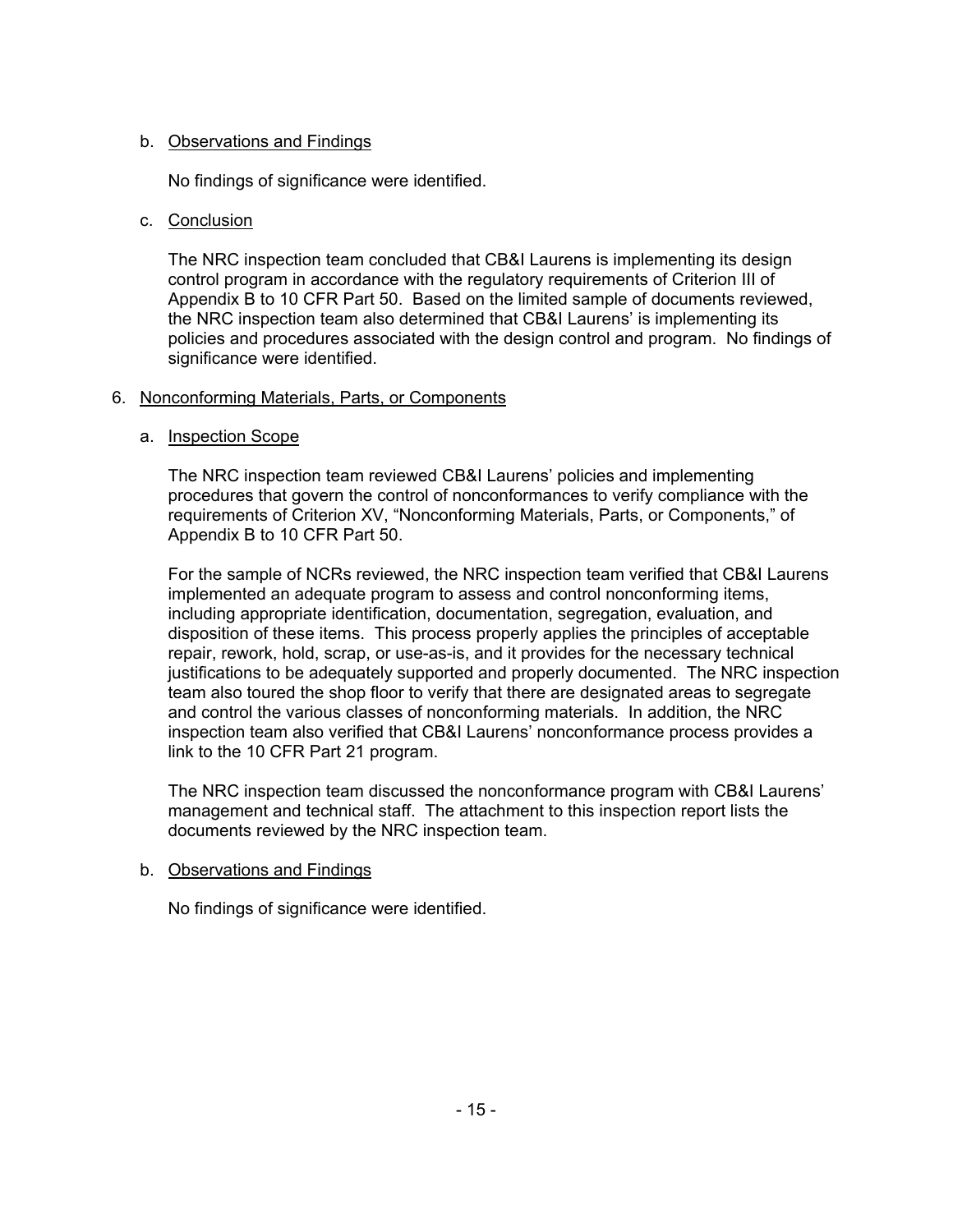## c. Conclusion

The NRC inspection team concluded that CB&I Laurens is implementing its nonconforming materials, parts, or components program in accordance with the regulatory requirements of Criterion XV of Appendix B to 10 CFR Part 50. Based on the limited sample of documents reviewed, the NRC inspection team also determined that CB&I Laurens is implementing its policies and procedures associated with the control of nonconforming materials, parts, or components. No findings of significance were identified.

## 7. Test Control

## a. Inspection Scope

The NRC inspection team reviewed CB&I Laurens' policies and implementing procedures that govern the test control program to verify compliance with the requirements of Criterion XI, "Test Control," of Appendix B to 10 CFR Part 50.

The NRC inspection team reviewed CB&I Laurens procedure BFS-AP1000-WT-1, "Hydrostatic Testing Procedure," Revision 2, dated October 15, 2012, and confirmed that BFS-AP1000-WT-1 adequately includes the technical, quality, and regulatory requirements identified in the associated AP1000 specifications. In addition, the test procedure provided an adequate description of the test responsibilities, objectives, sequences, instructions, parameters, M&TE usage, acceptance criteria, post-test activities, and water quality specifications for the demineralized water used in the hydrostatic testing. The NRC inspection team also verified that BFS-AP1000-WT-1 met the applicable requirements of Section III of the ASME B&PV Code.

During the week of NRC inspection, there was no hydrostatic testing being conducted because of the stop work issued by CB&I Laurens, however, the NRC inspection team selected a sample of five completed hydrostatic test reports, three for ASME Section III Class 2 and Class 3 pipe sub-assemblies for use in the construction of the AP1000 Passive Core Cooling System and Sanitation Drainage System for the V.C. Summer Unit 2, and two of ASME Section III, Class 3 pipe sub-assemblies for use in the construction of the AP1000 Passive Containment Cooling System for the Vogtle Units 3 & 4. The NRC inspection team verified that the hydrostatic test report adequately recorded the test parameters, water quality test analysis results, M&TE used, test procedure revision and date, test technician and test results verification. The NRC inspection team also reviewed the qualification records for a sample of test engineers and verified water quality test analysis report.

The NRC inspection team discussed the test control program with CB&I Laurens' management and technical staff. The attachment to this inspection report lists the documents reviewed by the NRC inspection team.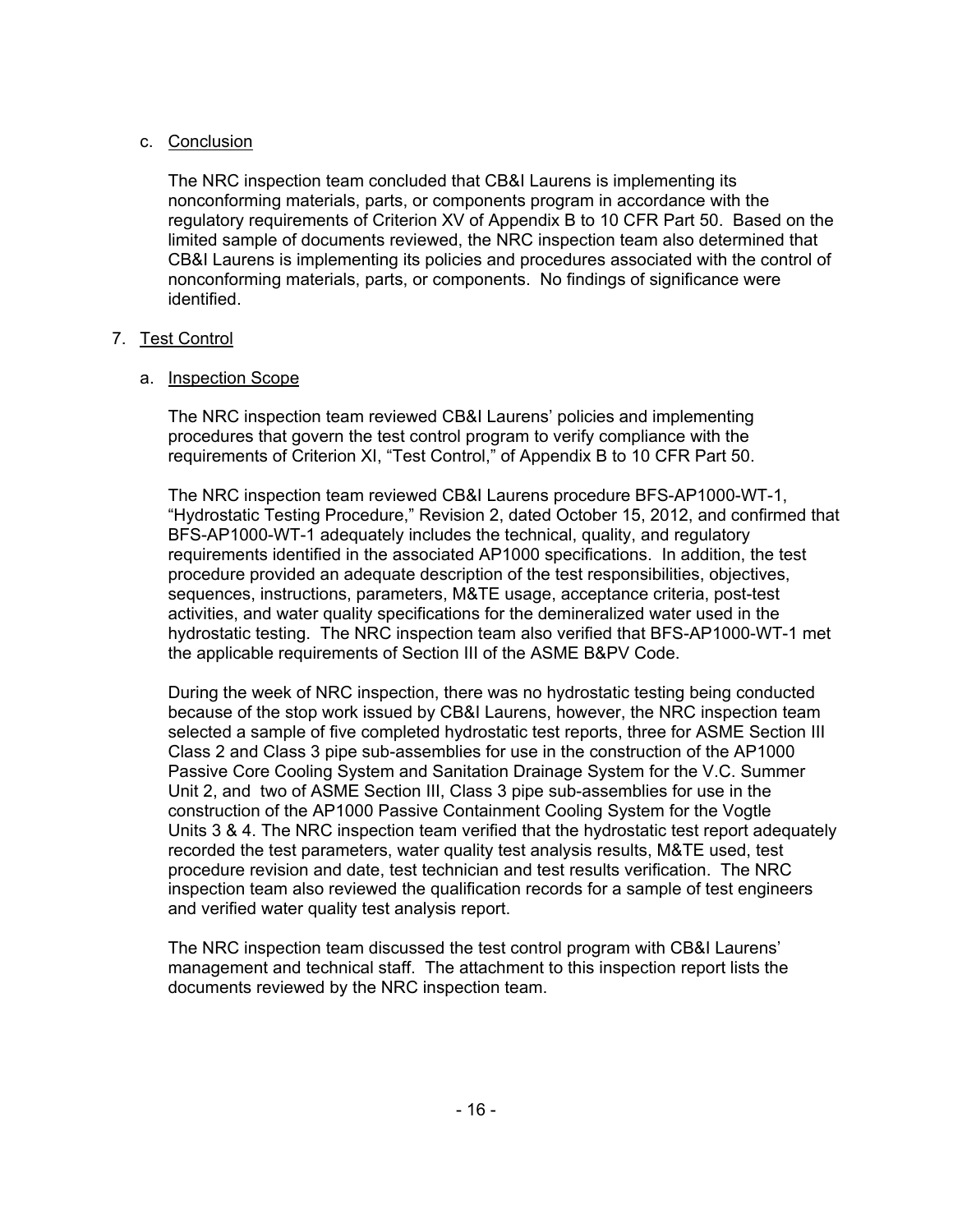## b. Observations and Findings

No findings of significance were identified.

## c. Conclusion

The NRC inspection team concluded that CB&I Laurens' is implementing its test control program in accordance with the regulatory requirements of Criterion XI of Appendix B to 10 CFR Part 50. Based on the limited sample of documents reviewed, the NRC inspection team also determined that CB&I Laurens is implementing its policies and procedures associated with the test control program. No findings of significance were identified.

## 8. Control of Measuring and Test Equipment

## a. Inspection Scope

The NRC inspection team reviewed CB&I Laurens' policies and implementing procedures that govern the M&TE program to verify compliance with the requirements of Criterion XII, "Control of Measuring and Test Equipment," of Appendix B to 10 CFR Part 50.

For a sample of M&TE, the NRC inspection team determined that the M&TE had the appropriate calibration stickers and current calibration dates, including the calibration due date. The NRC inspection team also verified that the M&TE had been calibrated, adjusted, and maintained at prescribed intervals prior to use. In addition, the calibration records reviewed by the NRC inspection team indicated the as-found or as-left conditions, accuracy required, calibration results, calibration dates, and the due date for recalibration. The NRC inspection team also verified that the selected M&TE was calibrated using procedures traceable to known industry standards.

The NRC inspection team performed a walk down to ensure that equipment located in the M&TE storage area, M&TE hold area and fabrication shop were labeled, handled, and stored in a manner that indicated the calibration status of the instrument and ensured its traceability to calibration test data.

The NRC inspection team discussed the M&TE program with CB&I Laurens' management and technical staff. The attachment to this inspection report lists the documents reviewed by the NRC inspection team.

## b. Observations and Findings

No findings of significance were identified.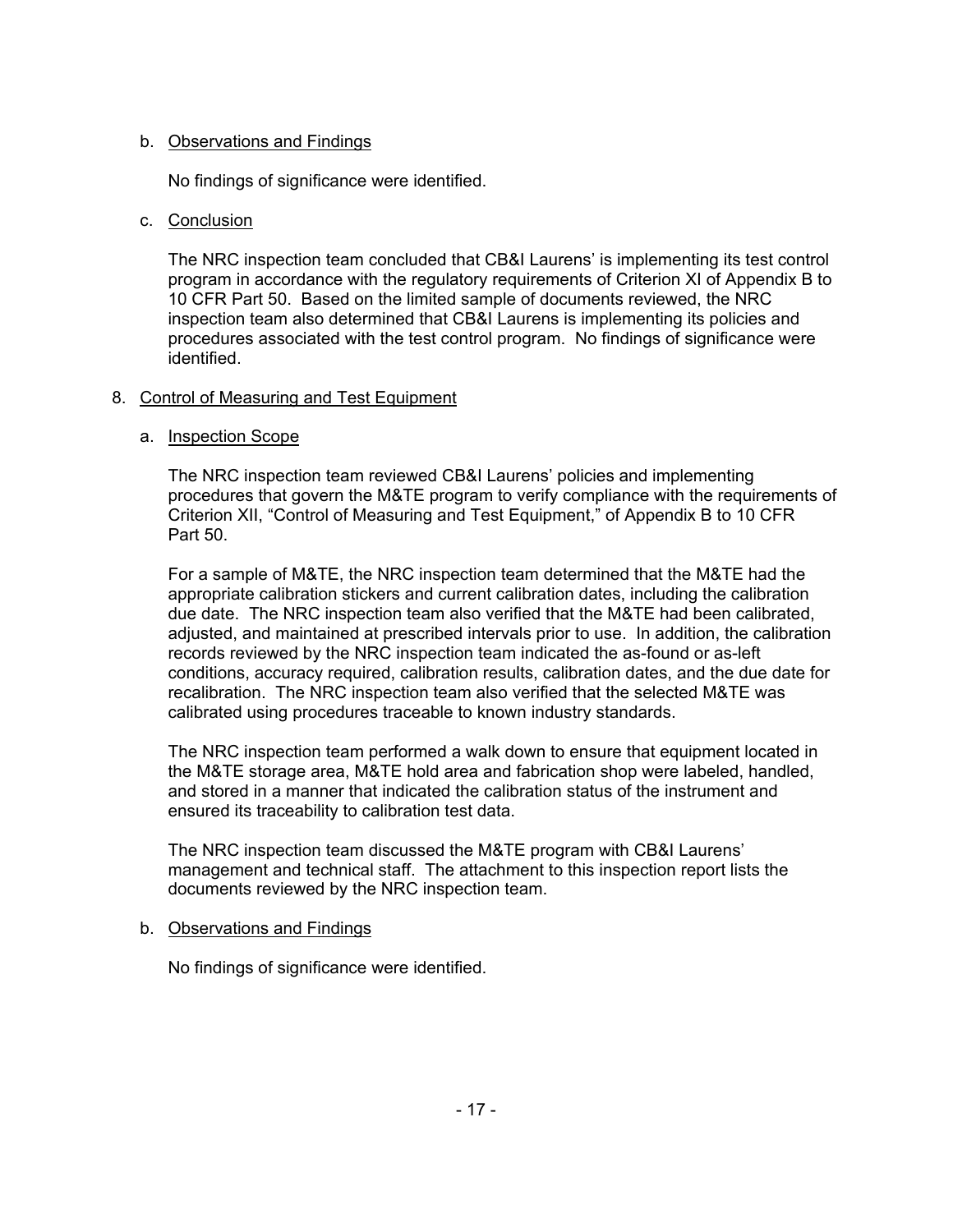## c. Conclusion

The NRC inspection team concluded that CB&I Laurens is implementing its M&TE program in accordance with the regulatory requirements of Criterion XII of Appendix B to 10 CFR Part 50. Based on the limited sample of documents reviewed, the NRC inspection team also determined that CB&I Laurens is implementing its policies and procedures associated with the M&TE program. No findings of significance were identified.

## 9. Entrance and Exit Meetings

On March 16, 2015, the NRC inspection team discussed the scope of the inspection with Kamlesh Panwala, Quality Director, CB&I Fabrication and Manufacturing, (F&M), and members of CB&I Laurens', CB&I Power, and CB&I F&M management and technical staff. On April 23, 2015, the NRC inspection team presented the inspection results and observations during an exit meeting by teleconference with Luke Scorsone, Executive Vice President Fabrication Services Group; Adam Mohr, CB&I F&M President; and other members of CB&I Laurens, CB&I Power, and CB&I F&M management and technical staff. The attachment to this report lists the attendees of the entrance and exit meetings, as well as those individuals whom the NRC inspection team interviewed.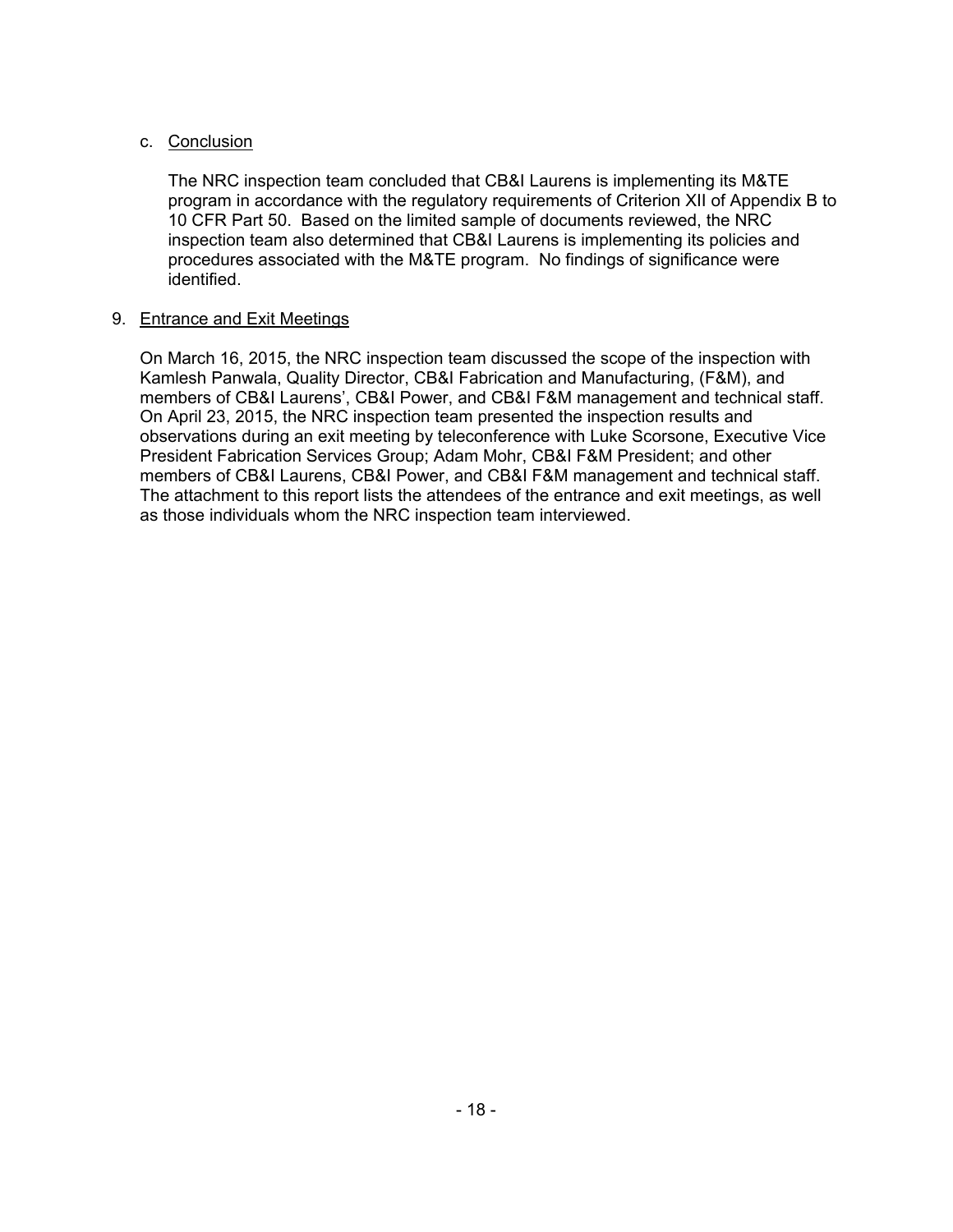# **ATTACHMENT**

# 1. ENTRANCE/EXIT MEETING ATTENDEES

| <b>Name</b>             | <b>Title</b>                                                | <b>Affiliation</b>                                                      | <b>Entrance</b> | <b>Exit</b> | <b>Interviewed</b> |
|-------------------------|-------------------------------------------------------------|-------------------------------------------------------------------------|-----------------|-------------|--------------------|
| Luke<br>Scorsone*       | <b>Executive Vice</b><br>President<br>Technology            | Chicago Bridge &<br>Iron (CB&I)<br>Fabrication &<br>Manufacturing (F&M) |                 | X           |                    |
| Adam<br>Mohr*           | President                                                   | <b>CB&amp;I F&amp;M</b>                                                 |                 | X           |                    |
| Tracey<br>O'Keefe*      | Senior VP<br>Operation<br><b>Services</b>                   | CB&I F&M                                                                |                 |             |                    |
| Pierre De<br>Jager*     | Not Available                                               | CB&I F&M                                                                |                 | X           |                    |
| Sachin<br>Singh*        | Not Available                                               | <b>CB&amp;I F&amp;M</b>                                                 |                 |             |                    |
| Michael<br>Cusick       | <b>Director Quality</b><br>Assurance (QA)<br><b>Nuclear</b> | <b>CB&amp;I F&amp;M</b>                                                 | X               | X           | X                  |
| Kamlesh<br>Panwala      | <b>Quality Director</b>                                     | CB&I F&M                                                                | X               |             | X                  |
| <b>Brian</b><br>Gibson  | <b>Director Quality</b>                                     | CB&I F&M                                                                | X               | X           | X                  |
| <b>Bradley</b><br>Kelly | <b>Quality Manager</b>                                      | <b>CB&amp;I Power</b>                                                   | X               |             |                    |
| Ed Brewer*              | Not Available                                               | <b>CB&amp;I Power</b>                                                   |                 | X           |                    |
| Rick Fay*               | Not Available                                               | <b>CB&amp;I Power</b>                                                   |                 | X           |                    |
| Darrel<br>Fujiyoshi*    | Not Available                                               | <b>CB&amp;I Power</b>                                                   |                 | X           |                    |
| Randy<br>Vigor*         | Not Available                                               | <b>CB&amp;I Power</b>                                                   |                 | X           |                    |
| Ron<br>Stevens*         | Not Available                                               | <b>CB&amp;I Power</b>                                                   |                 | X           |                    |
| Virgil<br>Barton*       | Not Available                                               | <b>CB&amp;I Power</b>                                                   |                 | X           |                    |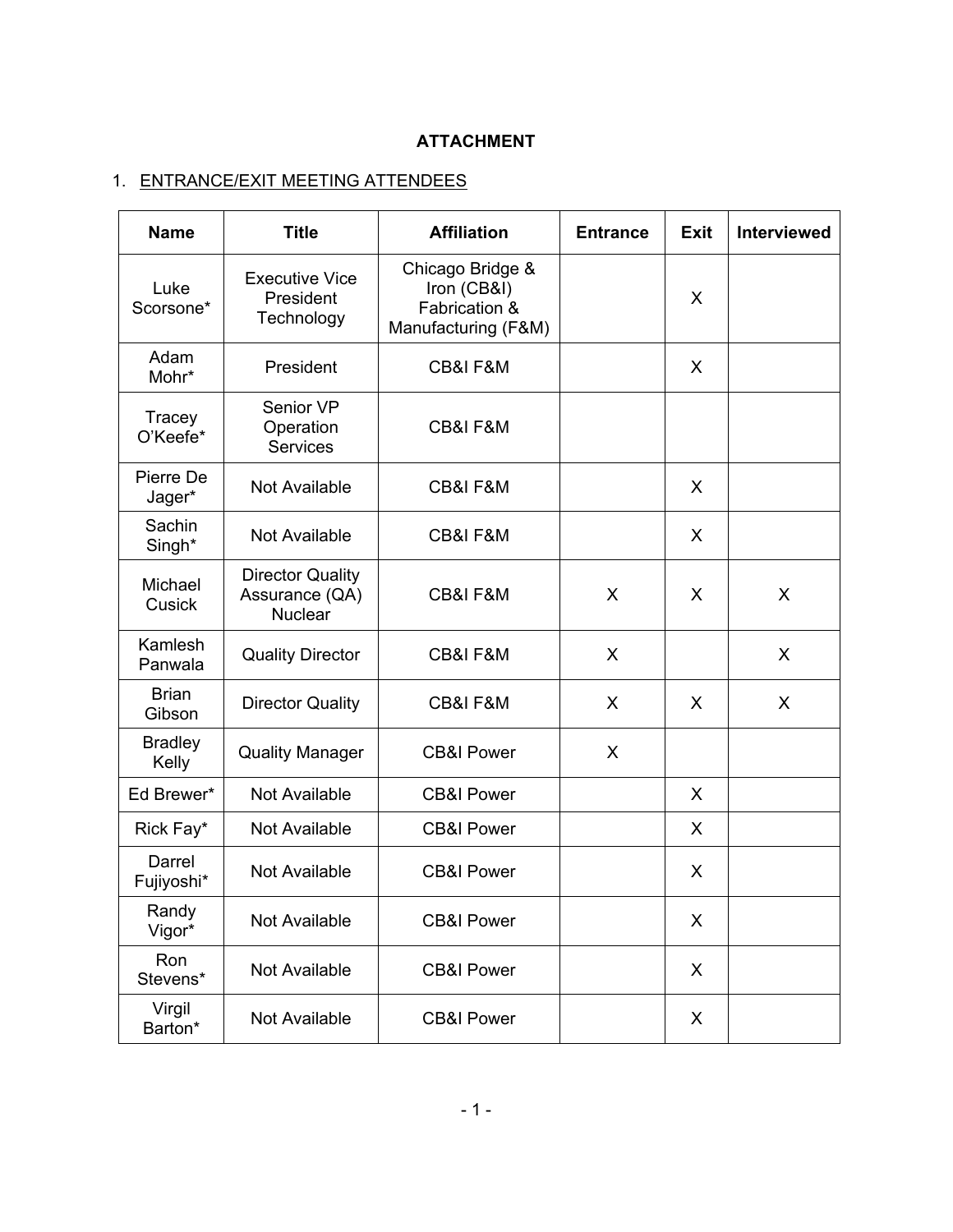| <b>Name</b>               | <b>Title</b>                                     | <b>Affiliation</b>                     | <b>Entrance</b> | <b>Exit</b> | <b>Interviewed</b> |
|---------------------------|--------------------------------------------------|----------------------------------------|-----------------|-------------|--------------------|
| Dave<br>Jantosik*         | Not Available                                    | <b>CB&amp;I Power</b>                  |                 | X           |                    |
| Danny<br>Williams*        | Not Available                                    | <b>CB&amp;I Power</b>                  |                 | X           |                    |
| <b>Brad</b><br>McLung*    | Not Available                                    | CB&I Power, V.C.<br><b>Summer Site</b> |                 | X           |                    |
| Steven<br>Bell*           | Not Available                                    | CB&I Power, Vogtle<br><b>Site</b>      |                 | X           |                    |
| <b>Ricky</b><br>Erwin*    | Not Available                                    | CB&I Power, Vogtle<br><b>Site</b>      |                 | X           |                    |
| Tammy<br>Watson           | <b>Plant Manager</b>                             | <b>CB&amp;I Laurens</b>                | X               |             |                    |
| Wilson<br>Bazen*          | <b>Assistant Plant</b><br>Manager                | <b>CB&amp;I Laurens</b>                |                 |             |                    |
| Keith<br><b>Batson</b>    | Production<br>Manager                            | <b>CB&amp;I Laurens</b>                | X               |             | X                  |
| Sven<br>Akerman           | QA Manager                                       | <b>CB&amp;I Laurens</b>                | X               |             | X                  |
| Clyde<br>Livingston       | <b>Quality Control</b><br>(QC) Manager           | <b>CB&amp;I Laurens</b>                | X               | X           | X                  |
| Grace<br>Hyatt            | <b>Materials</b><br>Manager                      | <b>CB&amp;I Laurens</b>                | X               |             |                    |
| Melissa<br>Lorenz         | Health, Safety &<br>Environment<br>Manager (HSE) | <b>CB&amp;I Laurens</b>                | X               |             |                    |
| T. J,<br>Jennings         | Shop Foreman                                     | <b>CB&amp;I Laurens</b>                |                 |             | X                  |
| Robert<br><b>Starck</b>   | Lead QC<br>Inspector                             | <b>CB&amp;I Laurens</b>                |                 |             | X                  |
| <b>Mike</b><br>Campbell   | Pipe Fitter                                      | <b>CB&amp;I Laurens</b>                |                 |             | X                  |
| Reggie<br>Martin          | <b>Welding Engineer</b>                          | <b>CB&amp;I Laurens</b>                |                 |             | X                  |
| Daniel<br><b>Burnside</b> | Nondestructive<br>Examination<br>(NDE) Inspector | <b>CB&amp;I Laurens</b>                |                 |             | X                  |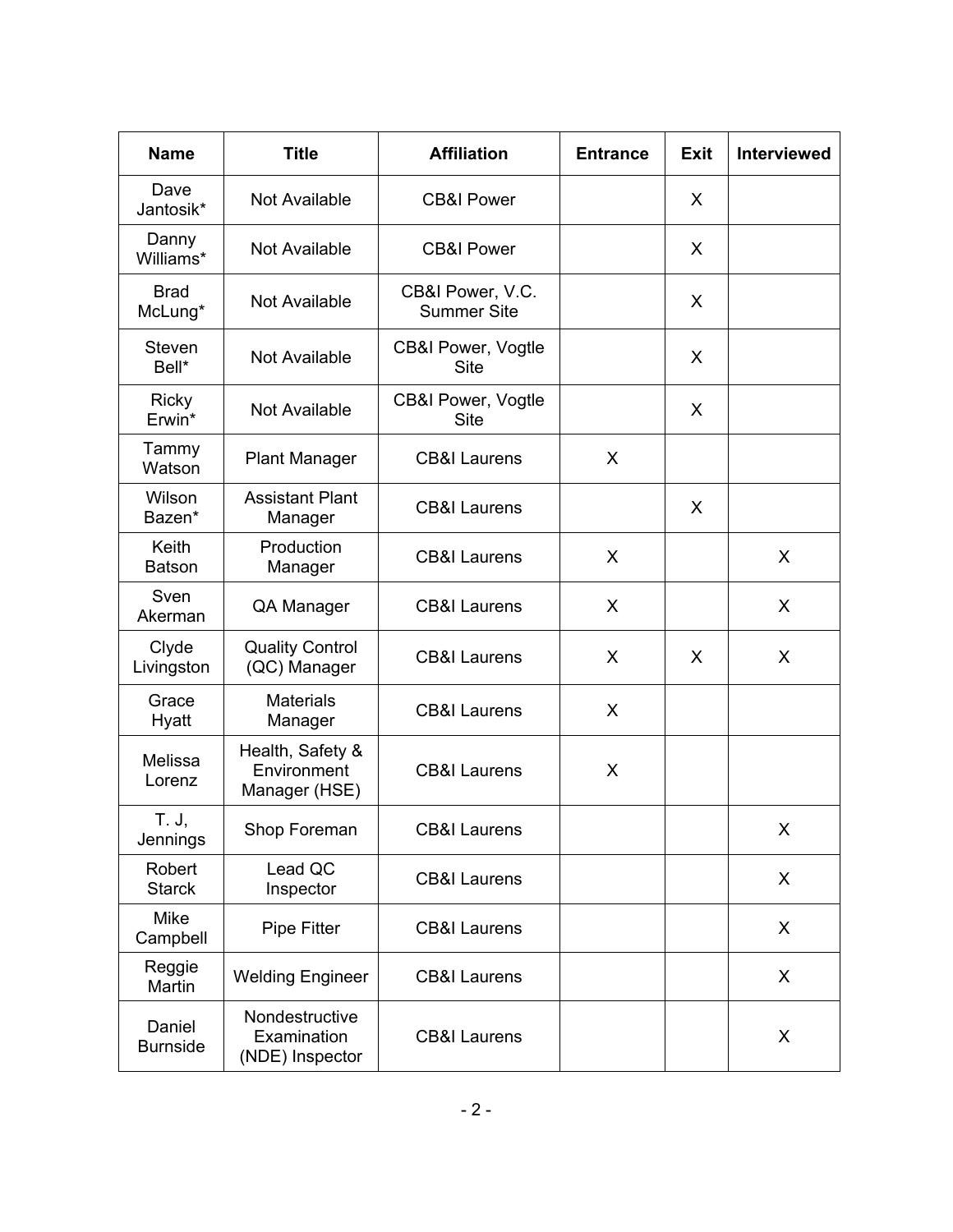| <b>Name</b>                  | <b>Title</b>                              | <b>Affiliation</b>                           | <b>Entrance</b> | <b>Exit</b> | <b>Interviewed</b> |
|------------------------------|-------------------------------------------|----------------------------------------------|-----------------|-------------|--------------------|
| Richard S.<br>Crow, Jr.      | Project Manager                           | <b>CB&amp;I Laurens</b><br>X.                |                 |             |                    |
| <b>Rick</b><br>Pottmeyer     | <b>Project Engineer</b><br>$\mathbf{III}$ | <b>CB&amp;I Laurens</b>                      | X               |             | X                  |
| Ray<br>Tumbling              | QA Technician                             | <b>CB&amp;I Laurens</b>                      |                 |             | X                  |
| Bill<br>Williams             | QA Technician                             | <b>CB&amp;I Laurens</b>                      |                 |             | X                  |
| Darren<br><b>Stain</b>       | QA Specialist II                          | <b>CB&amp;I Laurens</b>                      |                 |             | X                  |
| Louise Irby                  | <b>QA Specialist</b>                      | <b>CB&amp;I Laurens</b>                      |                 |             | X                  |
| Steven<br>Smeal              | <b>QA Specialist</b>                      | <b>CB&amp;I Laurens</b>                      |                 |             | X                  |
| <b>Barry</b><br><b>Byram</b> | <b>Quality Specialist</b>                 | X<br><b>CB&amp;I Laurens</b>                 |                 |             |                    |
| Robert<br><b>Kuhns</b>       | Production<br>Manager                     | <b>CB&amp;I Lake Charles</b>                 |                 |             | X                  |
| Dan<br>Grannan               | Manager                                   | CB&I<br>X                                    |                 |             |                    |
| Thomas<br>Sutton             | Area HSE<br>Manager                       | CB&I<br>X                                    |                 |             |                    |
| AJ<br>Marciano*              | Not Available                             | CB&I                                         | X               |             |                    |
| Sherry<br>Martin*            | Not Available                             | CB&I<br>X                                    |                 |             |                    |
| Curt<br>Castell*             | Not Available                             | CB&I<br>X                                    |                 |             |                    |
| Cindi<br>Serge*              | Not Available                             | X<br>CB&I                                    |                 |             |                    |
| Gabriel<br>Mahdi*            | Not Available                             | Southern Nuclear<br>X<br>Operating Co. (SNC) |                 |             |                    |
| Thomas<br>Saunders*          | Not Available                             | <b>SNC</b>                                   | X               |             |                    |
| Curt<br>Shiley*              | Not Available                             | <b>SNC</b>                                   |                 |             |                    |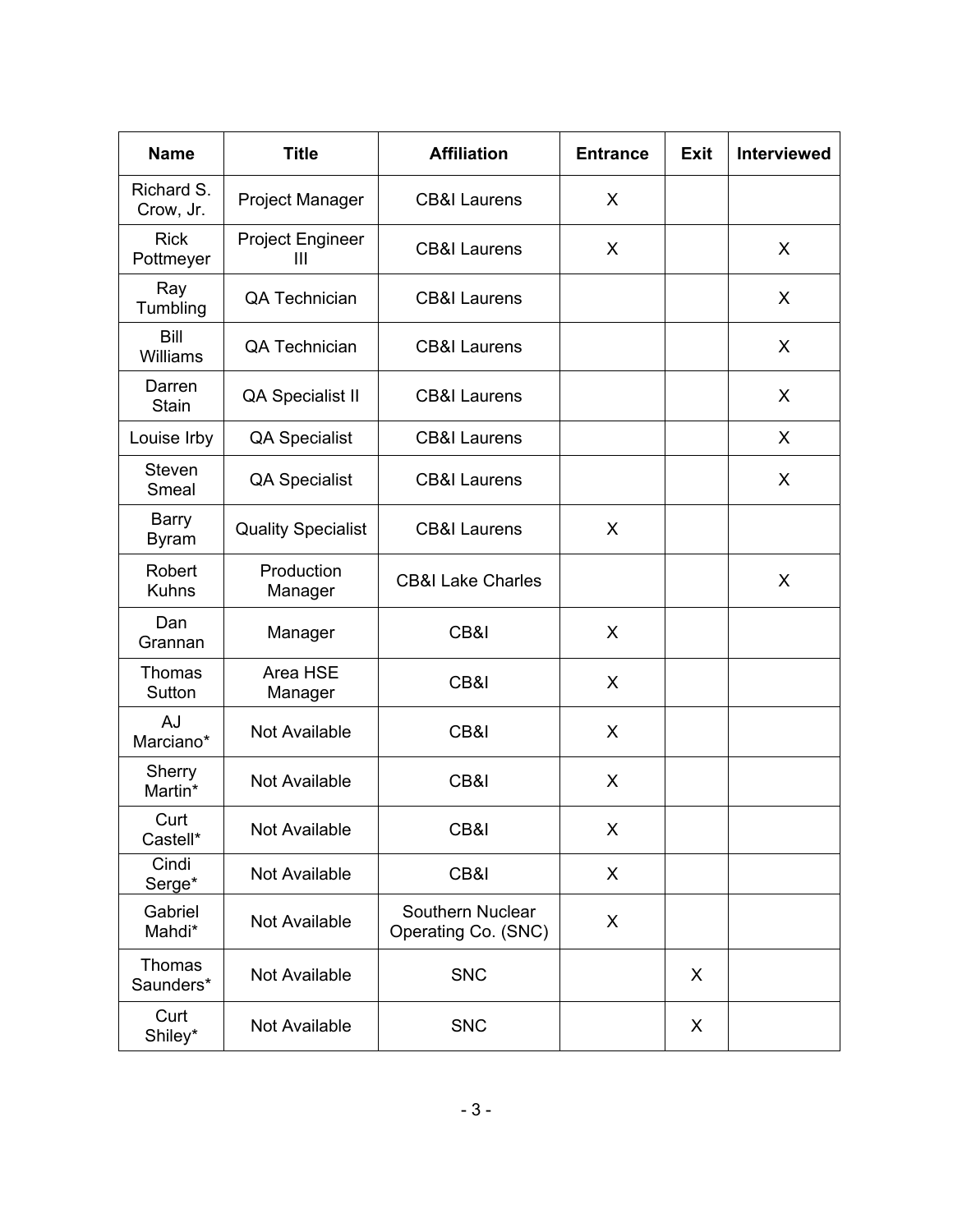| <b>Name</b>                | <b>Title</b>                     | <b>Affiliation</b> | <b>Entrance</b> | <b>Exit</b>  | <b>Interviewed</b> |
|----------------------------|----------------------------------|--------------------|-----------------|--------------|--------------------|
| Josh<br>Olson*             | Not Available                    | <b>SNC</b>         |                 | X            |                    |
| Forrest<br>Hunley*         | Not Available                    | <b>SNC</b>         |                 | X            |                    |
| Yamir<br>Diaz-<br>Castillo | <b>Inspection Team</b><br>Leader | <b>NRC</b>         | X               | X            |                    |
| Raju Patel                 | Inspector                        | <b>NRC</b>         | X               | $\mathsf{X}$ |                    |
| Jose<br>Jimenez            | Inspector                        | <b>NRC</b>         | X               | X            |                    |
| Frank<br>Talbot            | Inspector                        | <b>NRC</b>         | X               | $\sf X$      |                    |
| John<br>Honcharik          | Inspector                        | <b>NRC</b>         | X               | X            |                    |

**\*Participated by Teleconference**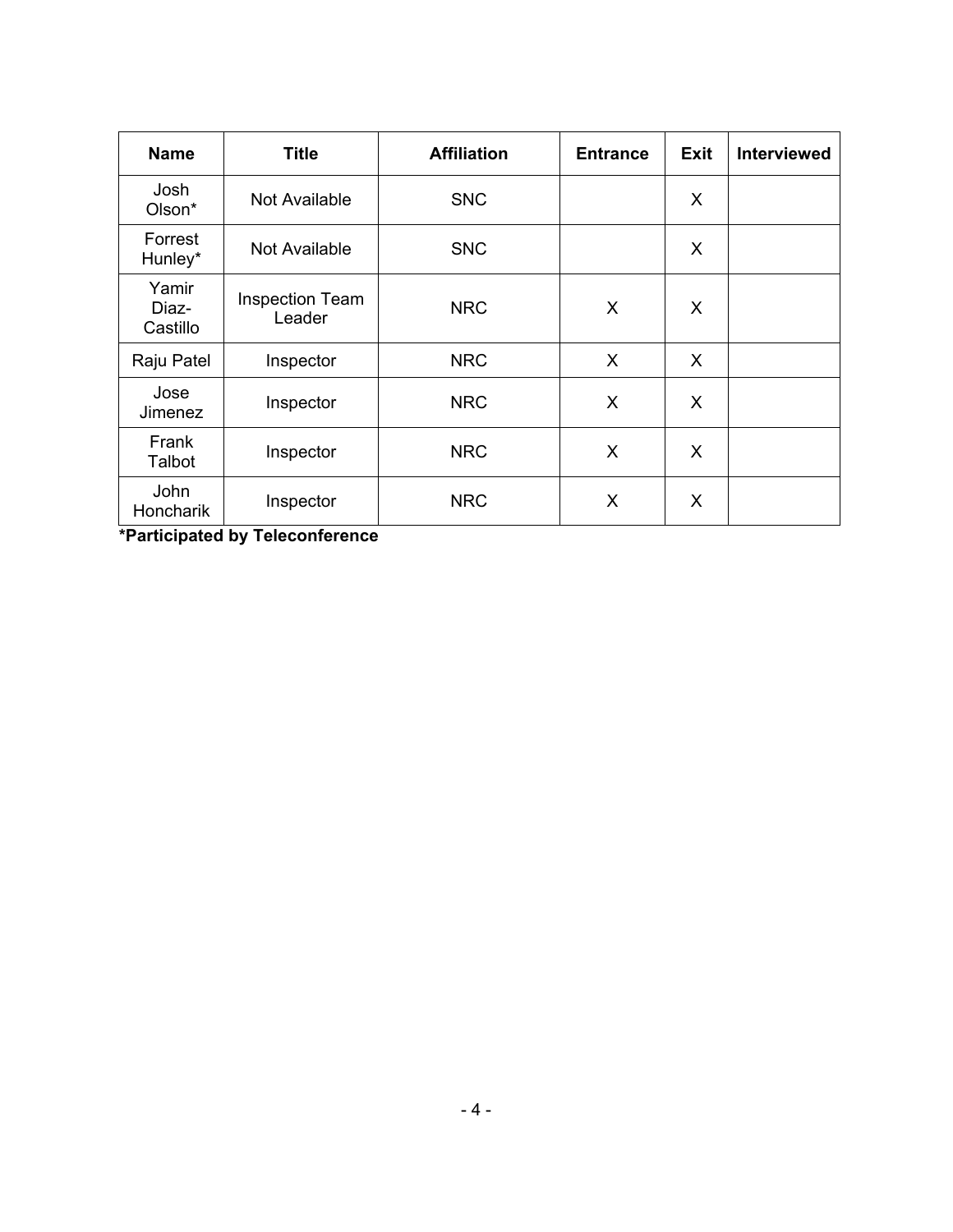# 2. INSPECTION PROCEDURES USED

Inspection Procedure (IP) 36100, "Inspection of 10 CFR Part 21 and Programs for Reporting Defects and Noncompliance," dated February 13, 2012.

IP 43002, "Routine Inspections of Nuclear Vendors," dated April 25, 2011.

# 3. LIST OF ITEMS OPENED, CLOSED, AND DISCUSSED

| <b>Item Number</b>   | <b>Status</b>    | <b>Type</b> | <b>Description</b>       | <b>Applicable</b><br><b>ITAAC</b> |
|----------------------|------------------|-------------|--------------------------|-----------------------------------|
| 99901432/2013-201-01 | <b>CLOSED</b>    | <b>NOV</b>  | 10 CFR Part 21           | N/A                               |
| 99901432/2013-201-02 | <b>CLOSED</b>    | <b>NON</b>  | Criterion IX             | N/A                               |
| 99901432/2013-201-03 | <b>DISCUSSED</b> | <b>NON</b>  | Criterion III            | N/A                               |
| 99901432/2013-201-04 | <b>DISCUSSED</b> | <b>NON</b>  | Criterion VII &<br>XVIII | N/A                               |
| 99901432/2015-201-01 | <b>OPENED</b>    | <b>NON</b>  | <b>Criterion XVI</b>     | N/A                               |
| 99901432/2015-201-02 | <b>OPENED</b>    | <b>NON</b>  | <b>Criterion IX</b>      | N/A                               |
| 99901432/2015-201-03 | <b>OPENED</b>    | <b>NON</b>  | <b>Criterion VII</b>     | N/A                               |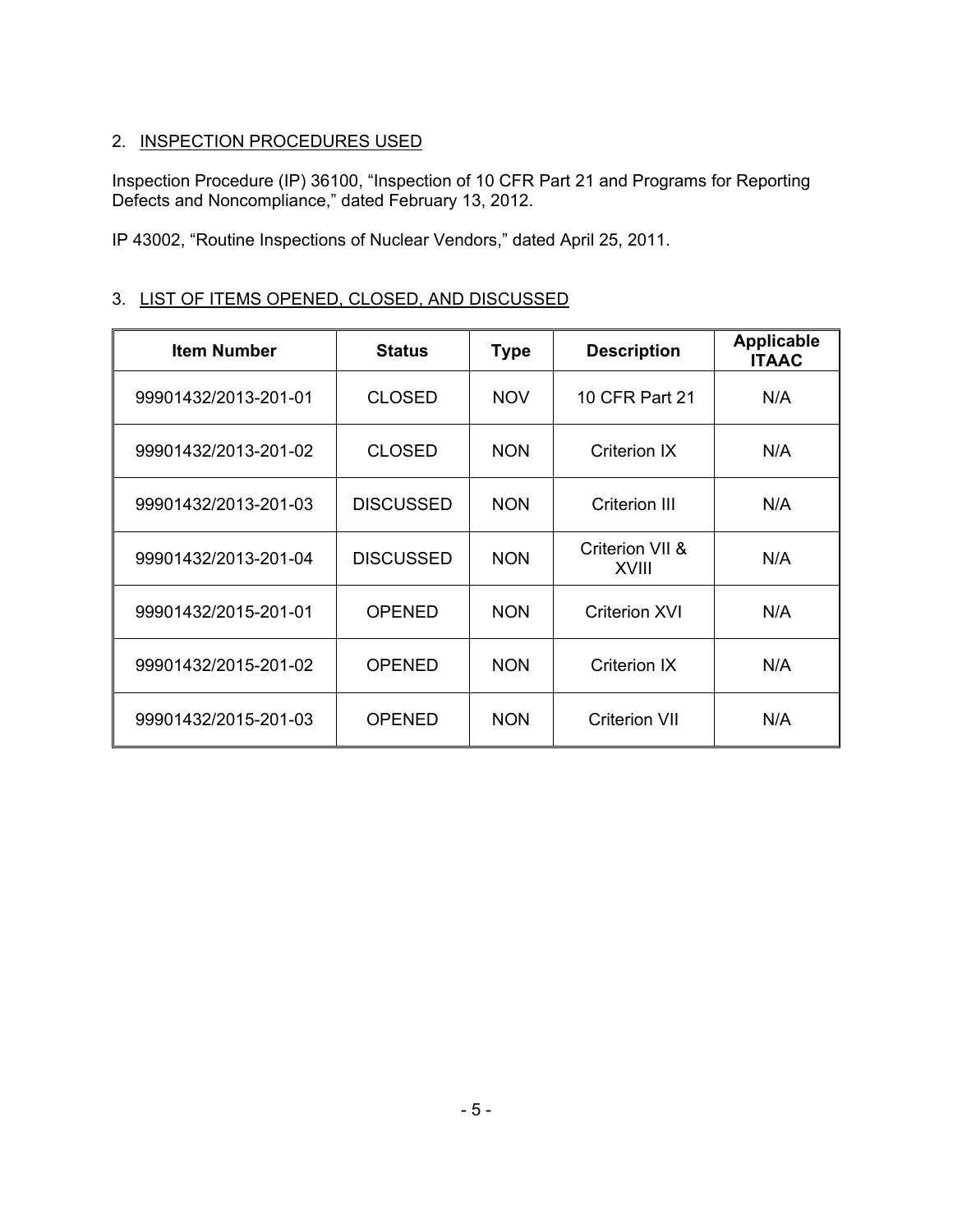# 4. DOCUMENTS REVIEWED

## Policies and Procedures

- CB&I Laurens' Quality Assurance Manual, Revision 20, dated March 21, 2013
- Quality Manual Addendum, "AP1000 Addendum," Revision 21, dated November 15, 2014
- BFS-AP1000-CGD-1, "Commercial Grade Dedication Procedure for AP1000 Projects," Revision 5, dated January 31, 2014
- BFS-AP1000-WT-1, "Hydrostatic Testing Procedure," Revision 2, dated October 15, 2012
- BFS-Code-PL-1, "Code Name Plating and Code Stamping," Revision 8, dated February 28, 2015
- BFS-ICC-1, "Iron Contamination Control," Revision 1, dated December 5, 2012
- BFS-J1-1, "General Fabrication Procedure," Revision 9, dated February 19, 2015
- BFS-NWC-1, "Nuclear Welding Material Control," Revision 1, dated August 28, 2012
- BFS-PQ-2, "Training and Qualification Procedure for QC Inspection Personnel," Revision 2, May 4, 2012
- BFS-PS-1, Piping Subassembly Preparation for Shipping and Jobsite Storage," Revision 0, dated July 2, 2014
- BFS-QC-10CFR21, "Procedure for Compliance with 10CFR21," Revision 4, dated October 29, 2013
- PF1 Standard ES-5, "Cleaning of Fabricated Piping," dated September 2002
- SP-DF-1, "Delta-Ferrite Control Stainless Steel," Revision 9, dated September 8, 2011
- SP-MRC-1, "Material Receiving and Control Procedure," Revision 1, dated July 8, 2011
- SP-MT-1, "Magnetic Particle Examination Procedure," Revision 19, dated July 8, 2011
- SP-MTE-1 with Addendum, "Measuring and Test Equipment Calibration," Revision 5, dated August 21, 2013
- SP-PMI-1, "Positive Material Identification," Revision 4, dated August 3, 2011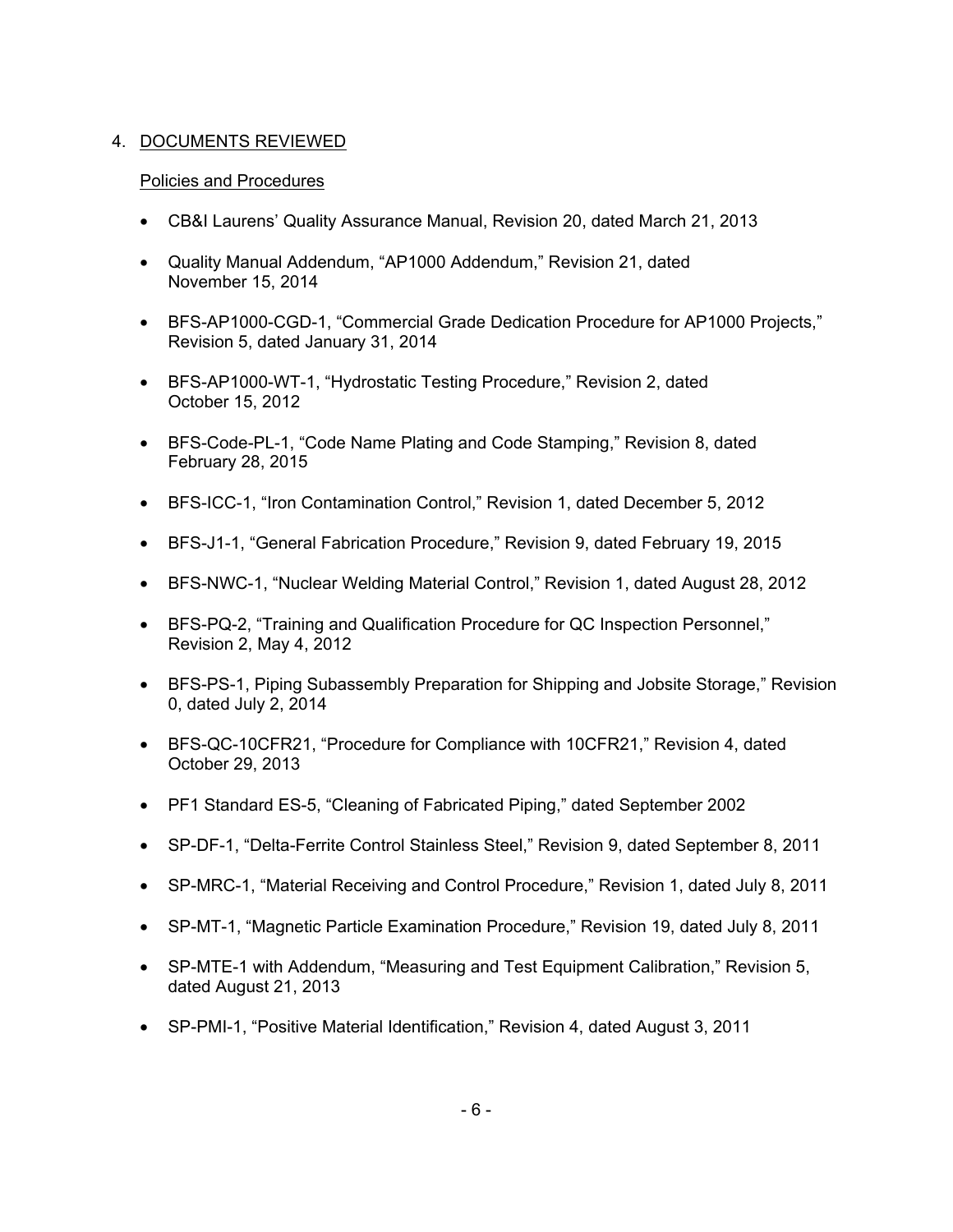- SP-PT-1, "Liquid Penetrant Examination Procedure," Revision 16, dated September 16, 2010
- SP-PT-1, "Liquid Penetrant Examination Procedure Addendum," AP1000 Addendum Revision 2, dated March 15, 2012
- SP-SCI-1, "Suspect/Counterfeit Items Control Procedure," Revision 1, dated August 1, 2011
- SP-TP-1, "Training of Personnel," Revision 3, dated July 26, 2011
- SP-WT-1, "Hydrostatic Testing," Revision 7, dated July 28, 2011
- SP-SP-1, "Supplier Performance," Revision 3, dated July 26, 2011
- SP-VT-1, "Visual Examination Procedure," Revision 5, dated July 28, 2011
- SP-VT-1, "Visual Examination Procedure Addendum," AP1000 Addendum Revision 4, dated March 12, 2012

## Drawings and Specifications

- Shop sketch for spool No. 892700-40-00031, American Society of Mechanical Engineers (ASME) Section III, Class 2 serial No. VS2-RNS-PLW-295014-1A, Revision 0, dated April 15, 2014
- Shop sketch No. 892400-40-00560, "1"S/80S Seamless Pipe SA312 Grade Type 304L, ASME Section III, Class 2, for V.C. Summer Unit 2," Revision No. 1, dated June 14, 2013
- Shop sketch No. 892300-40-00333, 4" S/40S Seamless Pipe SA312 Grade Type 304L, ASME Section III, Class 2, for V.C. Summer Unit 2," Revision No. 3, dated October 6, 2014
- Shop sketch No. 892400-40-00563, "1"S/80S Seamless Pipe SA312 Grade Type 304L, ASME Section III, Class 3, for Vogtle Unit 3," Revision No. 1, dated June 14, 2013
- Shop sketch No. 892400-40-00004, "1"S/80S Seamless Pipe SA312 Grade Type 304L, ASME III, Class 3," for V.C. Summer Unit 2, Revision No.1, dated December 4 , 2014
- Shop sketch No. 892300-40-00333, Reference Drawing No. VS2-SDS-PLW-204, Revision 0, for Sanitary Drainage System for V.C. Summer Unit 2, PO No. J132177-C601.02, Revision 3a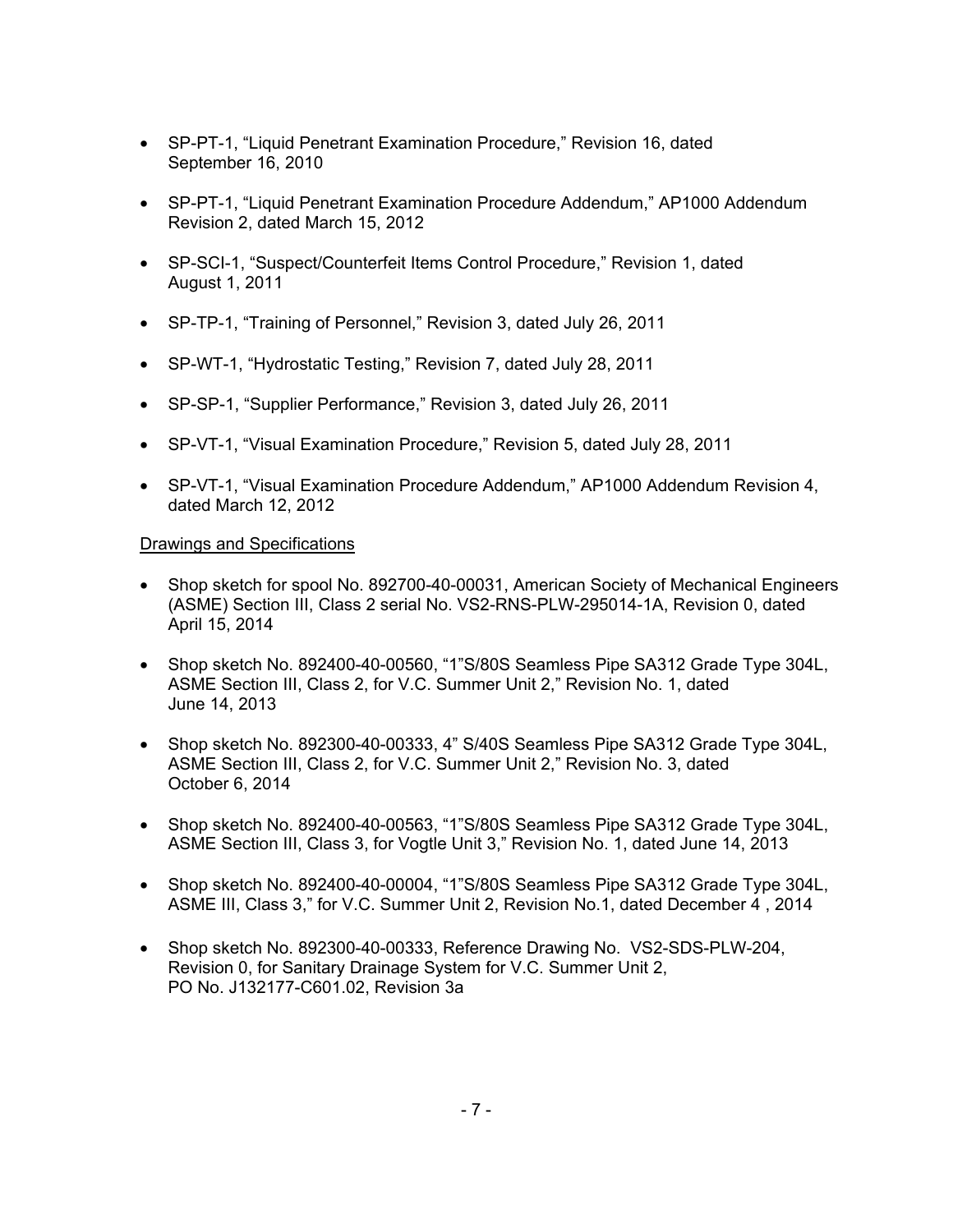- Shop sketch No. 892400-40-00563, Reference Drawing No. VS2-ML05-V2-311 Revision 2, with ASME NPP-1 Code form dated December 18, 2014, for Normal Residual Heat Removal System for V.C. Summer Unit 2, PO No. J132177-C601.02, Revision 1
- Shop sketch No. 892400-40-00560, Reference Drawing No. VS2-ML05-V2-311 Revision 2, with ASME NPP-1 Code form dated December 18, 2014, for Passive Core Cooling System for V.C. Summer Unit 2, PO No. J132177-C601.02, Revision 1,
- Shop sketch No. 892400-40-00560, Reference Drawing No. VS2-ML05-V2-311, Revision 2, with ASME NPP-1 Code form dated December 18, 2014, for Passive Core Cooling System for V.C. Summer Unit 2, PO No. J132177-C601.02, Revision 1,
- Shop sketch No. 891300-40-04-00006, Reference Drawing No. SV4-ML05-V2-451, Revision 3, with ASME NPP-1 Code form dated December 23, 2014, for Spent-Fuel Pool Cooling System for Vogtle Unit 4, PO No. J132176-C601.02, Revision 5
- Shop sketch No. 890400-40-04-00563, Reference Drawing No. SV3-ML05-V2-311 Revision 1, with ASME NPP-1 Code form dated December 18, 2014, for Passive Containment Cooling System for Vogtle Unit 4, PO No. J132176-C601.02, Revision 1
- Westinghouse Electric Company (WEC) Specification APP-GW-PO-008, "AP1000 Specification for Field Fabricated Piping and Installation, ASME III, Code Classes 1, 2, and 3 and B31.1," Revision 6, dated June 12, 2014
- WEC Drawing No. VS2-ML05-V2-311, "AP1000 Standard Penetration Embedded Pipe with Anchor Details," Revision 2, dated February 9, 2012
- WEC Drawing No. APP-CA04-S4-121, "Containment Building Areas 1, 2, 3, & 4 Module CA04 Source Range Detector Well Titanium Well Assembly," Revision 0
- WEC Drawing. No. VS2-SDS-PLW-204," Sanitary Drainage System Auxiliary Building Room 12300 Drain to Annex Building Embedded Piping," Revision 0
- WEC Drawing No. SV3-ML05-V2-311, "AP1000 Standard Penetration Embedded Pipe with Anchor Details," Revision No. 1, reviewed and accepted by CB&I dated February 11, 2013
- WEC Drawing No. SV4-ML05-V2-451, "AP1000 Duplex Penetration Embedded Pipe W/Anchor Details," Revision 3, dated July 6, 2012
- WEC Document No. VS2-PCS-GDY-002, "V.C. Summer Unit 2 Technical Release Package for Passive Containment Cooling System (PCS) ASME Piping, Supports, and Components," Revision 2, dated July 27, 2011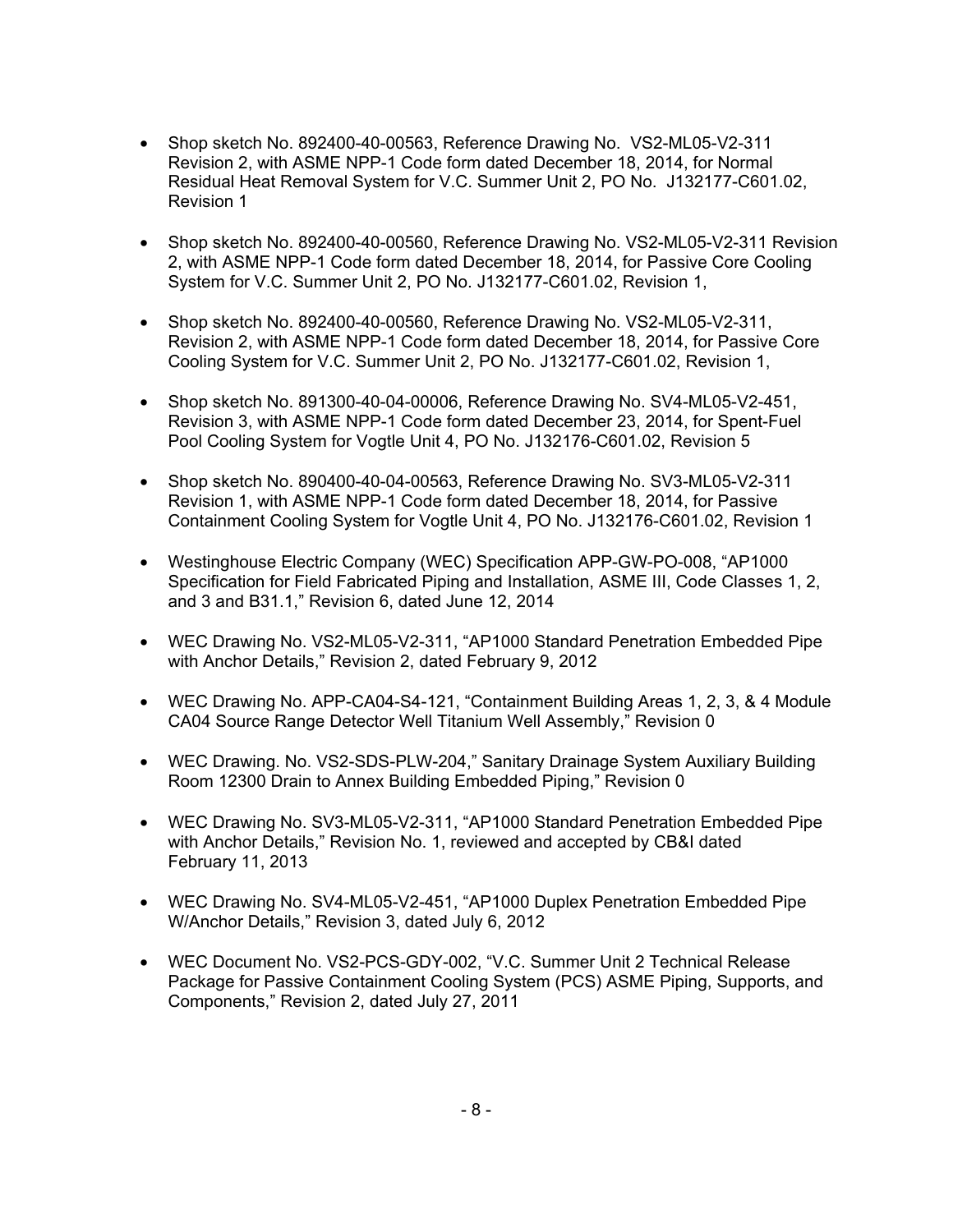- WEC Document No. VS2-SDS-GDY-002, "V.C. Summer Unit 2 Technical Release Package for Sanitary Drainage System (SDS) ASME Piping, Supports, and Components," Revision 1, dated April 17, 2012
- WEC Document No. SV3-RNS-GDY-002, "Vogtle Unit 3 Technical Release Package for Normal Residual Heat Removal System (RNS) ASME Section III Piping, Supports, and Components," Revision 7, dated December 13, 2014
- WEC Document No. SV3-RCS-GDY-002, "Vogtle Unit 3 Technical Release Package for Reactor Coolant System (RCS) ASME Piping, Supports, and Components," Revision 5, dated October 15, 2012
- WEC Document No. SV3-PCS-GDY-002, "Vogtle Unit 3 Technical Release Package for Passive Containment Cooling System (PCS) ASME Section Piping, Supports, and Components," Revision 2, dated July 27, 2011
- WEC Document No. SV3-SFS-GDY-002, "Vogtle Unit 3 Technical Release Package for Spent Fuel Pool Cooling System (SFS) ASME Piping, Supports, and Components," Revision 9, dated May 24, 2014
- WEC Engineering & Design Coordination Report (E&DCR) No. APP-SDS-GEF-011, "Corrected ASME Class Break Location on APP-SDS-PLW-102," Revision 2, dated October 15, 2014
- WEC E&DCR No. APP-PXS-GEF-850107, "APP-PXS-PLW-W-130 Conditioning," Revision 0, dated March 12, 2014
- WEC E&DCR No. APP-RCS-GEF-173, "Isometric Changes to APP-RCS-PLR-020," Revision 0, dated December 26, 2013
- WEC E&DCR No. APP-PCS-GEF-068, "Piping Changes associated with PCS-PLR-100," Revision 0, dated February 28, 2014

## Calibration, Heat Treatment, NDE, Inspection and Test Reports

- J.A. King & Company LLC's A2LA Accreditation Certificate No. 1741.02, valid through May 31, 2015 for calibration services
- Conrad Kacsik Instrument Systems, Inc., A2LA Accreditation Certificate No. 1385.01, valid through December 31, 2015
- CMI Technology Service Certificate of Calibration No. 1000346984 for Fluke Clamp-on-meter S/N 17020014, calibrated date November 18, 2013
- Conrad Kacsik Certificate of Conformance No. 5447 for Infrared Pyrometer S/N 18795421, calibration date May 12, 2014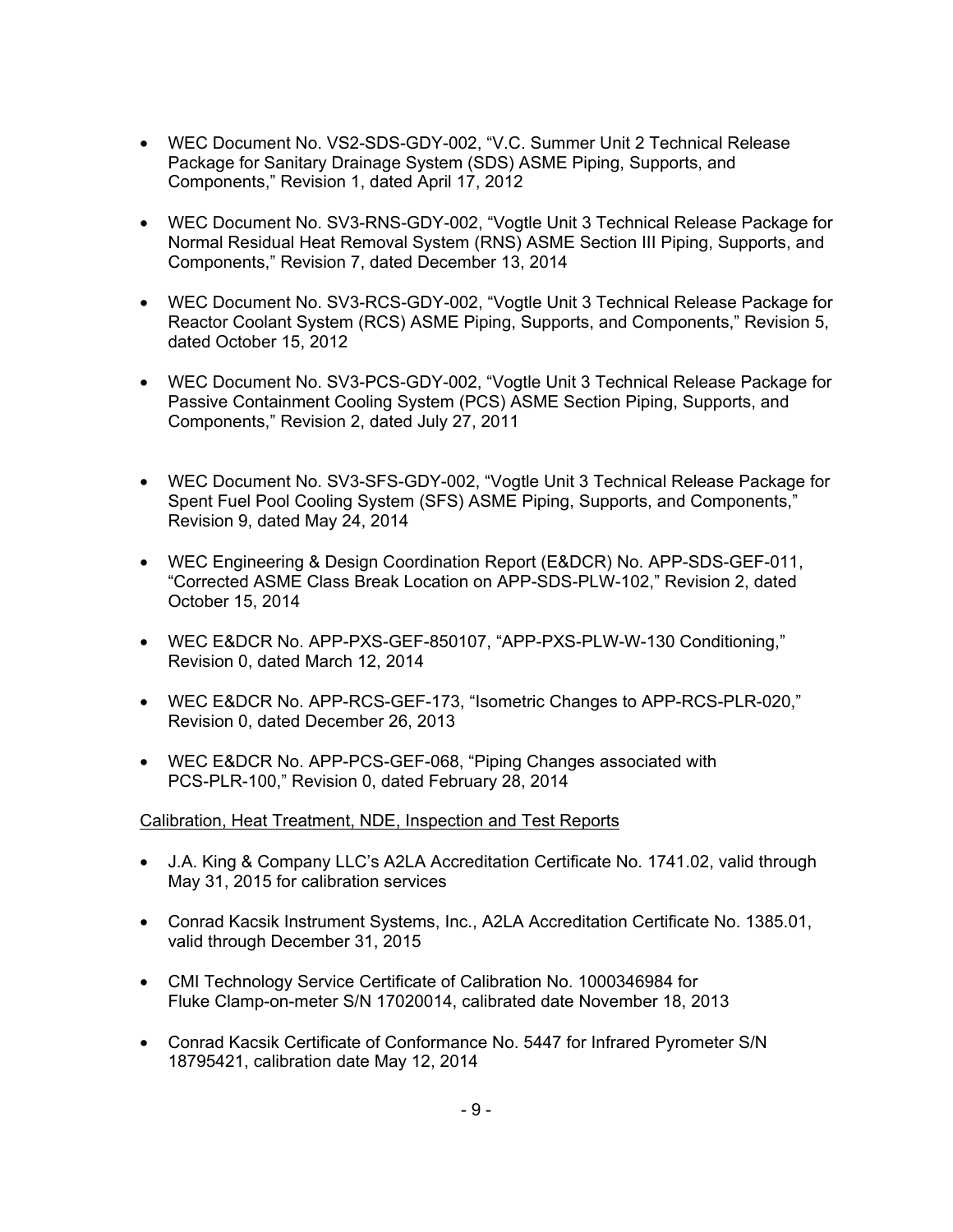- CMI Technology Service Certificate of Calibration No. 1000351335 for Dead Weight Tester S/N No. 426, calibrated date February 12, 2014
- Laboratory Testing Inc., Certified Test Report No. BFS001-14-10-39126-1, for chemical analysis of water sample per CB&I Laurens procedure BFS-AP1000-WT-1, Revision No. 2, Table 1, Grade A. performed on October 22, 2014
- Oxford Alloys Inc., Certified Material Test Report (CMTR) for 3/32" X 36" GTAW AWS A5.16, Schedule F, Heat No. 13W-1485, Lot No. 2-130716, Code 21-109, dated September 18, 2013
- Calibration Record and Label, Temperature Gage, Serial No. 123536, dated November 26, 2014
- Calibration Record and Label, Temperature Gage, Serial No. 123052, dated February 13, 2015
- Calibration Record and Label, Temperature Gage, Serial No. 123537, dated November 20, 2014
- Calibration Record and Label, Light Meter, Serial No. 071081, dated October 2, 2014
- Certificate of Certification for Spotcheck, SKC-S, Batch 14J035
- Certificate of Certification for Spotcheck Penetrant, SKL-SP2, Batch 11J06K
- Certificate of Certification for Spotcheck Developer, SKC-S2, Batch 14B08K
- Liquid Penetrant Testing (PT) Report for Spool Serial Number SV3-RCS-PLW-030-1, VC Summer Unit 3 Reactor Coolant System, Weld Nos. 1, 2, 3, 4 and 5, dated March 16, 2015.
- Certificate of Compliance/Conformance and CMTR for ER308/308L, Heat No. 744508, Lot No. CDT9824, for PO No. 859322 OI, dated June 24, 2013
- CB&I Laurens Welding Procedure Specification (WPS) Number AP1000-803, Revision 5, dated February 24, 2015
- CB&I Laurens WPS Number General Addendum, Revision 13, dated June 11, 2011
- CB&I Laurens WPS Number N1/803, Revision 0, dated June 4, 2012
- CB&I Laurens WPS Number N4/803, Revision 1, dated May 26, 2014
- Welder Qualification Summary and Continuity Record, dated February 1, 2015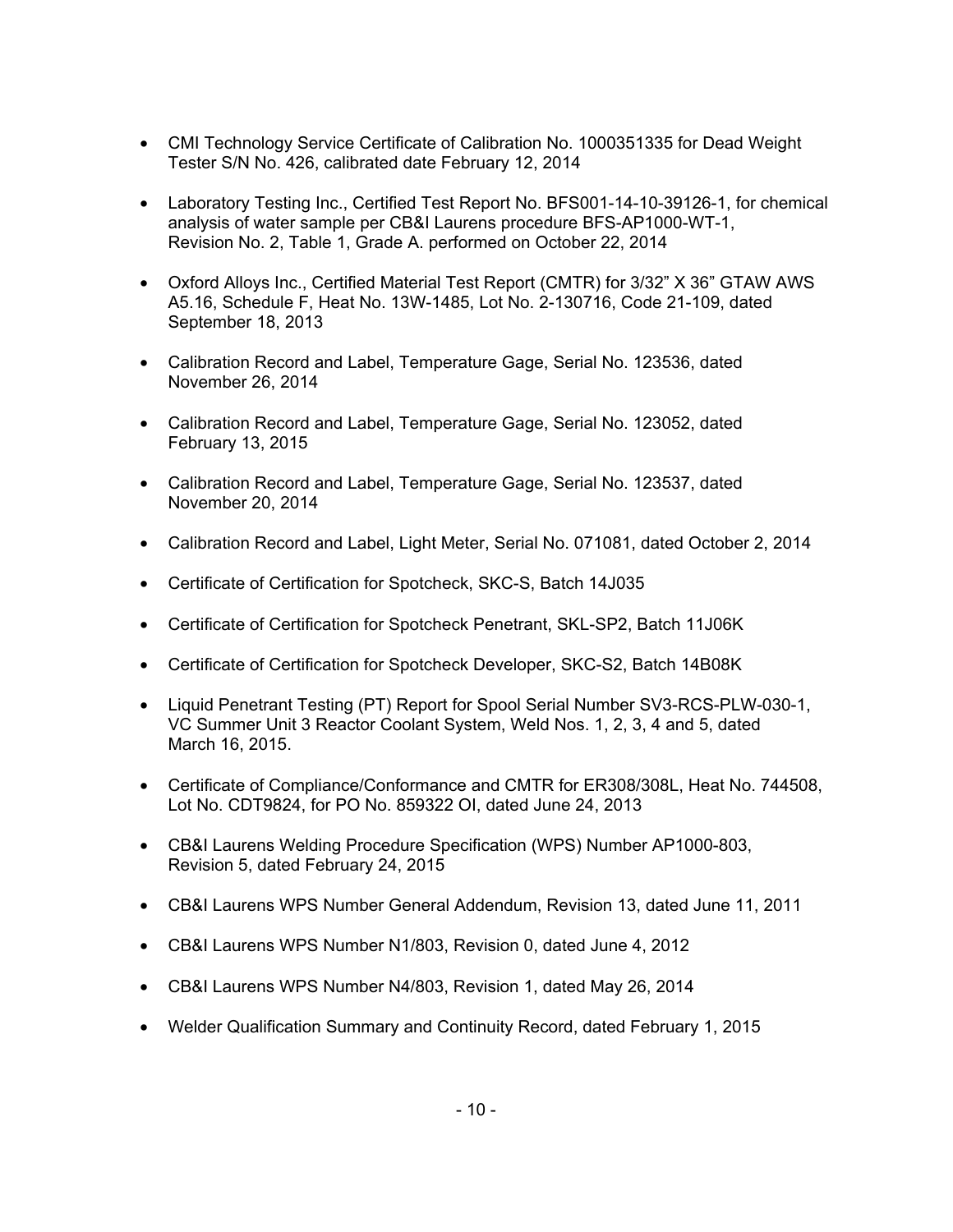- Hydrostatic test report for Job No. 890400-40-00563 (SV3-11300-ML-P12) for 1" S/805 seamless pipe SA312, Type 304L tested at 3250 psig performed to BFS-AP1000-WT-1 Revision 2, for Vogtle Unit 2 Passive Containment Cooling System on PO No. J131275-C601.02, dated December 9, 2014
- Hydrostatic test report for Job No. 891300-40-04-00006 (SV4-ML05-V2-11504-ML-P01 & PO2) for 6" S/40S seamless pipe SA312, Type 304L tested at 190 psig for 10 minutes to BFS-AP1000-WT-1 Revision 2, for Vogtle Unit 4 Spent Fuel Pool Cooling System on PO No. J1321276-C601.02, dated December 9, 2014
- Hydrostatic test report for Job No. 8912400-40-00560 (VS2-11300-ML-P15) for 1" S/80S seamless pipe SA312, Type 304L tested at 3250 psig at 64ºF performed to BFS-AP1000-WT-1 Revision 2, for V.C. Summer Unit 2 Passive Core Cooling System on PO No. J1321277-C601.02, dated December 9, 2014
- Hydrostatic test report for Job No. 8912400-40-00566 (VS2-11300-ML-P17) for 1" S/80S seamless pipe SA312, Type 304L tested at 3250 psig at 64ºF performed to BFS-AP1000-WT-1 Revision 2, for V.C. Summer Unit 2 Passive Core Cooling System on PO No. J1321277-C601.02, dated December 9, 2014
- Hydrostatic test report for Job No. 892300-40-00333 (VS2-SDS-PLW-204-1B) for 4" S/80S seamless pipe SA312, Type 304L tested at 25.5 psig at 60ºF performed to BFS-AP1000-WT-1 Revision 2, for V.C. Summer Unit 2 Sanitary Drainage System on PO No. J1321277-C601.02, dated December 9, 2014
- Hydrostatic test report for Job No. 892400-40-00563 (VS2-11300-ML-P12) for 1" S/80S seamless pipe SA312, Type 304L tested at 3250 psig at 64ºF performed to BFS-AP1000-WT-1 Revision 2, for V.C. Summer Unit 2 Normal Residual Heat Removal System on PO No. J1321277-C601.02, dated December 9, 2014
- CB&I Commercial Grade Dedication Package for Titanium Filler Metal AWS A 5.16:90, ERTi-2 size 3/32" Heat No. 13W-1485/2-130716, on CGD Plan Serial No. 004, dated November 4, 2013
- Welding Testing Laboratory Test Report No. 35366 for chemical analysis (subcontracted to NSL Analytical) for CB&I Laurens supplied AWS ERTi-2, 3/32" Heat No. 13W-1485, Lot No. 2-130716, for PO No. 876190, dated October 31, 2013
- CB&I Laurens pH Water Analysis Log for pH Meter Model No. MW 100 Serial No. 1086166, analysis performed on January 9, 2015
- Receiving Report No. 29431, Job Number 8933, VS-893400-1014, 1015, 1017, 1019, 1020, 1023, HT 977952, R/O Anchor PLATSA 240 GR304/304L SECTION III, Class 2, Dubose National Energy Services CMTR attached for Material Traceability, dated June 10, 2014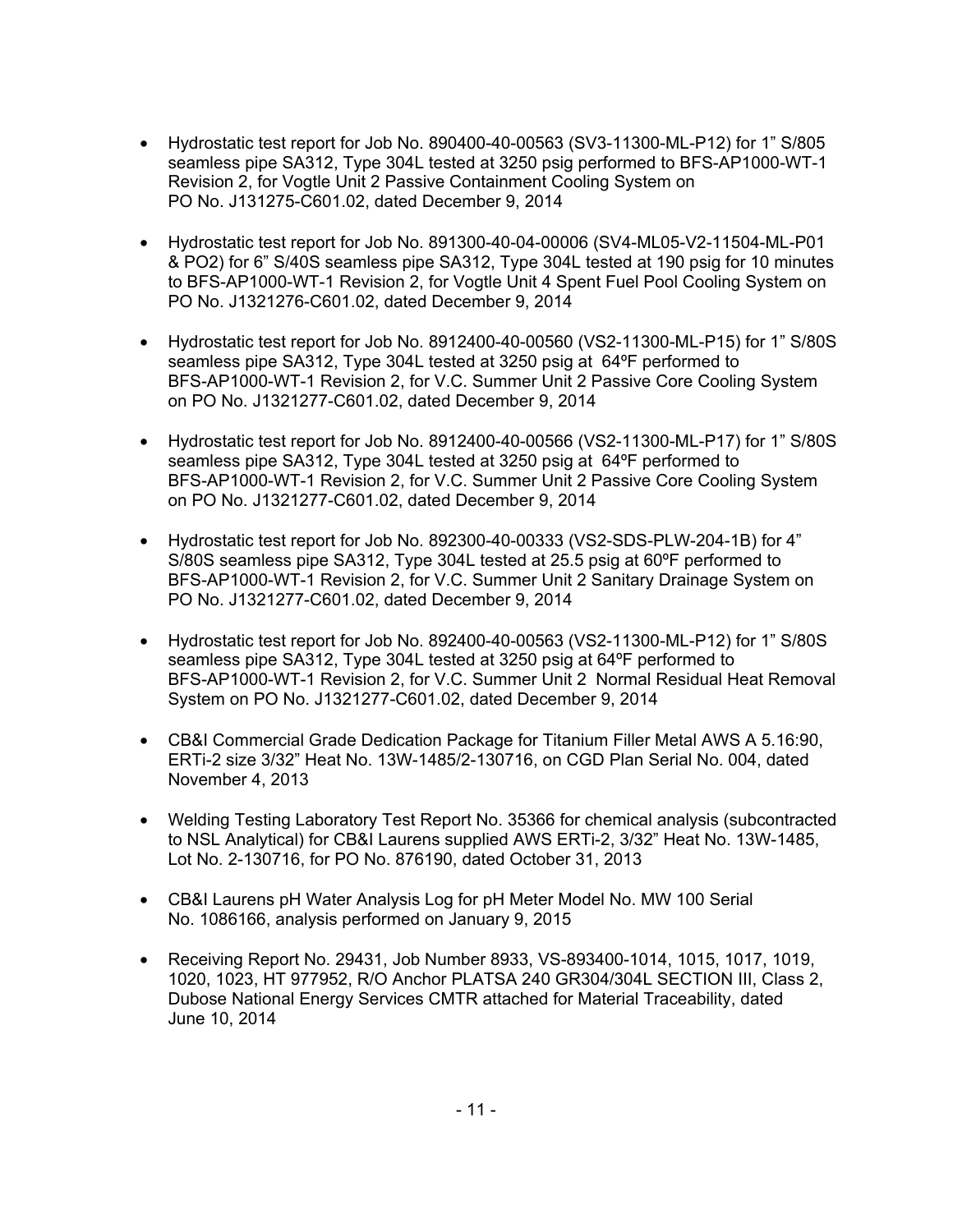- Receiving Report PO 886541, Quantity: 48,  $\frac{1}{2}$  and 1-3/4" Hex Bolt Fully Thread FST A307 GRA, MMCT 13-18B HT# A0732, 1-1/16" Flat Washers FST F833, HT# 10200090, CMTR attached for Material Traceability, dated March 18, 2014
- Receiving Report No. 39756, Job Number 8903, 1" 3000 Full SW CPLNG (couplings) SA182 F304L Section III Class 3, HT# 7010ANA, ½ XXH on 3" WOL OLT SA182 F304L Section III Class III A=1.25" HT# 7092ANA, WFI International Material Test Report Attached, dated January 22, 2015
- Receiving Report No. 29409, Quantity 3.52, 24" STD OD Pipe A106B SMLS, HT# MA0187, Dubose National Energy Services CMTR attached for Material Traceability, dated June 13, 2014
- Receiving Report No. 28651, Quantity 17, 6" STD OD Pipe A106B SMLS, HT# 030257, Dubose National Energy Services CMTR attached for Material Traceability, dated May 14, 2014
- Receiving Report No. 27391, Quantity 2, 3" STD Pipe A106B SMLS, HT# FA1210, Quantity 13, 10" STD OD Pipe A106B SMLS, HT# 1836, Dubose National Energy Services CMTR attached for Material Traceability, dated April 23, 2014

## Purchase Orders and Audit Reports

- CB&I Power Purchase Order (PO) No. J132176-C601.02, "Shop Fabrication of Safety Related ASME Section III Piping for Vogtle EPC Unit 4," Revision No. 14, dated February 13, 2014,
- CB&I Power PO No. J132175-C601.02, "Shop Fabrication of Safety Related ASME Section III Piping for Vogtle EPC Unit 3," Revision No. 25, dated December 24, 2014
- CB&I Power PO No. J132177-C601.02, "Shop Fabrication of ASME Section III Piping for V.C. Summer EPC Unit 2," Revision No. 22, dated November 5, 2014
- CB&I Power PO No. 132175-C607.02, "Fabrication of Safety-Related Class C Ex-Core Detector Wells for installation in the CA04 Module," Revision No. 19, dated April 10, 2013
- PO No. 874958 OI, to BR Welding Supply LLC (DBA TNT-GAS & Supply), for procurement of 3/32" X 36" ERTi-2 GTAW Electrodes from Oxford Alloys with one stick of filler metal from Heat # 13W-1485 to be delivered to Welding Testing Labs for additional testing
- PO No. 884432 to J.A.King & Company, LLC, dated January 8, 2014 issued to perform calibration of 10-50' torque wrench, S/N 4030952625 in accordance with CB&I SP-MTE-1 Revision 5, Addendum Revision 5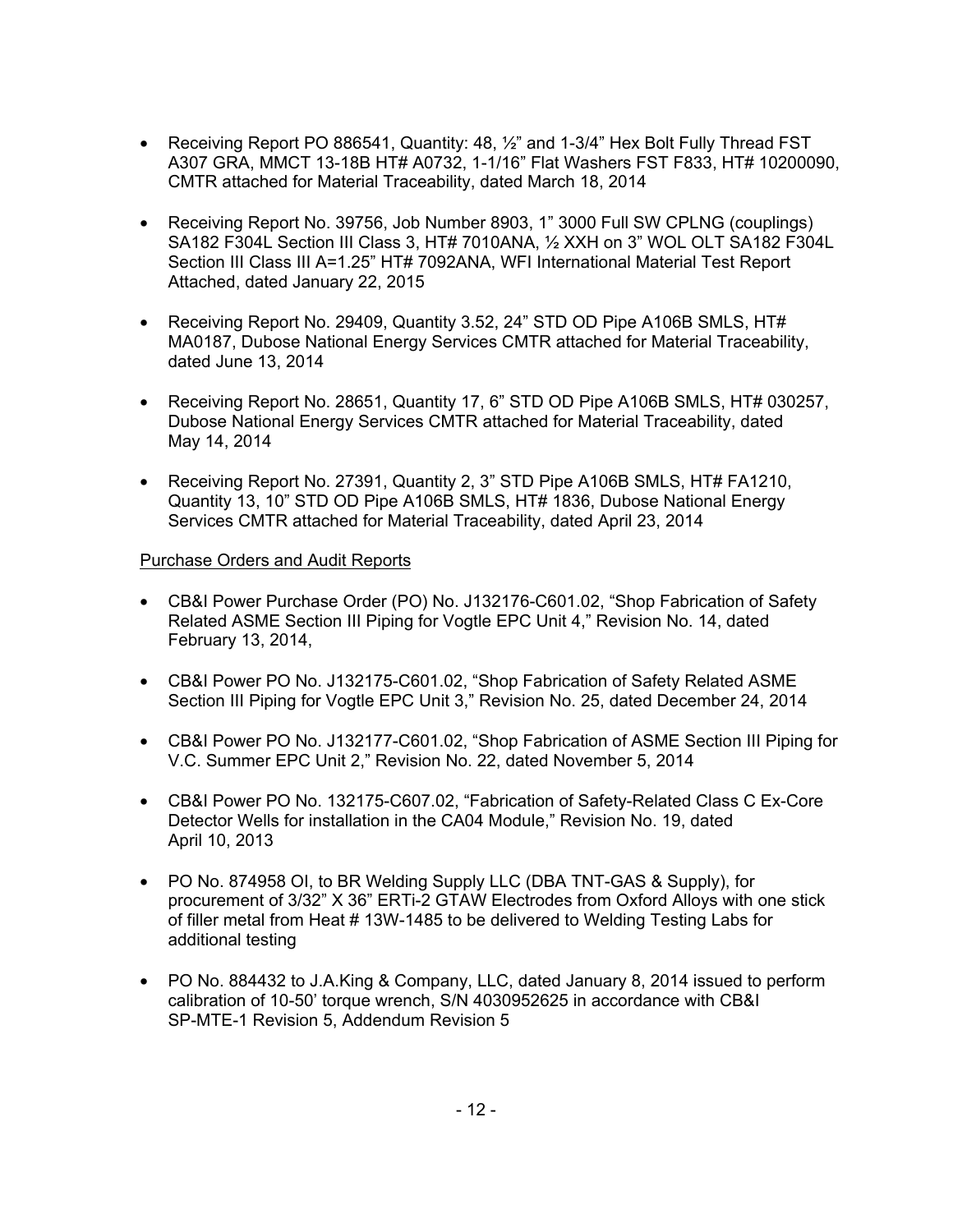- PO No. 846615 to Conrad Kacsik Instrument for calibration services of A Land Cyclops 100lb-1F optical Pyrometer S/N 18795421 to +/- 1%, dated April 8, 2013
- PO No. 878975 to Conrad Kacsik Instrument for calibration service of 18 contact pyrometers, 2 induction benders, 9 portable recorders, and one stress furnace, dated November 14, 2013
- PO No. 878912 to Certified Measurement Inc., Metrology Services, for calibration of Fluke clamp-on-meter S/N 17020014
- PO No. 230040-006 to Shaw Alloy Piping Products, dated June 14, 2012
- PO No. 230040-013 to Nu-Tech Precision Metals, dated June 18, 2013
- PO No. 230041-012 to Nu-Tech Precision Metals, dated June 18, 2013
- PO No. 230039-014 to Tioga Pipe Supply, dated July 16, 2013
- PO No. 230040-014 to Tioga Pipe Supply, dated July 16, 2013
- PO No. 230039-018 to Dubose National Energy, dated January 23, 2014
- PO No. 230039-025 to Dubose National Energy, dated May 21, 2014
- PO No. 230041-014 to Tioga Pipe Supply, dated July 16, 2013
- PO No. 20041-022 to Dubose National Energy, dated March 13, 2014
- PO No. 230039-031 to Dubose National Energy, dated February 09, 2015
- PO No. 230039-034 to Dubose National Energy, dated February 25, 2015
- PO No. 230041-035 to Dubose National Energy, dated February 25, 2015
- PO No. 230040-034 to Dubose National Energy, dated February 25, 2015
- PO No. 230041-036 to Dubose National Energy, dated February 25, 2015
- Commercial Grade Survey (CGS) Report No. SA-13-011, of ALS Group USA (ALS Environmental), dated December 3-4, 2013
- CGS Report No. SA-13-001, of DuBose National Energy Service, dated December 17, 2013
- CGS of Oxford Alloys Inc., dated September 26-27, 2013